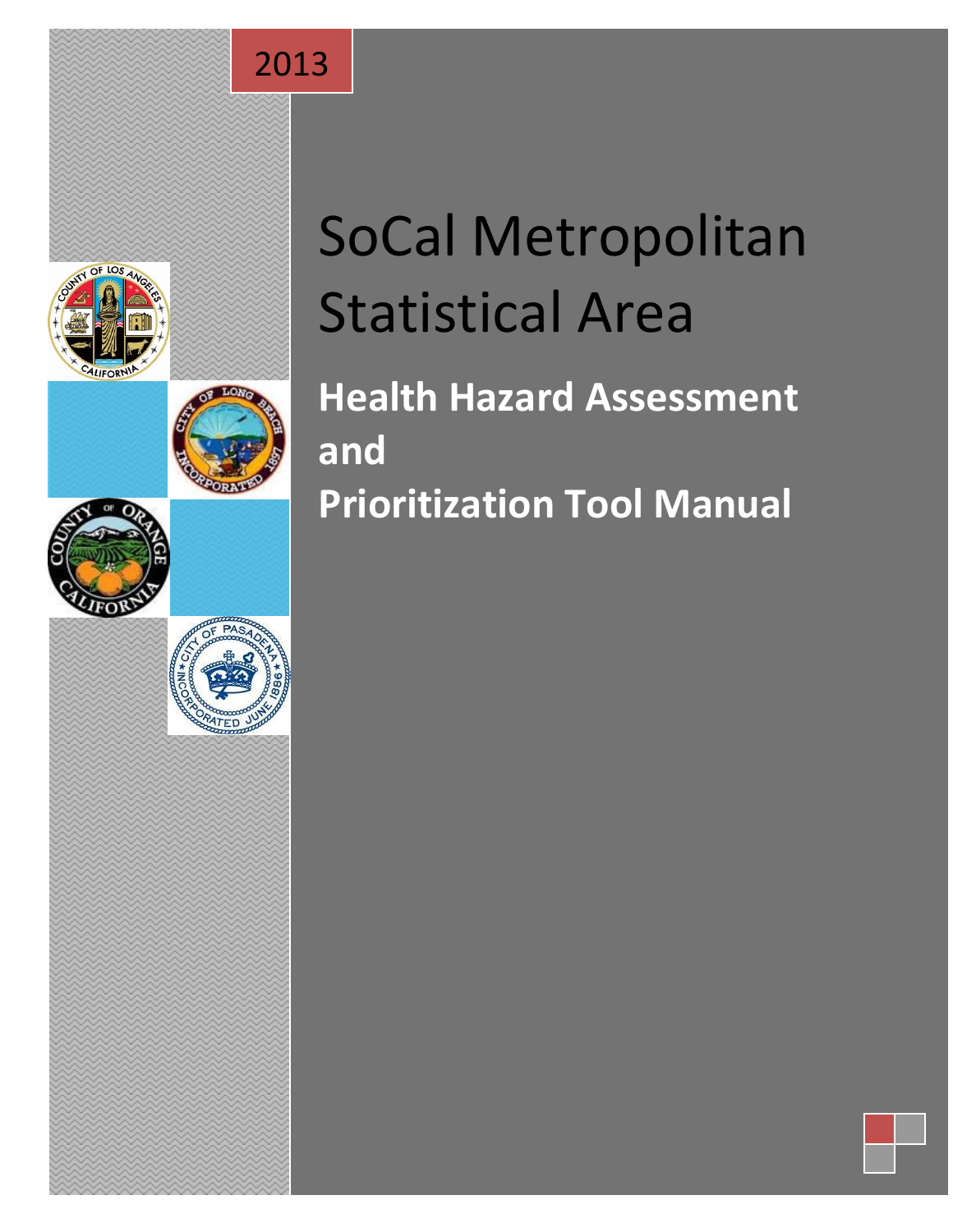## **Suggested Citation**

Los Angeles County Department of Public Health, Emergency Preparedness and Response Program. Health Hazard Assessment and Prioritization Instrument. Los Angeles, CA 90005. 2013.

This instrument is pending professional publication. All permission for use or other inquiries should be directed to: Brandon Dean [\(bdean@ph.lacounty.gov\)](mailto:bdean@ph.lacounty.gov), Los Angeles County Department of Public Health, Emergency Preparedness and Response Program, 600 S. Commonwealth Avenue, 7<sup>th</sup> Floor, Los Angeles, CA 90005, Phone: 213-637-3600 Fax: 213-381-0006

## **Acknowledgement**

The Health Hazard Assessment and Prioritization instrument was developed by the Los Angeles County Department of Public Health (LACDPH), Emergency Preparedness and Response Program under the U.S. Department of Health and Human Services' Centers for Disease Control and Prevention Public Health Preparedness Cooperative Agreement 2U90TP917012-11 for the Risk Based Funding Initiative. LACDPH acknowledges these individuals for their collaboration and commitment to the development of this toolkit:

## **Primary Authors**

Brandon Dean, MPH, Dee Ann Bagwell, MA, MPH, and Whitney Li, BS.

## **Senior Contributors**

Alonzo Plough, PhD, MPH, Ms. Terre Duensing, Ms. Betsey Lyman and Gina Anderson, RN, MSN.

We would like to thank Mr. Dale Thompson for permission to modify the Kaiser Permanente Medical Center Hazard and Vulnerability Analysis instrument (© 2001 Kaiser Foundation Health Plan, Inc.), Dr. Kimberly Shoaf from the UCLA Center for Public Health and Disasters for her previous work and leadership in public health risk assessment methodology, and Ms. Beth Maldin Morgenthau and Mr. James Andrew McMahan from New York City's Department of Health and Mental Hygiene for helpful discussions of conducting public health-focused risk assessment for large metropolitan areas. A special thanks to Dr. Anke Richter from the Defense Resources Management Institute of the United States Naval Postgraduate School.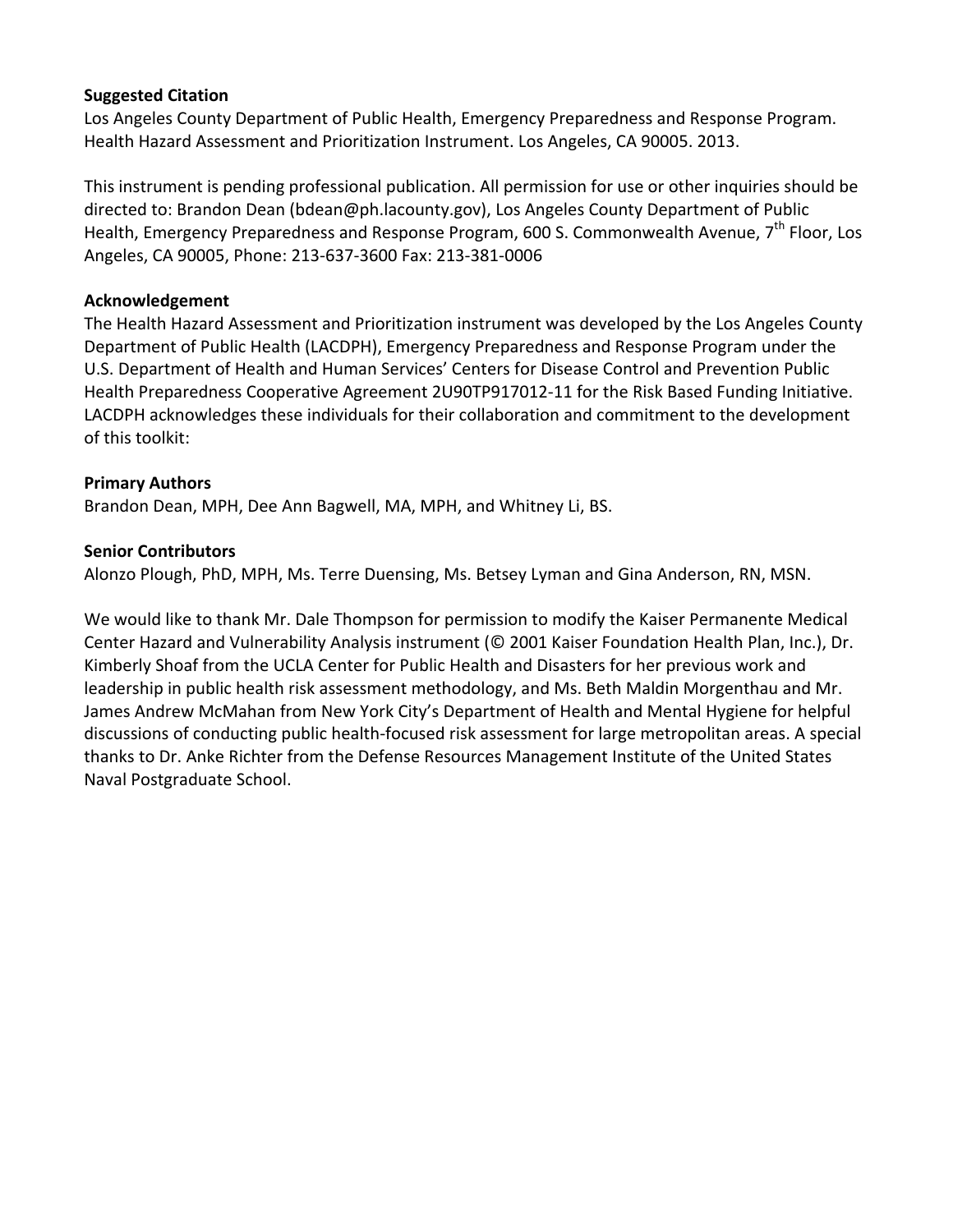#### **OVERVIEW AND OBJECTIVES**

All communities face a broad range of natural and manmade hazards that can threaten the public's health and safety. Since the inception of the U.S. Centers for Disease Control and Prevention's (CDC) Public Health Emergency Preparedness (PHEP) grant, public health departments across the country have been tasked with developing plans for coordinated response to these hazards in order to save lives, reduce suffering, and improve recovery. Some of these plans have been based on CDC mandates (Smallpox, Anthrax, Strategic National Stockpile), while others have come from other federal requirements (Pandemic Influenza, All Hazards). How to prioritize the development of response plans for other hazards has been left largely to PHEP recipients. In the absence of a qualified instrument or system to accomplish this, some have looked at the U.S. Department of Homeland Security (DHS) National planning scenarios; others have commissioned public health hazard risk assessments, or participated in jurisdictional disaster risk analysis as required by the Disaster Mitigation Act of 2000. (Birkmann, 2007; DHS THIRA)

The CDC's Risk-Based pilot project (2012) and recent guidance from the National Preparedness System, presents an opportunity to apply a systematic, health centered approach to hazard assessment and response plan development that is inclusive of existing community and response resources. This process ensures that jurisdictional health priorities can be effectively assessed so that the most important hazards—highly probable and/or major public health impacts—are planned for first, and hazards with lower probabilities or minor public health impacts are deferred. (Wisner, *et al,* 2003) The renewed focus on capability based planning—employed by a broad range of federal and state stakeholders, particularly CDC's PHEP, Health Human Services' Healthcare Preparedness Program (HPP), and the Federal Emergency Management Agency (FEMA)—highlights the need for reality based, inter-disciplinary planning, aimed at improving true capabilities available for responding to realistic threats, hazards and response scenarios. (Donahue, *et al,* 2011)

In response to this renewed call for clear and effective "whole community planning," the Los Angeles County Department of Public Health (LACDPH), in conjunction with the Orange County Health Care Agency, the Long Beach Department of Health and Human Services and the Pasadena Department of Public Health, developed the **Health Hazard Assessment and Prioritization (hHAP)** tool to assess and prioritize planning and mitigation efforts for those hazards which are most important in Southern California. (Perry, *et al*, 2003)

The overall goals of this project are to:

- 1) Establish and provide a foundational framework to identify, assess and prioritize the health and medical impacts of various potential hazards, from which consistent, hazard specific*,* agency and/or jurisdictional hazard specific planning can effectively occur.
- 2) Provide a process for engaging traditional and non-traditional community based planning partners in which hazards, threats and resources, relevant and specific to the community, can be identified and discussed, in meaningful whole community planning.

The hHAP is an instrument for conducting a *public health* focused assessment of numerous potential hazards facing Southern California. Assessing and ranking impacts from potential hazards is an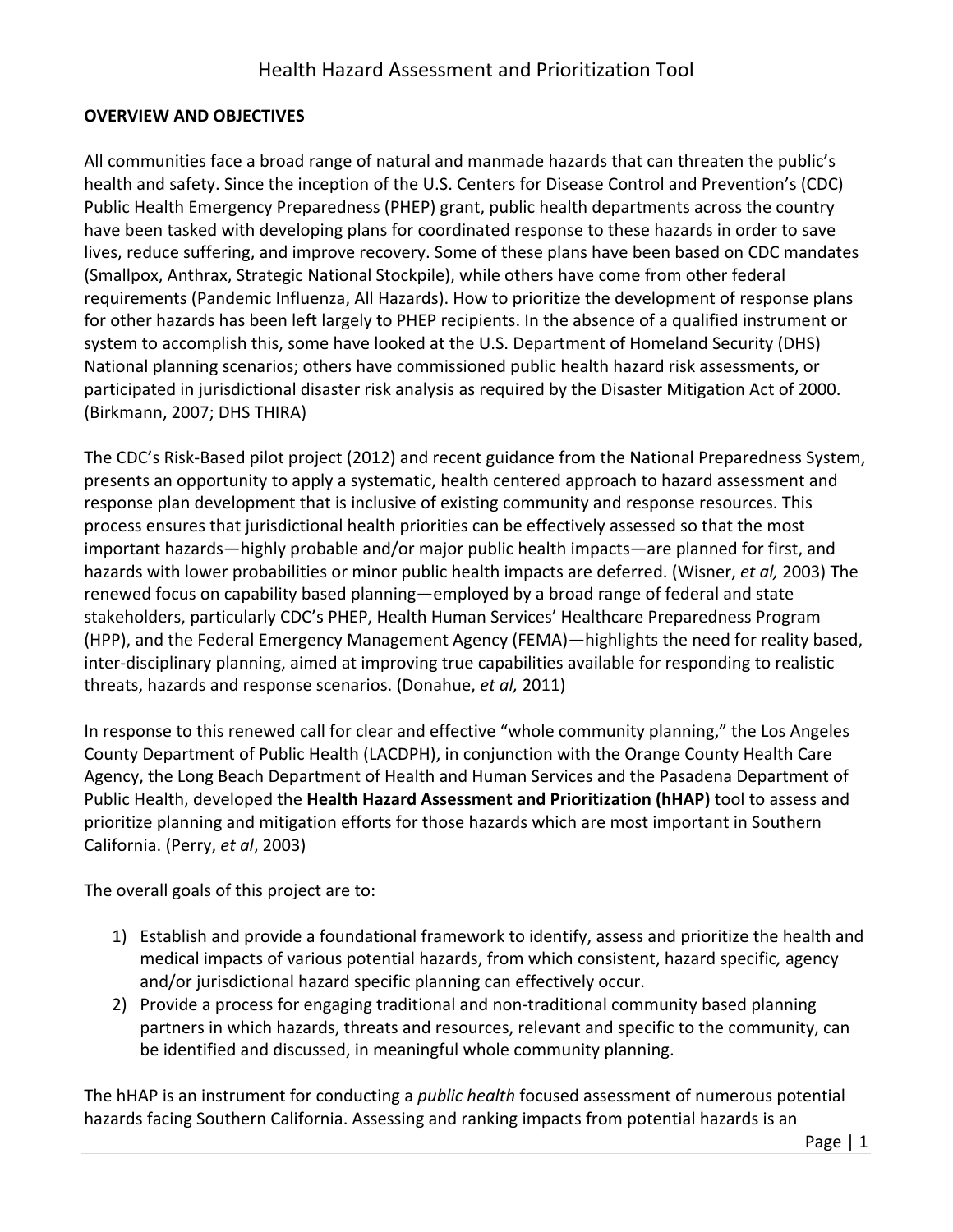inherently challenging process. Far-reaching threats and hazards require a foundational, systematic process of risk assessment that estimates response capabilities as a precursor to building and validating sustainable, effective response plans(DHS *National Preparedness System*). The hHAP instrument and process was developed to address these needs and meet the following objectives:

- Assess the public health and medical impact of numerous potential threats;
- Provide a mechanism for community engagement in order to identify available jurisdictional and community-based response resources;
- Prioritize identified threats based on stakeholder experience and empirical data on projected consequences;
- Establish a health risk assessment baseline for all future Departmental, Operational Area and Metropolitan Statistical Area (MSA) planning and mitigation activities; and
- Offer an effective, simple and adaptable tool and process for other jurisdictions and agencies to utilize when conducting health based hazard assessments.

The hHAP instrument represents a public health focused approach to hazard assessment. The tool was based on adaptations of several other existing resources, namely: UCLA's Hazard Risk Assessment Instrument and Kaiser Permanente's Medical Center Vulnerability Analysis instrument. Although it incorporates elements from other tools, in purpose, form and methodology, hHAP stands uniquely independent from previous assessment instruments and processes. Though developed primarily for utilization within Los Angeles County, the hHAP instrument—and supportive methodology—were designed to be flexible and adaptive, applicable to other health jurisdictions and numerous potential hazards.

The hHAP tool and methodology are the first steps of a larger, Whole Community Planning process to improve overall all public health emergency planning and response outcomes in Los Angeles County and throughout the Los Angeles-Long Beach-Santa Ana (SoCal MSA) (see Figure 1). The true value of both tool and process is achieved with the development of improved hazard specific response plans and implementation of risk based mitigation projects.



#### **Figure 1: Health Hazard Risk Assessment and Whole Community Planning**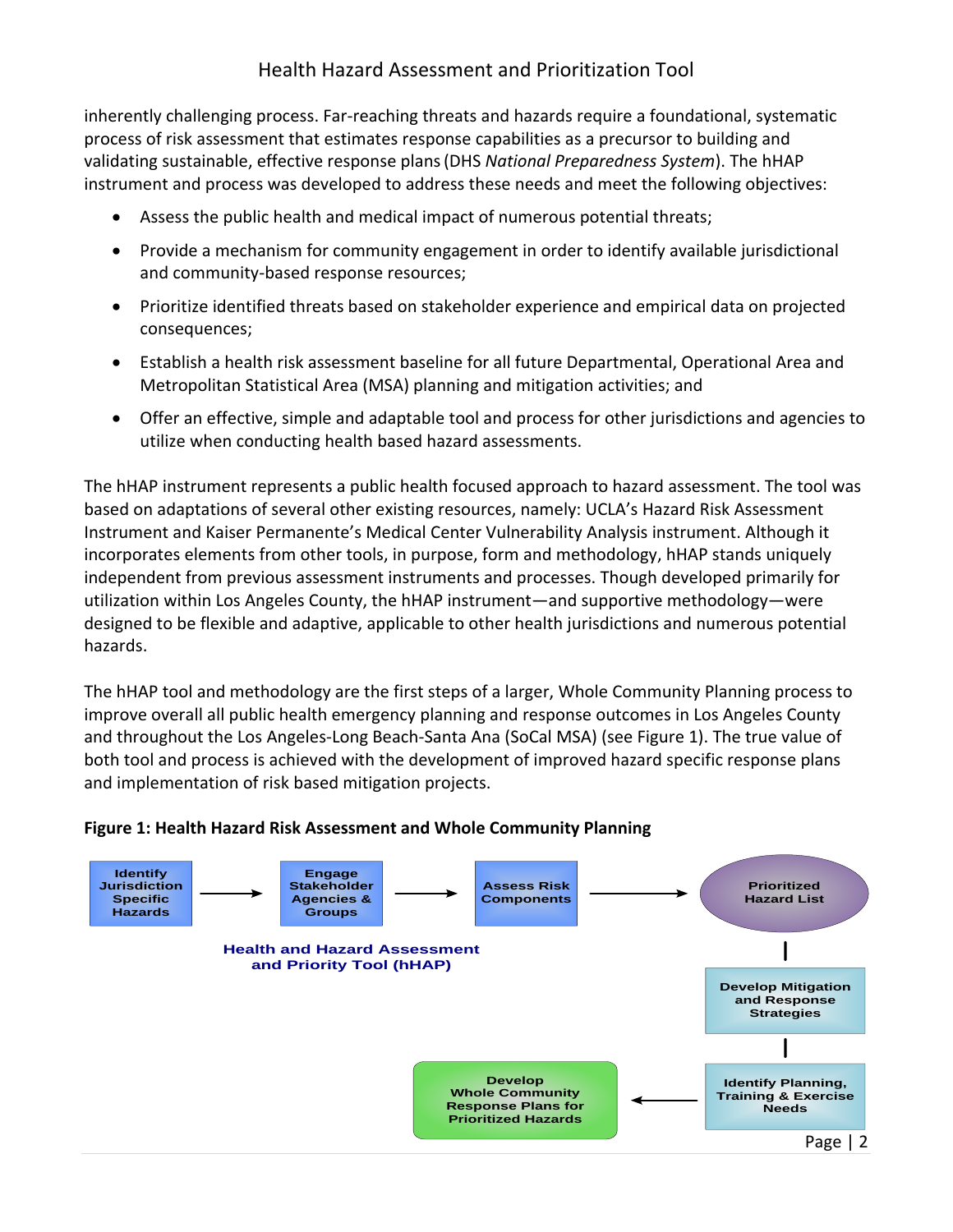## **RISK ASSESSMENT**

Effective emergency planning and management starts with an unbiased assessment of risk; predicated upon understanding the inherent and ubiquitous nature of risk and risk assessment. Risk is the end product of the relationship between a hazard and associated vulnerability, though that association is not strictly arithmetic. (Landesman, 2005) The assessment of risk is a process that determines the likelihood of adverse health effects in a population following exposure to a specified hazard; the outcome of which being used to target resources and planning at the hazards that are most likely to occur and/or are most destructive. (Brnich & Mallet, 2003) As there is no standard definition of risk, the values, weights and metrics associated with assessing and evaluating risk are somewhat open to user interpretation. (Dean, et al, 2013)

The hHAP tool focuses on the relative perceived risk, expressed through a relationship and interaction of several Risk Components: Probability of hazard occurrence; Health Severity of the hazard (potential for increase in morbidity, hospitalizations and mortality); Impact (consequences) of hazard on health and medical systems and the community; and the protective value of existing response and community preparedness resources. Each Risk Component has a corresponding metric input for each associated hazard. hHAP determines a Relative Risk Score for each hazard through the following formula: $^*$ 

## **RELATIVE RISK SCORE =**

## **PROBABILITY x HEALTH SEVERITY x IMPACTS x AGENCY RESOURCES**

Each Relative Risk Score is a representation of the total risk to the affected community. The dynamic nature of this relationship presumes a link between impacts and resources, where an increase in one results in a decrease in the other. As such, each hazard should be considered and measured independently of all other hazards. Brief, reality based scenarios of potential hazard outcomes—size and scope—are provided in Appendix C to assist participants in more uniform assessment and scoring of Risk Component values.

After hHAP has generated a Relative Risk Score for each hazard, the respective Scores can be sorted to determine jurisdictional priorities (see Step 5: Rank & Prioritize Results, and Step 6: Mitigation Planning, Review and Update).

#### **METHODS**

 $\overline{a}$ 

The objective of hHAP is to identify, rank and prioritize the health and medical impacts of potential hazards relevant to a specific jurisdiction/agency based upon the user provided input (scores). Once prioritized, appropriate mitigation strategies and response plans can be developed to minimize identified risks. Successful completion of this process is predicated on the following recommended steps (see Figure 2):

<sup>\*</sup> See Methods section for complete explanation of Risk Components, Weights, Modifiers and Relative Risk Formula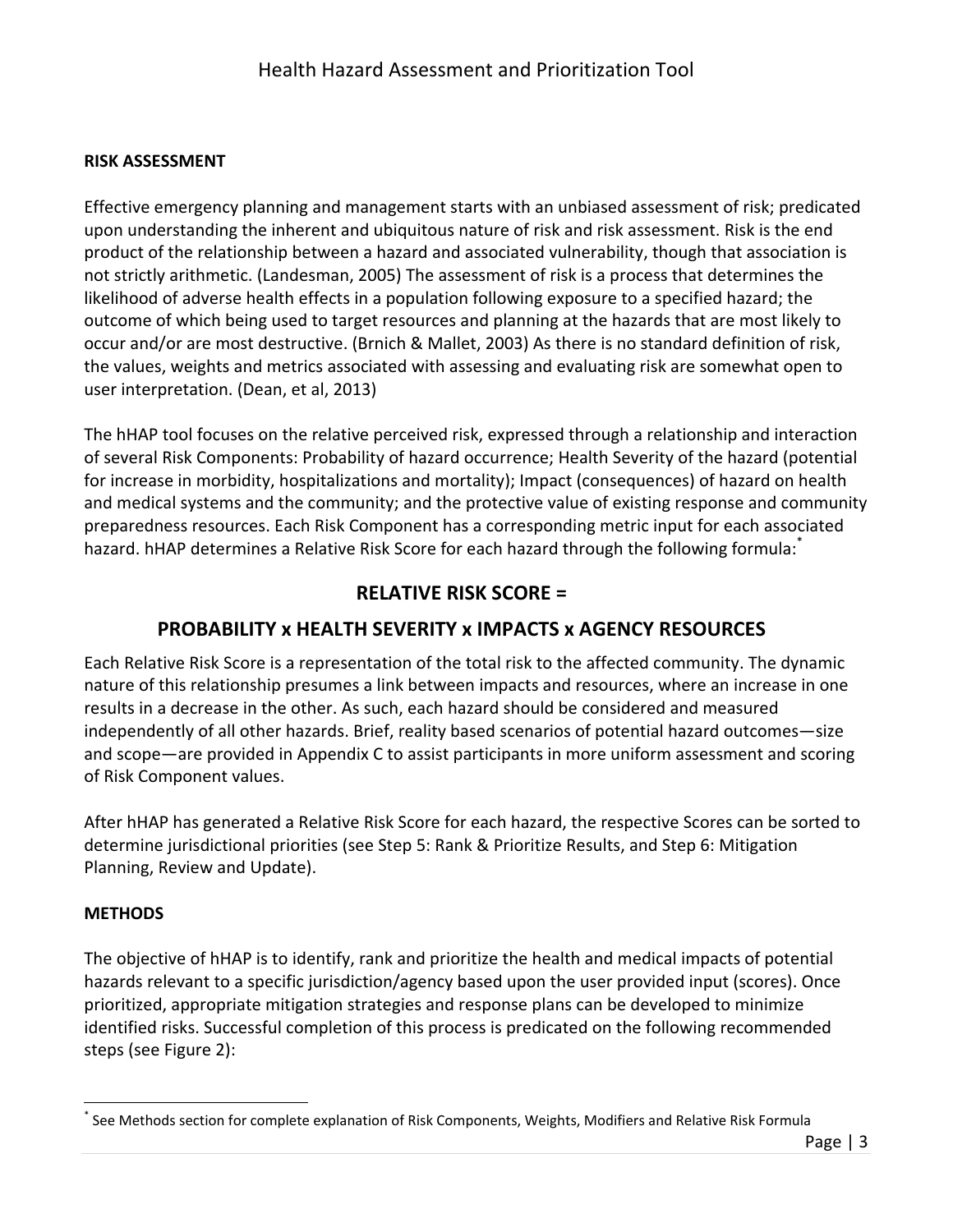## **Step 1: Form a Steering Committee**

Each agency and/or organization invited to participate in this assessment is a valuable contributor to the process. Numerous and varied types of hazards will be considered in this process, many of which have a range of potential impacts on the agency and/or community in different ways. The entire hHAP process works best when managed by a representative group or committee to steer the entire assessment process. While no single agency or individual can be expected to have full knowledge of both potential hazards and impacts, committee representatives from participating agencies should have a working knowledge of their organization as well as individual and/or systematic emergency preparedness and response mission(s), objectives and functions. Potential representation from the following groups should be considered when forming the steering group: business; community leadership; cultural and faith-based groups and organizations; emergency management; fire, healthcare; law enforcement; social services; housing and sheltering; media; mental/behavioral health; office of aging; education and childcare representatives.



#### **Figure 2. Health Hazard Assessment and Prioritization Methodology**

## **Step 2: Define Geographic Area**

Originally designed to meet the needs of the SoCal MSA as part of the CDC's Risk-Based pilot project, other agencies and communities using this instrument should understand the geographic boundaries of their jurisdictional authority and/or planning scope and select the appropriate geographic areas. hHAP can be utilized for any defined geography and jurisdictions should consider utilizing the tool in assessing as many sub-divisions of their jurisdiction as necessary.

#### **Step 3: Identify Possible Hazards**

As risk varies across jurisdictional and geographical boundaries, the Steering Committee must decide which hazards to include in their assessment. In addition to probability and historical occurrences, consider geographic, topographic, and meteorological features unique to each jurisdiction when selecting potential hazards. The hHAP Excel tool has been pre-loaded to include 62, scenario based hazards, assigned into one of four pre-identified Hazard Type Worksheets: Natural, Biological,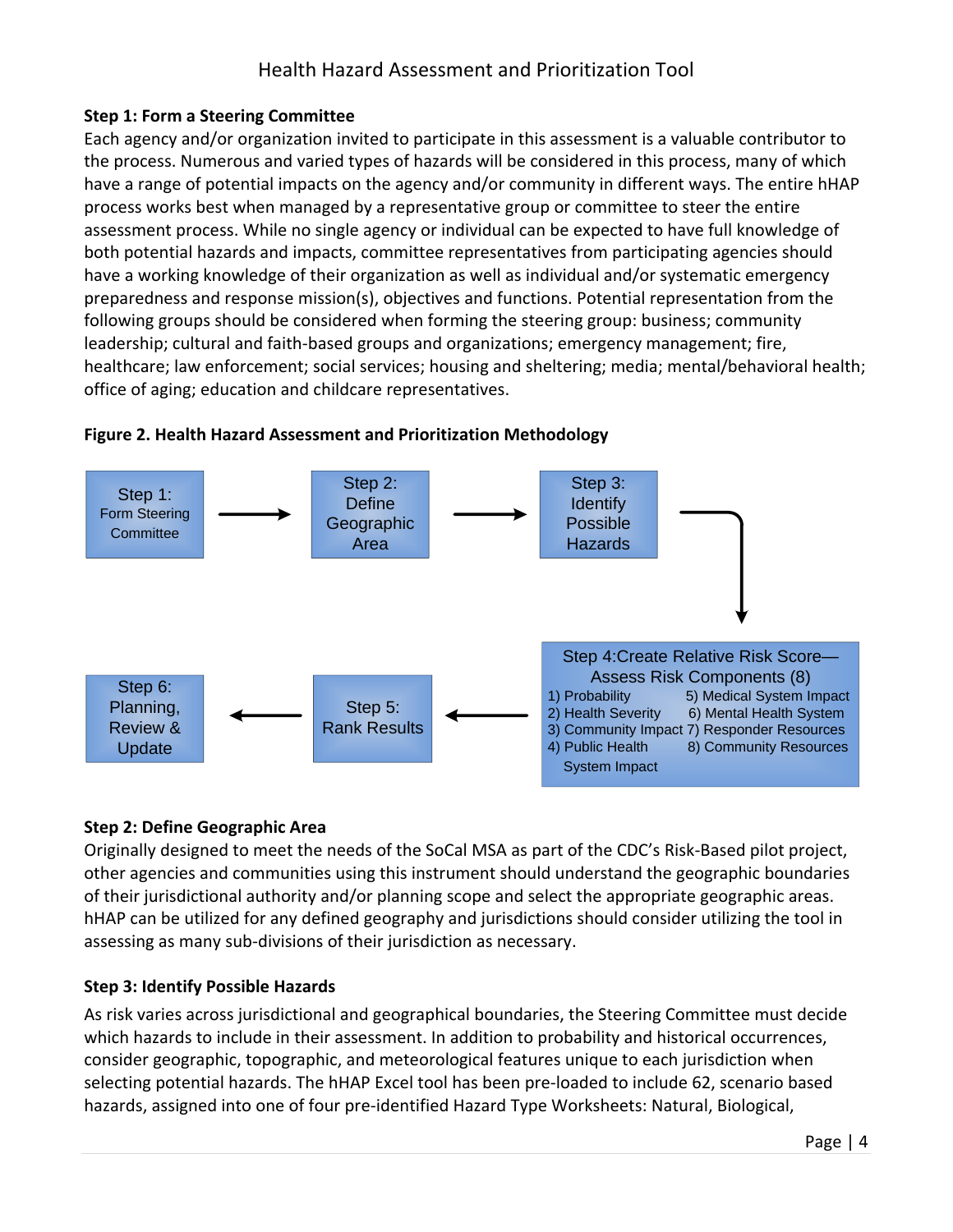Chem/Rad and Technological (see Appendix C). If so desired, the Steering Committee can add and/or remove different hazards from the standard list by inserting or deleting the hazard specific rows in the the Excel tool. As the tool utilizes several linked Excel worksheets to track and perform the assessment calculations, the user should also adjust the *Calculations* and *Complete Ranking* worksheets to reflect the selected hazards and to ensure that the Risk Components values are appropriately routed into the Calculations worksheet. In the SoCal MSA, the Steering Committee selected 36 hazards of the 62 possible hazard scenarios that were felt to be most appropriate for the geographic region for further assessment and scoring.

## **Step 4: Create Relative Risk Score—Assess Risk Components**

Once the potential list of hazards has been selected, each hazard's risk is evaluated individually and independently from the other identified hazards. A Relative Risk Score is composed of eight (8) Risk Components. The hHAP Excel tool is programmed to allow the user to manually input numerical values for each of the eight Risk Components—outlined in the following steps—for each individual hazard. The Excel tool will then calculate a Relative Risk Score for each identified hazard by routing the Risk Components into a pre-programmed formula.

## *Community and Stakeholder Inclusion*

The Excel tool currently allows the user to enter the Risk Component responses of one participant into the appropriate hazard specific cells (e.g. Probability of Moderate Earthquake, Public Health Impact of Pandemic Influenza, etc.). However, the hHAP process is designed to be implemented across—and inclusive of input from—multiple community stakeholder groups. To adjust for input from additional participants, the tool can be modified by averaging multiple participant responses for a single Risk Component (consider the *Sample Average Calculation Worksheet*) and linked to the corresponding cell in the hazard tabs. Please note that the cells in the *Sample Average Calculation* Worksheet are not presently linked to the corresponding cells in the four hazard type worksheets (see *Instructions* worksheet).

## *Risk Component #1: Hazard Probability*

Estimating the probability of a specific hazard occurring is informed by historical experience and data but is inherently a complex and subjective process. (March, *et al*, 2003) The timeframe or "planning window" of potential hazard is an important consideration. hHAP assumes a 25 year planning lifecycle. Each jurisdiction should consider and adjust the lifecycle of their planning perspectives to meet their objectives as needed.

To estimate each hazard's Probability, consider the following issues while consulting the Criteria below:

- Known risk for hazard occurrence
- Historical data for hazard occurrence; e.g. San Andreas fault line rupture occurs approximately once every 150 years
- Research and/or modeling data specific to each hazard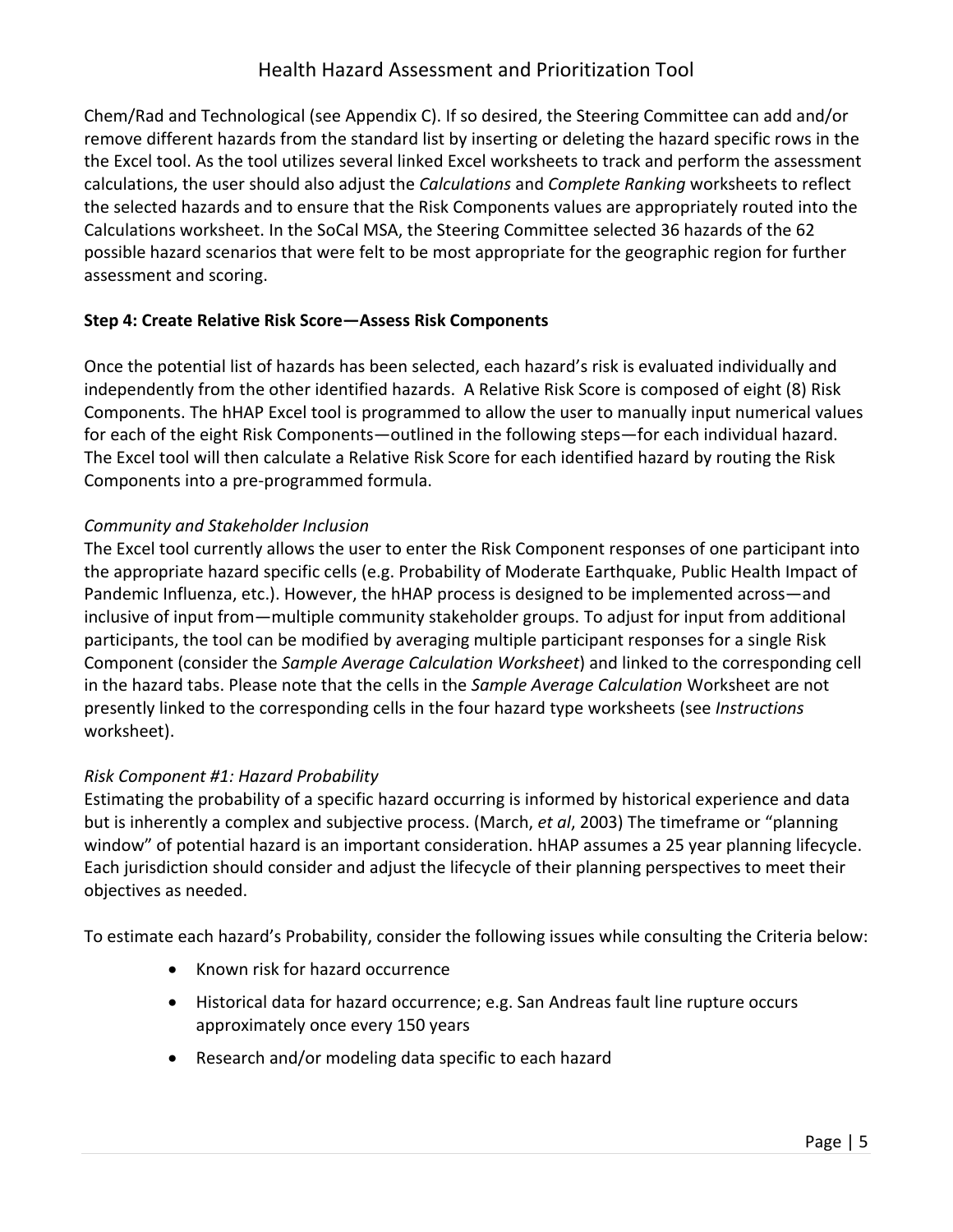| <b>Hazard Probability Scoring Criteria</b> |                                                                          |
|--------------------------------------------|--------------------------------------------------------------------------|
| Improbable (0)                             | - The probability of the occurrence of the hazard within the next 25     |
|                                            | years is zero                                                            |
| Remote (1)                                 | -The hazard is not likely to occur within the next 25 years, but it is   |
|                                            | possible.                                                                |
| Occasional (2)                             | -The hazard is likely to occur at least once within the next 25 years.   |
| Probable (3)                               | -The hazard is likely to occur several times within the next 25 years.   |
| Frequent (4)                               | -The hazard is likely to occur cyclically or annually within the next 25 |
|                                            | vears.                                                                   |

## *Risk Component #2: Health Severity*

A unique and defining feature of the hHAP is the explicit focus on public health and medical effects and impacts of each hazard. Different from the separate health system impact assessments, this Risk Component specifically focuses on including and assigning a value to the estimated health impacts of the hazard. Utilize the following Health Severity Criteria, along with the scenario examples in determining hazard severity:

- Potential for increase in morbidity
- Potential for increase in hospitalizations
- Potential for increased mortality

| <b>Health Severity Scoring Criteria</b> |                                                                       |
|-----------------------------------------|-----------------------------------------------------------------------|
| Not Applicable (0)                      | There is no elevated health or medical impact associated with         |
|                                         | this hazard.                                                          |
| Marginal (1)                            | The hazard presents a minimal threat to safety, health and well-      |
|                                         | being of the surrounding community.                                   |
| Limited (2)                             | May result in moderately elevated rates of severe disease, injury,    |
|                                         | hospitalizations and deaths.                                          |
| Critical (3)                            | May result in considerably elevated rates of severe disease,          |
|                                         | injury, hospitalizations and deaths.                                  |
| Catastrophic (4)                        | May result in significantly elevated rates of severe disease, injury, |
|                                         | hospitalizations and deaths.                                          |

## *Risk Components #3: Community Impact*

Each hazard will impact the surrounding community in unique and specific ways. As the interaction between each hazard and each community is unique, this assessment should be included as part of each community based engagement activity. Utilize the following Community Impact Criteria in addressing the following potential issues:

- Disruption of routine community activities:
	- $-$  Schooling and education
	- Employment and business
	- $-$  Religious services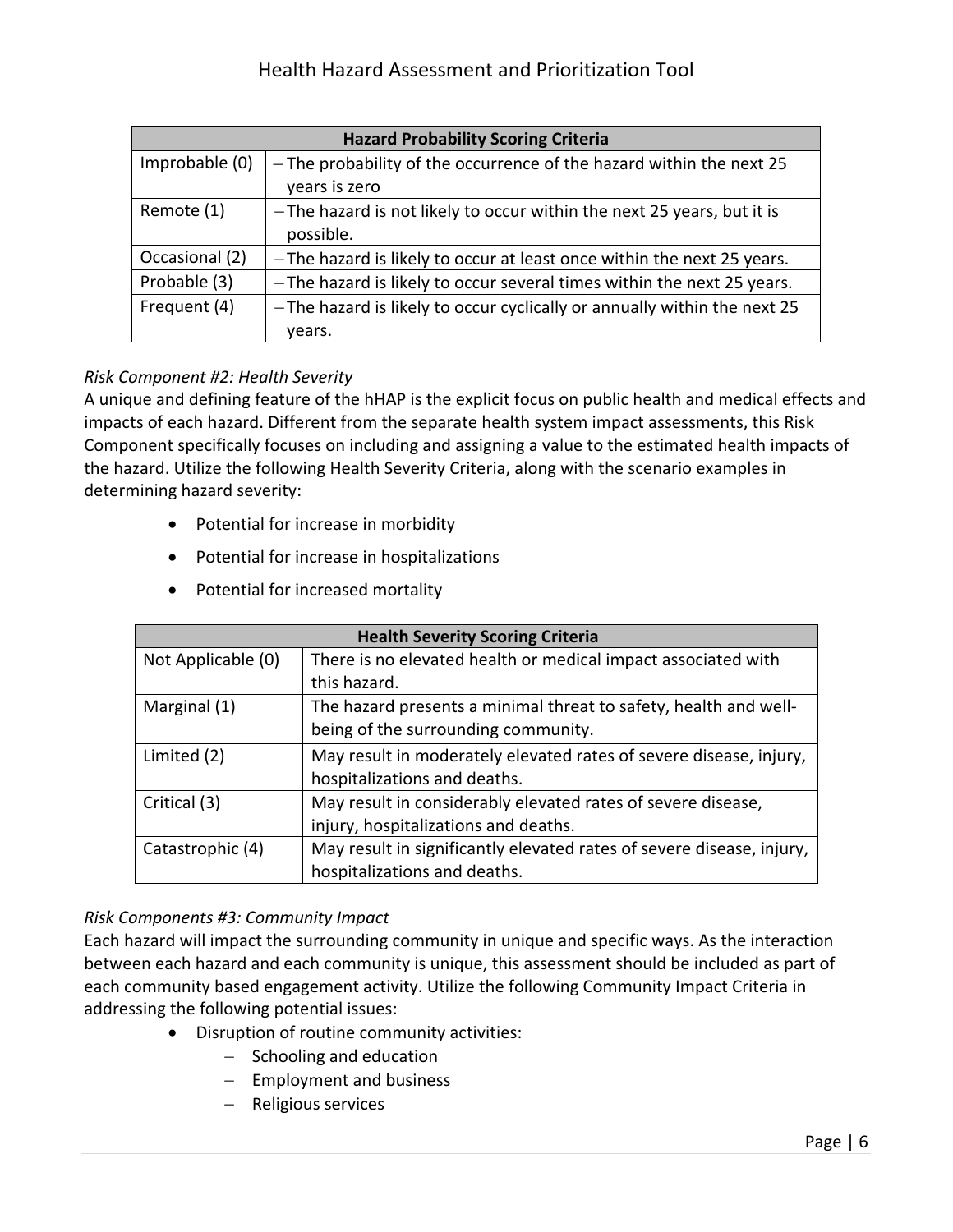- Sports, entertainment and other public gatherings
- Damage or disruption of communication and infrastructure systems.
- Interruption of critical social services and resources.

| <b>Community Impact Scoring Criteria</b> |                                                                |
|------------------------------------------|----------------------------------------------------------------|
| Not Applicable (0)                       | There is no potential impact associated with this hazard.      |
| Low $(1)$                                | - The hazard presents a low threat to the safety, health and   |
|                                          | well-being of the surrounding community.                       |
|                                          | Negligible potential to disrupt normal day-to-day activities.  |
| Moderate (2)                             | May result in moderate impacts and disruptions of normal       |
|                                          | activities and functions, including communication              |
|                                          | functionality and capabilities.                                |
|                                          | May cause delay or suspension of social services and           |
|                                          | resources.                                                     |
| High $(3)$                               | Considerable disruption to normal activities and functions,    |
|                                          | including communication functionality and capabilities.        |
|                                          | - Delay or suspension of social services, resources and public |
|                                          | infrastructure.                                                |
| Extreme (4)                              | Significant disruption to normal activities and functions,     |
|                                          | including communication functionality and capabilities.        |
|                                          | Destruction or significant delay and/or suspension of social   |
|                                          | services, resources and public infrastructure.                 |

## *Risk Components #4-6: Systems Impact*

In addition to assessing the Health Severity and Community Impact of each hazard, another unique, health focused aspect of the hHAP model evaluates the potential impact on the three primary sectors that provide health and healthcare services to the impacted community:

- **Public Health**—public health departments and/or related agencies *(Risk Component #4)*
- **Healthcare**—healthcare delivery systems and resources, e.g. hospitals, clinics, provider networks (*Risk Component #5)*
- **Mental-Behavioral Health**—departments, agencies or other resources that provide mentalbehavioral health services (*Risk Component #6)*

The potential impact(s) from each hazard may or may not be unique and/or specific to each of the three key sectors. A separate impact assessment for each sector should be conducted, including sector specific subject matter experts, if possible. The following criteria scales are provided as a template for each assessment to utilize; potential issues to consider include, but are not limited to:

- Potential for staff illness, injury or death
- Business interruption; Reliance on Continuity of Operational Planning (COOP)
- Employees unable to report to work
- Interruption of critical supplies and resources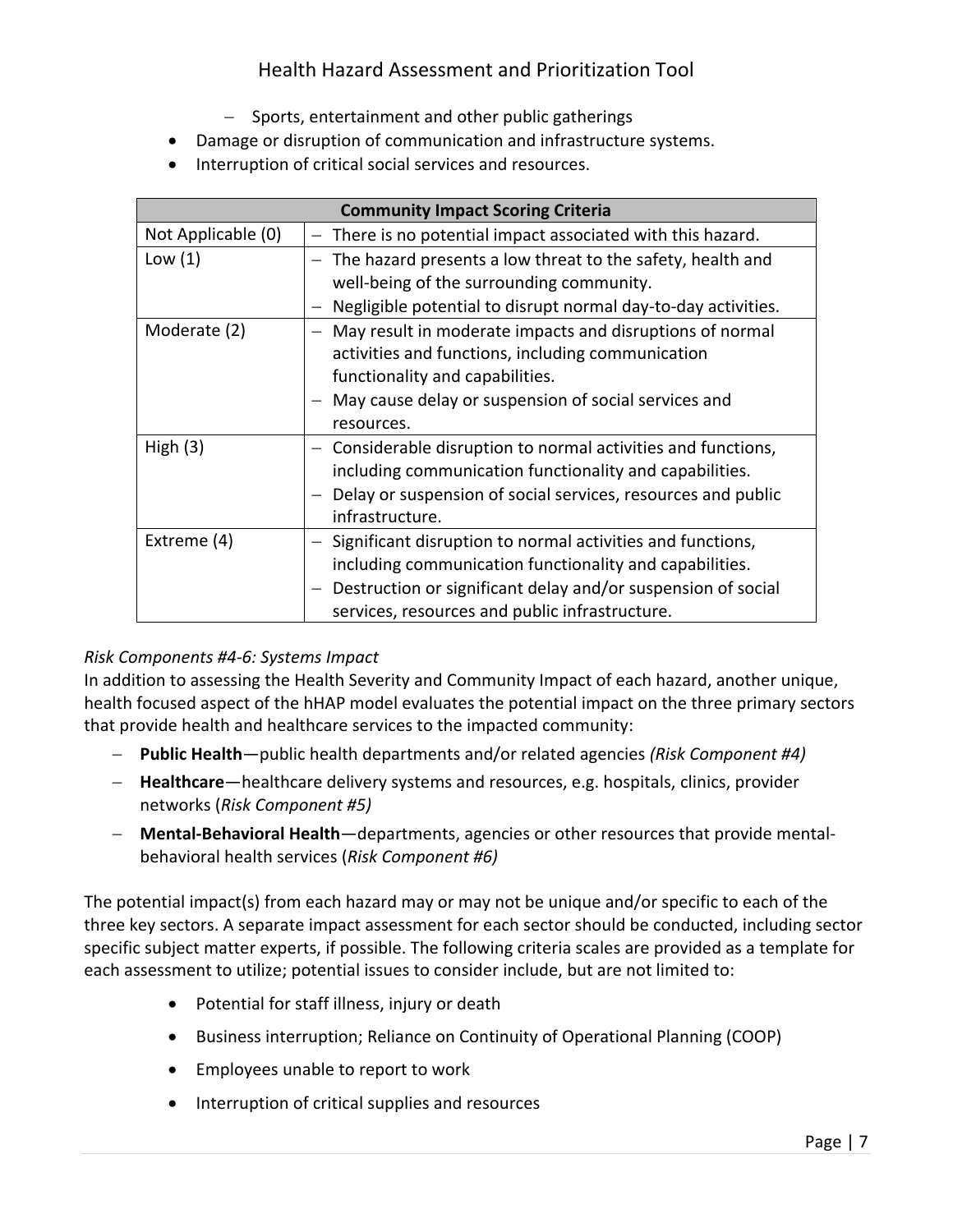- Facilities damaged and unusable
- Facilities damaged and/or temporarily relocated

*Risk Component #4: Public Health System Impact*

| <b>Public Health System Impact Scoring Criteria</b> |                                                                                   |
|-----------------------------------------------------|-----------------------------------------------------------------------------------|
| None $(0)$                                          | - No potential to disrupt normal day-to-day public health operations.             |
|                                                     | - No projected impact on public health personnel, resources, and/or               |
|                                                     | facilities.                                                                       |
|                                                     | - No need to activate the Continuity of Operations Plan (COOP).                   |
| Negligible (1)                                      | - Negligible potential to disrupt normal day-to-day public health                 |
|                                                     | operations.                                                                       |
|                                                     | - Negligible projected impact on public health personnel, resources,              |
|                                                     | and/or facilities (few, if any, adjustments need to be made to staff              |
|                                                     | schedules or work locations).                                                     |
|                                                     | - There is no need to activate the COOP.                                          |
| Limited (2)                                         | - Limited potential to disrupt normal day-to-day public health                    |
|                                                     | operations.                                                                       |
|                                                     | - There is limited projected impact on public health personnel,                   |
|                                                     | resources, and/or facilities (small adjustments may be made to staff              |
|                                                     | schedules and work locations; procurement of some additional                      |
|                                                     | services and supplies through normal channels).                                   |
|                                                     | - There is no need to activate the COOP.                                          |
| Critical (3)                                        | -Public health emergency declared by Local officials. State emergency             |
|                                                     | declared by Governor.                                                             |
|                                                     | - Disruption of the day-to-day public health operations would require             |
|                                                     | deferring all non-essential services.                                             |
|                                                     | -Public health personnel and/or facilities are impacted: high                     |
|                                                     | absenteeism due to injury, illness, death; infrastructure and building<br>damage. |
|                                                     | -All available personnel, resources, and facilities would be dedicated            |
|                                                     | to performing essential public health emergency services                          |
|                                                     | o Biosurveillance - laboratory testing, surveillance and                          |
|                                                     | epidemiological investigation;                                                    |
|                                                     | $\circ$ Community Resilience – preparedness and recovery;                         |
|                                                     | Countermeasures and Mitigation -dispensing, medical materiel                      |
|                                                     | management and distribution, non-pharmaceutical                                   |
|                                                     | interventions, responder safety and health, volunteer                             |
|                                                     | management;                                                                       |
|                                                     | $\circ$ Incident Management - emergency operations coordination,                  |
|                                                     | emergency public information and warning, information                             |
|                                                     | management;                                                                       |
|                                                     | o Surge Management - medical surge, mass care, fatality                           |
|                                                     | management                                                                        |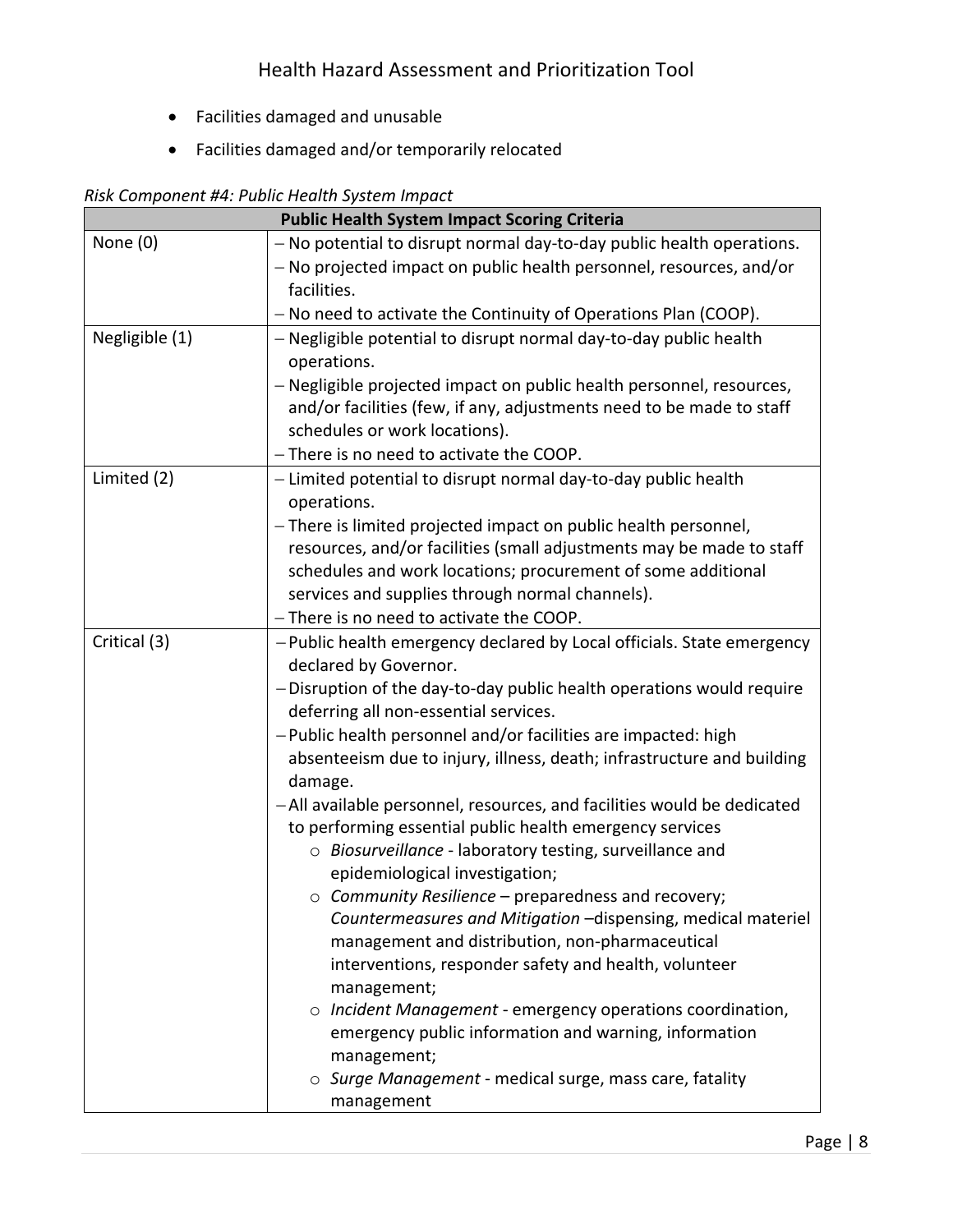|                  | - COOP would be activated. Additional staff, supplies and services     |
|------------------|------------------------------------------------------------------------|
|                  | would be needed.                                                       |
| Catastrophic (4) | -National emergency is declared by the President.                      |
|                  | -Immediate deferment of all non-essential services.                    |
|                  | -Public health resources would be rapidly overwhelmed due to the       |
|                  | impact on public health personnel and/or facilities: extreme           |
|                  | absenteeism, illness, death; infrastructure and building damage.       |
|                  | -All available personnel, resources, and facilities would be dedicated |
|                  | to performing essential public health emergency services               |
|                  | $\circ$ Biosurveillance - laboratory testing, surveillance and         |
|                  | epidemiological investigation;                                         |
|                  | $\circ$ Community Resilience – preparedness and recovery;              |
|                  | Countermeasures and Mitigation -dispensing, medical materiel           |
|                  | management and distribution, non-pharmaceutical                        |
|                  | interventions, responder safety and health, volunteer                  |
|                  | management;                                                            |
|                  | $\circ$ Incident Management - emergency operations coordination,       |
|                  | emergency public information and warning, information                  |
|                  | management;                                                            |
|                  | $\circ$ Surge Management - medical surge, mass care, fatality          |
|                  | management                                                             |
|                  | -COOP would be activated though insufficient to meet need.             |
|                  | Additional staff, supplies and services would be rapidly needed.       |

# *Risk Component #5: Healthcare System Impact*

| <b>Healthcare System Impact Scoring Criteria</b> |                                                                          |
|--------------------------------------------------|--------------------------------------------------------------------------|
| None $(0)$                                       | - No potential to disrupt normal day-to-day operations.                  |
|                                                  | - No projected impact on public health personnel, resources, and/or      |
|                                                  | facilities.                                                              |
|                                                  | - No need to activate the Continuity of Operations Plan (COOP).          |
| Negligible (1)                                   | - Negligible potential to disrupt normal day-to-day operations.          |
|                                                  | - Negligible projected impact on personnel, resources, and/or facilities |
|                                                  | (few, if any, adjustments to staff schedule or work locations).          |
|                                                  | - There is no need to activate the COOP.                                 |
| Limited (2)                                      | - Limited potential to disrupt normal day-to-day operations.             |
|                                                  | - There is limited projected impact on personnel, resources, and/or      |
|                                                  | facilities (small adjustments to staff schedules and work locations;     |
|                                                  | procurement of additional resources through normal channels).            |
|                                                  | - There is no need to activate the COOP.                                 |
| Critical (3)                                     | -Health emergency declared by Local officials. State emergency           |
|                                                  | declared by Governor.                                                    |
|                                                  | - Disruption of the day-to-day operations would require deferring all    |
|                                                  | non-essential services.                                                  |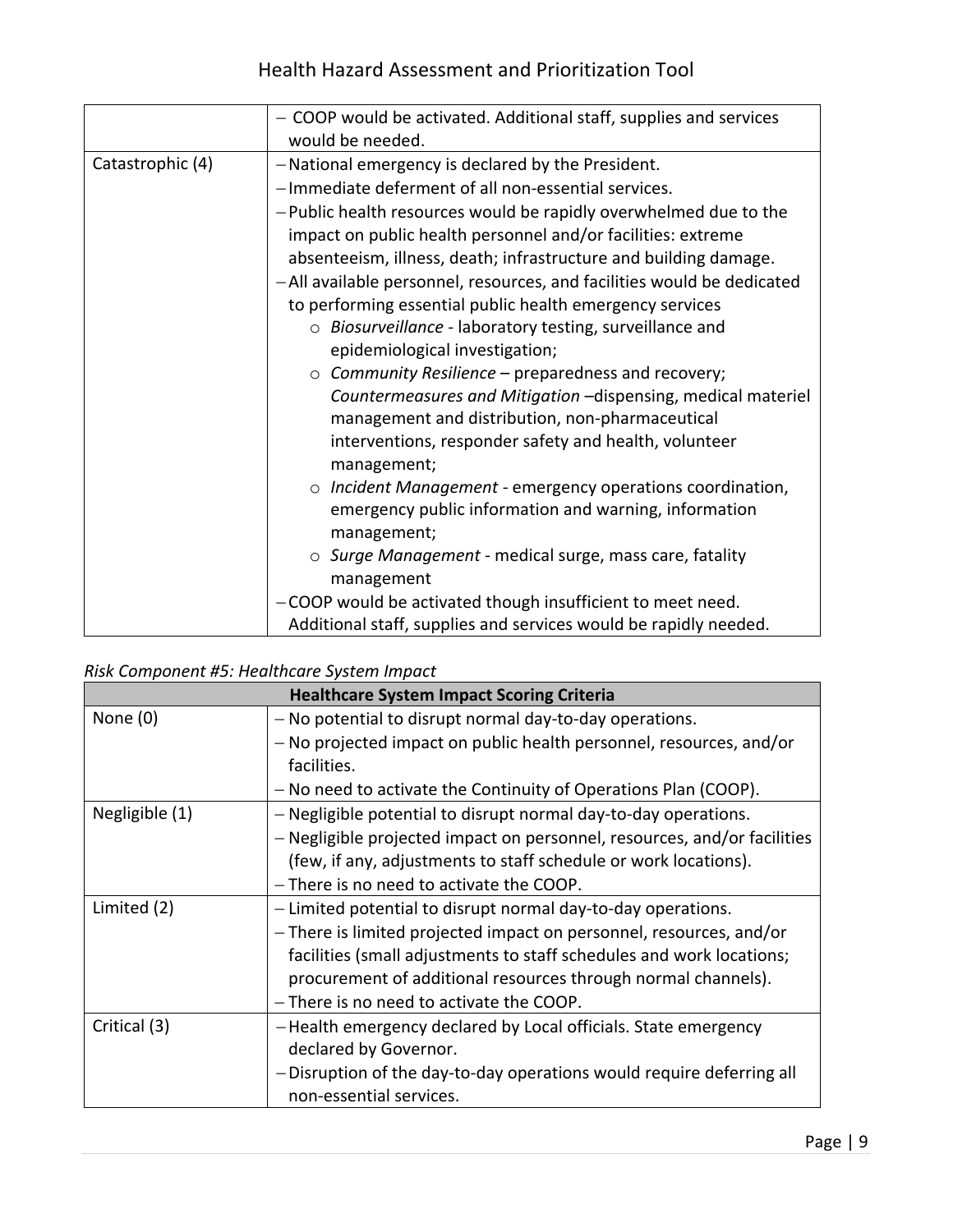|                  | -Adjustment-relaxation or suspension-of state regulations and<br>statutes may be necessary to maintain service capabilities.<br>-Impact to staff and/or facilities: high absenteeism due to injury,<br>illness, death; infrastructure and building damage.<br>-All available personnel, resources, and facilities would be dedicated<br>to performing essential emergency services<br>-COOP would be activated. Additional staff, supplies and services<br>would be needed.                                                                                                                        |
|------------------|----------------------------------------------------------------------------------------------------------------------------------------------------------------------------------------------------------------------------------------------------------------------------------------------------------------------------------------------------------------------------------------------------------------------------------------------------------------------------------------------------------------------------------------------------------------------------------------------------|
| Catastrophic (4) | -National emergency is declared by the President.<br>-Immediate deferment of all non-essential services.<br>-Suspension of state regulations and statutes necessary to maintain<br>service capabilities.<br>- Resources would be rapidly overwhelmed due to the impact on staff<br>and/or facilities: extreme absenteeism, illness, death; infrastructure<br>and building damage.<br>-All available personnel, resources, and facilities would be dedicated<br>to performing essential emergency services<br>-COOP would be activated. Additional staff, supplies and services<br>would be needed. |

## *Risk Component #6: Mental-Behavioral Health System Impact*

| <b>Mental-Behavioral Health System Impact Scoring Criteria</b> |                                                                          |
|----------------------------------------------------------------|--------------------------------------------------------------------------|
| None $(0)$                                                     | - No potential to disrupt normal day-to-day operations.                  |
|                                                                | - No projected impact on public health personnel, resources, and/or      |
|                                                                | facilities.                                                              |
|                                                                | - No need to activate the Continuity of Operations Plan (COOP).          |
| Negligible (1)                                                 | - Negligible potential to disrupt normal day-to-day operations.          |
|                                                                | - Negligible projected impact on personnel, resources, and/or facilities |
|                                                                | (few, if any, adjustments to staff schedule or work locations).          |
|                                                                | - There is no need to activate the COOP.                                 |
| Limited (2)                                                    | - Limited potential to disrupt normal day-to-day operations.             |
|                                                                | - There is limited projected impact on personnel, resources, and/or      |
|                                                                | facilities (small adjustments to staff schedules and work locations;     |
|                                                                | procurement of additional resources through normal channels).            |
|                                                                | - There is no need to activate the COOP.                                 |
| Critical (3)                                                   | -Health emergency declared by Local officials. State emergency           |
|                                                                | declared by Governor.                                                    |
|                                                                | - Disruption of the day-to-day operations would require deferring all    |
|                                                                | non-essential services.                                                  |
|                                                                | -Adjustment-relaxation or suspension-of state regulations and            |
|                                                                | statutes may be necessary to maintain service capabilities.              |
|                                                                | -Impact to staff and/or facilities: high absenteeism due to injury,      |
|                                                                | illness, death; infrastructure and building damage.                      |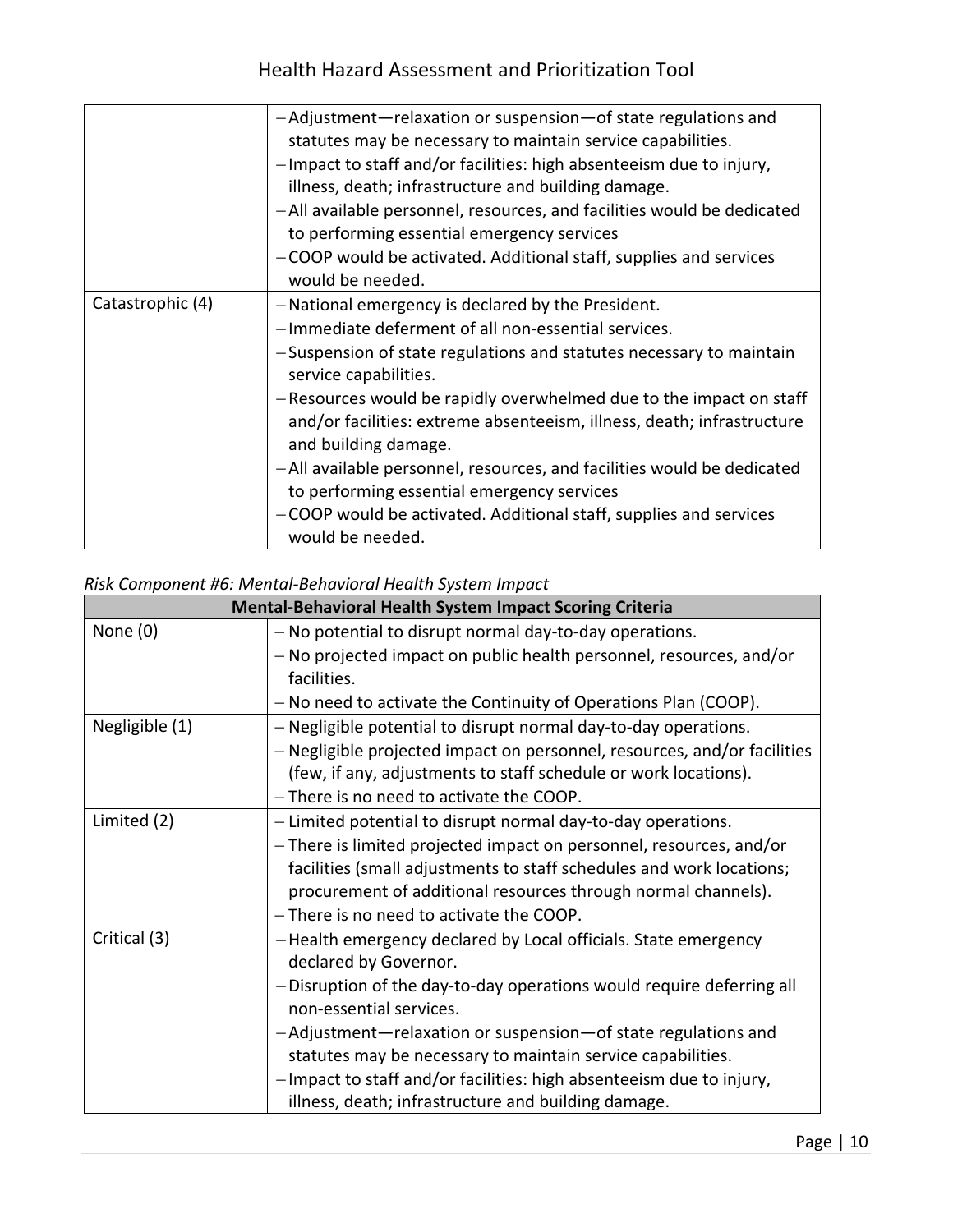|                  | -All available personnel, resources, and facilities would be dedicated<br>to performing essential emergency services<br>-COOP would be activated. Additional staff, supplies and services<br>would be needed.                                                                                                                                                                                                                                                                                                                                                                                       |
|------------------|-----------------------------------------------------------------------------------------------------------------------------------------------------------------------------------------------------------------------------------------------------------------------------------------------------------------------------------------------------------------------------------------------------------------------------------------------------------------------------------------------------------------------------------------------------------------------------------------------------|
| Catastrophic (4) | -National emergency is declared by the President.<br>-Immediate deferment of all non-essential services.<br>-Suspension of state regulations and statutes necessary to maintain<br>service capabilities.<br>- Resources would be rapidly overwhelmed due to the impact on staff<br>and/or facilities: extreme absenteeism, illness, death; infrastructure<br>and building damage.<br>-All available personnel, resources, and facilities would be dedicated<br>to performing essential emergency services.<br>-COOP would be activated. Additional staff, supplies and services<br>would be needed. |

## *Risk Component #7: Responder Agency Resources*

Each potential response agency within the jurisdiction has specific resources that could be utilized to respond to and/or mitigate the negative effect of each hazard. Identifying and scoring the strength of these resources is another key Risk Component in the hHAP process.

To assign a score representing the hazard specific state of readiness, the jurisdiction should assess the strength of existing jurisdictional/agency resources that could be utilized in response to the specific hazard scenario. These types of resources should include, but are not limited to:

- Specialized staff and systems to detect, investigate and respond to biological, chemical or radiological threats
- Status of agency/department's current plans
- Training status
- Exercise status
- Availability of back-up systems

Responder agencies vary considerably by primary mission, functions and organizational structure. Assessment leaders should consider these variations and adjust the assessment criteria accordingly. The following provides a suggested template for assessing responding agency resources and should be adjusted and adapted to meet the local need.

| <b>Responder Agency Resource Scoring Criteria</b> |                                                                   |
|---------------------------------------------------|-------------------------------------------------------------------|
| None (0)                                          | - The agency does not have a hazard specific response plan.       |
|                                                   | - Hazard specific exercises and drills have not been conducted.   |
|                                                   | - The agency does not have any specialized trainings or assets to |
|                                                   | mitigate the potential impact of the scenario.                    |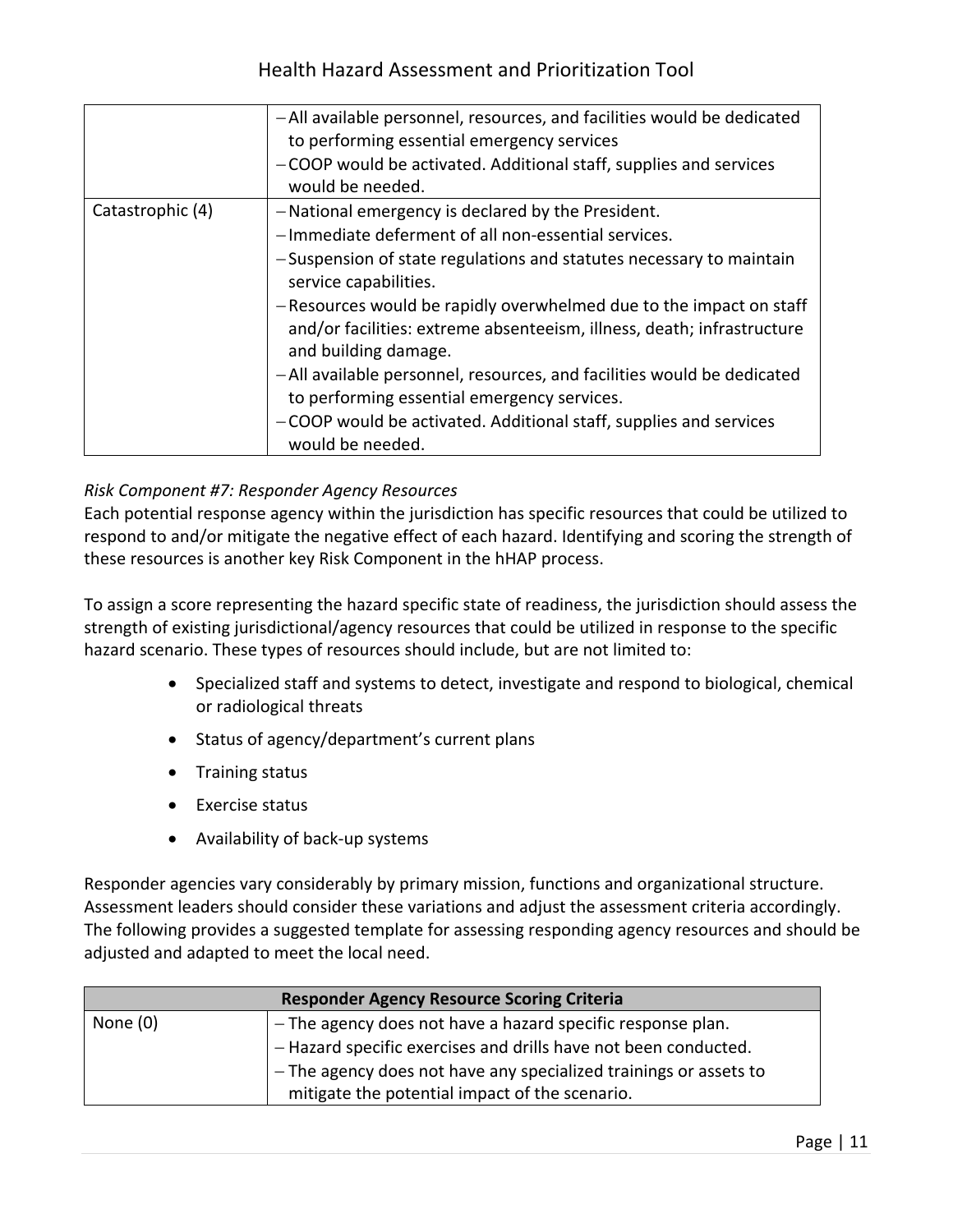| Low $(1)$    | - The agency does have a hazard specific response plan, but it is<br>outdated.                                 |
|--------------|----------------------------------------------------------------------------------------------------------------|
|              | - Some hazard specific exercises and drills have been conducted, but<br>not with any consistent regularity.    |
|              | - The agency has few specialized or resources that could be used to                                            |
|              | mitigate the potential impact of the scenario.                                                                 |
| Moderate (2) | - The agency has an approved hazard specific response plan.                                                    |
|              | - Drills and exercises have been conducted, but generally not with                                             |
|              | other response agencies.                                                                                       |
|              | - Some specialized capabilities assets to mitigate the hazard impact                                           |
|              | with limited availability. Some back-up systems have been                                                      |
|              | developed and are available.                                                                                   |
|              | - Few MOUs with external agencies or vendors are in place to provide                                           |
|              | needed resources.                                                                                              |
|              | - Some engagement with community stakeholder groups to educate                                                 |
|              | the public on this specific hazard and potential response.                                                     |
| High $(3)$   | -The agency has an approved and updated hazard response plan.                                                  |
|              | -The agency uses the plan to conduct drills and exercises, often, in                                           |
|              | cooperation with other partner agencies.                                                                       |
|              | - It also has an agency specific COOP plan.<br>-The agency has developed specialized response capabilities and |
|              | assets, some of which have been pre-positioned.                                                                |
|              | -Back-up systems for primary response functions have been                                                      |
|              | developed.                                                                                                     |
|              | - While the agency has some MOUs and MOAs in place with several                                                |
|              | partner agencies and vendors to provide needed resources and                                                   |
|              | supplies, they have not been tested.                                                                           |
|              | -The agency does engage with community stakeholder groups and                                                  |
|              | promotes preparedness kits and plans for this specific hazard.                                                 |
| Extreme (4)  | -The agency has approved and updated hazard response and COOP<br>plans.                                        |
|              | -The agency regularly tests and exercises to these plans, often, in                                            |
|              | cooperation with other partner agencies.                                                                       |
|              | -The agency has a significant degree of specialized resources and                                              |
|              | capabilities to mitigate the hazard impact.                                                                    |
|              | -The agency has developed and maintains ready, back-up systems for                                             |
|              | all of its primary response functions.                                                                         |
|              | -MOU/MOAs with key partner agencies and vendors are in place and                                               |
|              | have been tested.                                                                                              |
|              | -The agency regularly engages with community stakeholder groups                                                |
|              | and supports preparedness activities for this specific hazard.                                                 |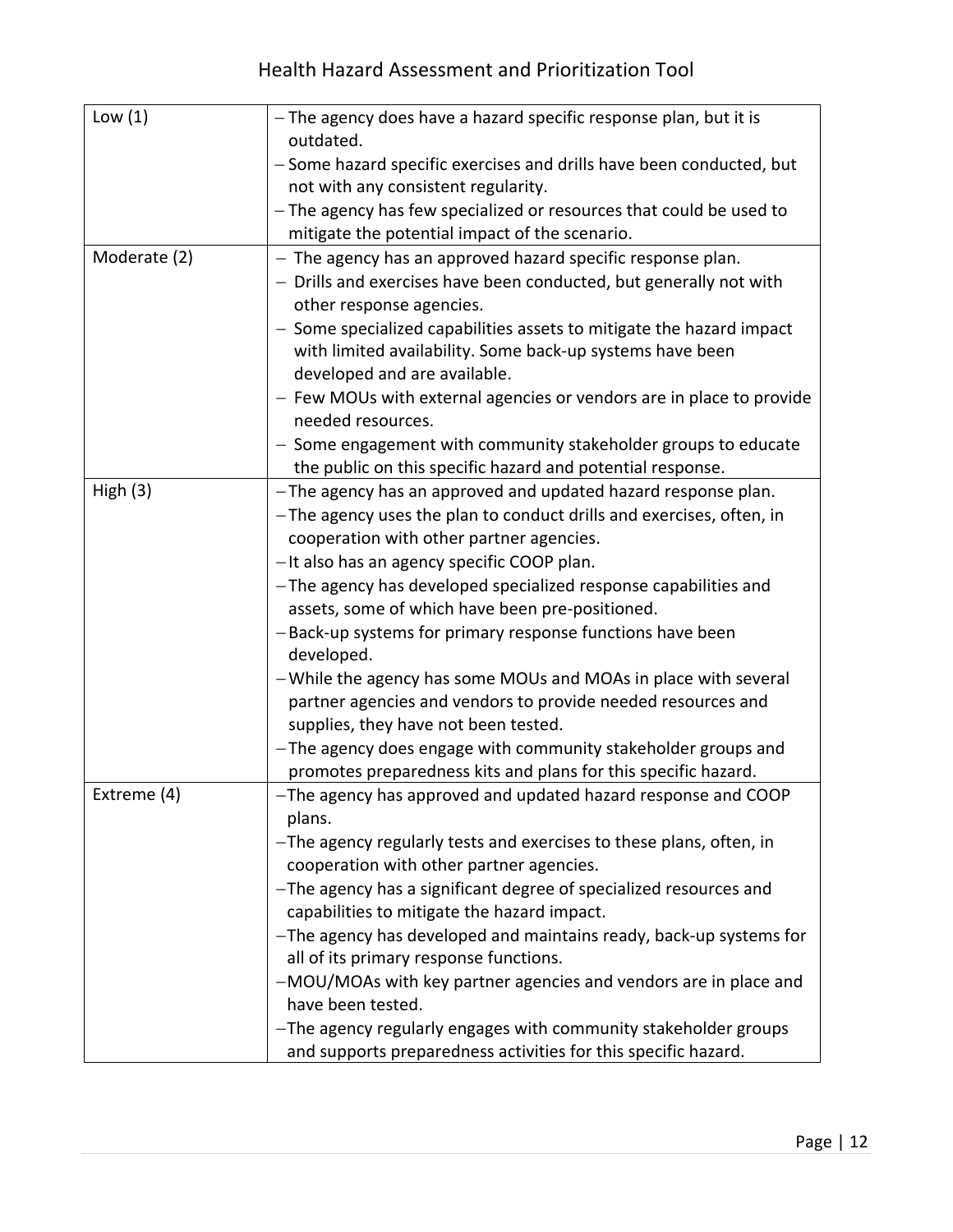## *Risk Component #8: Community Agency Resources*

This last Risk Component provides an assessment and scoring of existing community-based resources that would be available during an emergency response.

For each hazard, the jurisdiction should consider existing community-based resources—via Community-Based Organizations (CBOs), Faith-Based Organizations (FBOs), and Non-Governmental Organizations (NGOs)—that contribute to increasing the community's "resiliency" or capacity to respond to or recover from an emergency situation. (Magsino, 2009) Potential resources include, but are not limited to:

- Types of agreements and partnerships with other community agencies (CBOs, FBOs and NGOs) to maintain or provide services
- Level of coordination with local and state governmental agencies
- Level of coordination with CBOs and FBOs in formal resilience-building activities
- Community level preparedness based on performance measures and metrics

Community resilience has been defined as the "ability to effectively prepare for, respond to, and successfully recover from a manmade or natural disaster, by having the ability to quickly: return citizens to work, minimize disruption to life and economies, reopen schools and businesses, and prevent and mitigate cascading failures, often characteristic of critical infrastructure impacts." (Chandra, et al, 2011)

Community agencies vary considerably by primary mission, functions and organizational structure. Assessment leaders should consider these variations and adjust the assessment criteria accordingly. The following provides a suggested template for engaging community agencies and assessing their resources and should be adjusted and adapted to meet the local need.

| <b>Community Agency Resource Scoring Criteria</b> |                                                                         |
|---------------------------------------------------|-------------------------------------------------------------------------|
| None $(0)$                                        | - The agency does not have a clear understanding of its potential role  |
|                                                   | or opportunity to assist in a potential response.                       |
|                                                   | - There are no resource assets in place.                                |
|                                                   | - There are no plans in place to maintain agency services and           |
|                                                   | functions during this emergency.                                        |
|                                                   | $-$ No communications plan.                                             |
| Low $(1)$                                         | - The agency has a limited understanding of its potential role or       |
|                                                   | opportunity to assist in a potential response.                          |
|                                                   | - Some resource assets are in place.                                    |
|                                                   | - There are no plans in place to maintain agency services and           |
|                                                   | functions during this emergency.                                        |
|                                                   | - Limited (and perhaps outdated) communications plan is in place.       |
| Moderate (2)                                      | - The agency understands its potential role or opportunity to assist in |
|                                                   | a potential response.                                                   |
|                                                   | - Some key resources assets are available and in place.                 |
|                                                   | - Has a plan to ensure key agency services and functions are available  |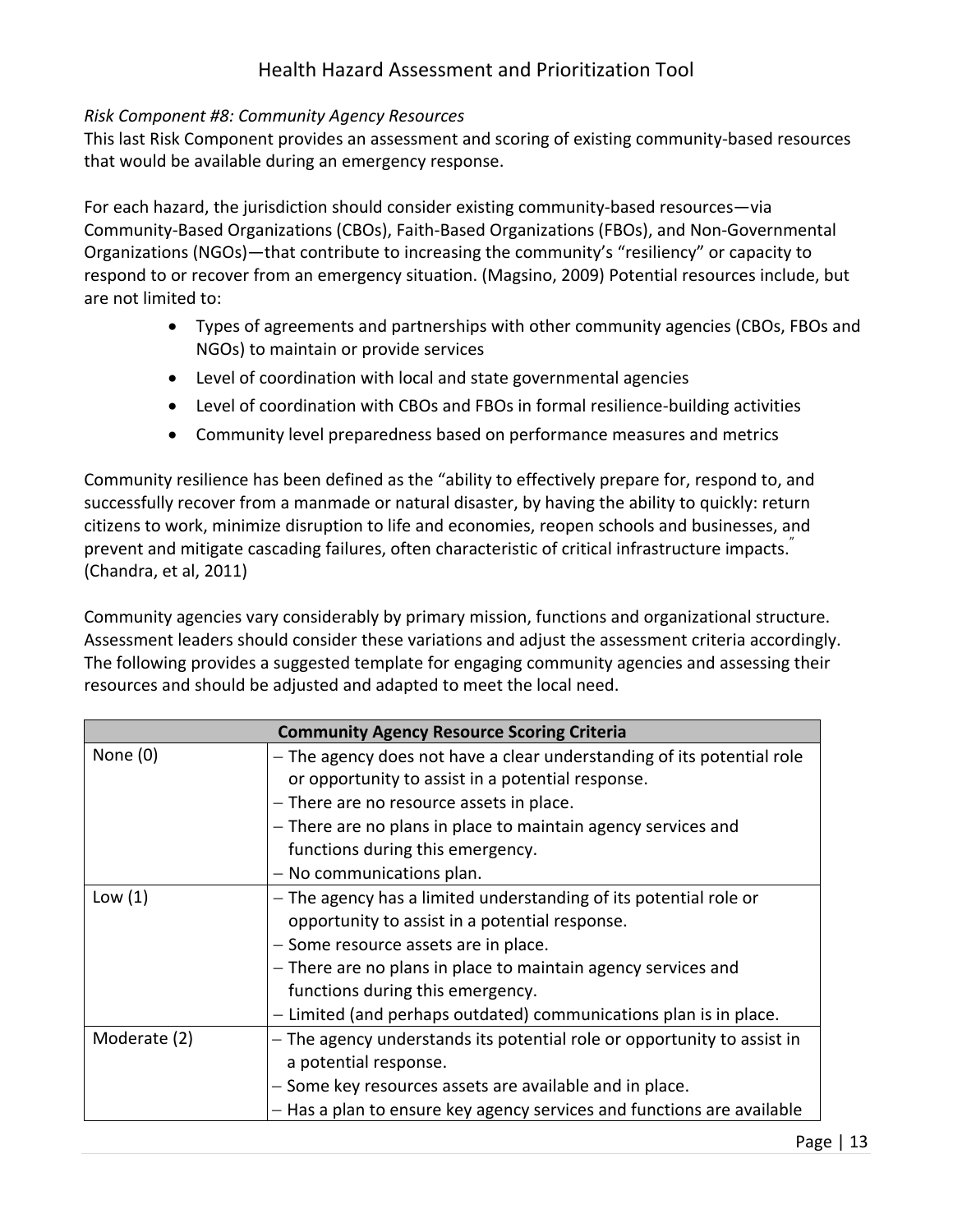|             | during this emergency.                                                                                                                                 |
|-------------|--------------------------------------------------------------------------------------------------------------------------------------------------------|
|             | - Has a limited communications plan in place.                                                                                                          |
| High $(3)$  | - The agency understands its potential role or opportunity to assist in<br>a potential response.                                                       |
|             | - Key resources assets are available and in place.                                                                                                     |
|             | - Has a plan to ensure key agency services and functions will be<br>available during this emergency.                                                   |
|             | - Has a communications plan in place. Plan includes protocols for<br>communicating with leadership, staff and clients.                                 |
| Extreme (4) | - The agency understands its potential role or opportunity to assist in<br>a potential response.                                                       |
|             | - Key resources assets are available and in place; including backup<br>systems and resources.                                                          |
|             | - Has a plan to ensure key agency services and functions will be<br>available during this emergency.                                                   |
|             | - Has a communications plan in place. The plan is regularly updated<br>and includes protocols for communicating with leadership, staff and<br>clients. |

## **Step 5: Rank and Prioritize Results**

Once all eight Risk Components have been entered for each hazard, the *Calculations* worksheet is designed to automatically calculate and display the Relative Risk Score for each hazard. The Relative Risk Scores will then populate back into the *Complete Ranking* worksheet and Relative Risk Score column within each of the four hazard worksheets. The *Complete Ranking* worksheet allows the user to alphabetize, sort and rank a listing of all identified hazards. Note that the hHap includes tie score rankings. Using the rankings from the *Complete Ranking* worksheet, the *Top 10 Hazards* tab provides a visual representation of the top 10 identified hazards. These rankings serve to prioritize the identified hazards, improve understanding of existing gaps, risks and resources, as well as providing an assessment based foundation for development of response plans, training, exercising, mitigation and/or response preparation efforts at the Jurisdictional, Response or Community Agency level.

## *Weights and Modifiers*

As there is no standard definition of risk, the values, weights and metrics associated with assessing and evaluating risk are open to user interpretation (Dean, 2013). The hHAP tool comes pre-loaded with numerical values attached—as weights or modifiers—to each of the eight Risk Components. These weights and modifiers can be found in the *Calculations* worksheet and were developed to more accurately represent the perceived value of each Risk Component variable in determining the associated risk of each particular hazard. See Appendix D—Weighting Risk for a more thorough description of the analytic weights and modifiers utilized in hHAP.

## **Step 6: Planning, Review and Update**

The ranking and prioritization of the most important, i.e. "Top 10," hazards is an essential step in understanding and identifying: current response capacities, existing gaps, and most importantly, what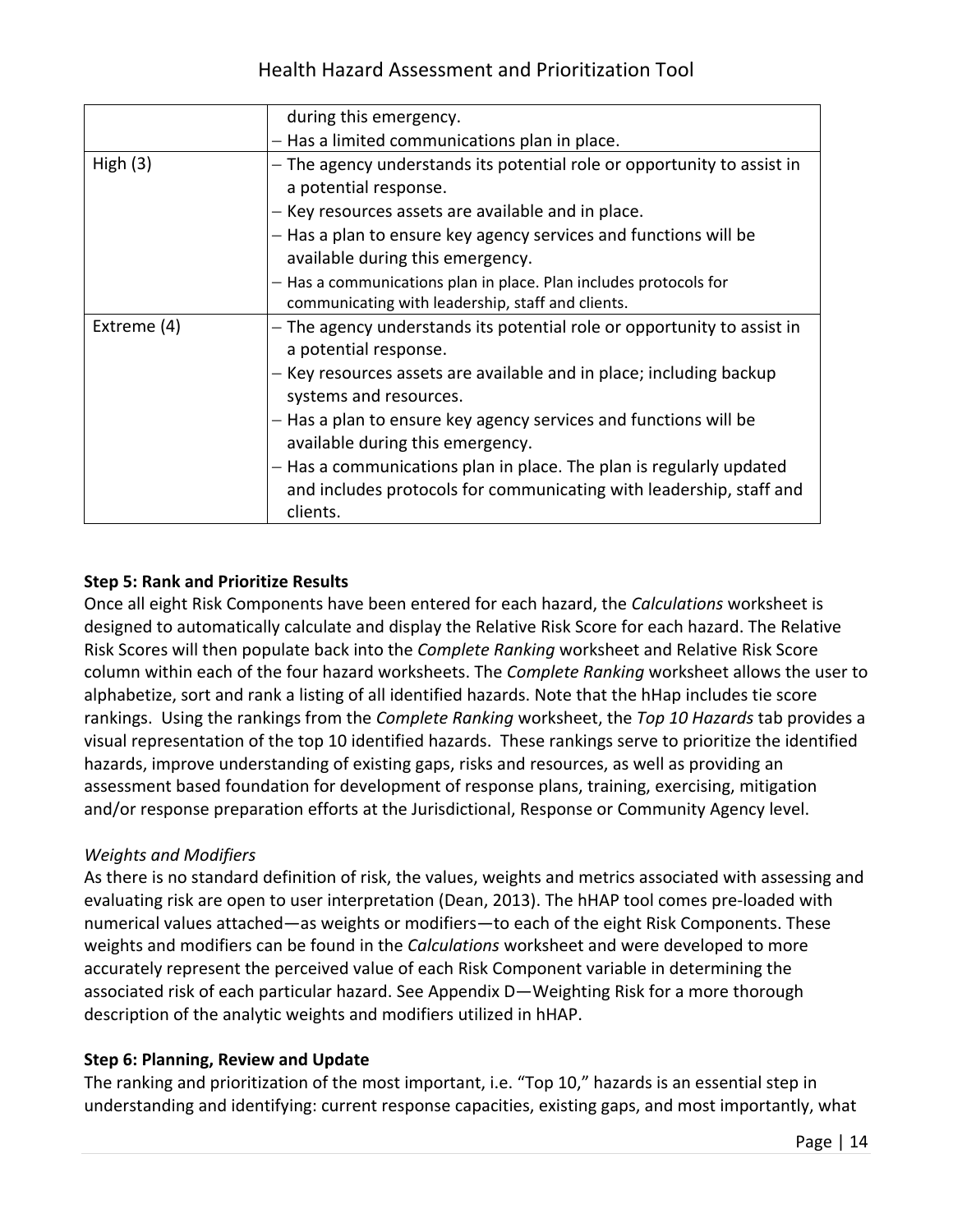hazard specific planning and improvement activities (plans, training, exercises, etc.) should be conducted in both the short and long term to mitigate against the associated risk.

Effective response planning and mitigation strategies must be grounded in true, reality based response capabilities. The "Capability-Based" focus of federal agencies (FEMA) and programs (PHEP and HPP) provides an ideal opportunity for jurisdiction wide adoption and action toward those prioritized elements identified by hHAP. In Los Angeles County, to further improve and strengthen LACPH's response capacities, the hHAP prioritized hazards will be evaluated against each of the 15 PHEP Capabilities to determine—on a capability-by-capability basis—which and how specific tasks, resource and planning elements are needed to improve LACDPH's true response capabilities.

In addition to aligning with federal initiatives and grants, hHAP results could also be used to:

- Identify areas for improved coordination and integration of PHEP and HPP Capability-based planning, tasks, functions and resource elements needed to effectively improve true preparedness and response capabilities.
- Provide foundational framework for development of response plans and policies to address noted gaps and weaknesses.
- Analyze existing imbalances between funding streams and jurisdictional priorities.
- $-$  Develop evaluation plan(s) to measure a reduction in risk over time.
- $-$  Provide a basis for ongoing community engagement in plan development and exercises.

Finally, the assessment and prioritization of health hazards is an ongoing process. Changes in population, demographic, environmental and disease specific risk factors, as well as improvements in planning, training, exercising and mitigation based activities completed by the department or agency alter the risk relationship. This process and supporting tool will be most useful if it is utilized in an ongoing cycle. Once measurable changes have occurred, the assessment process should be updated, with subsequent results and prioritization guiding future planning and preparedness efforts.

#### *Link to Whole Community Planning*

Effective emergency planning cannot happen without the focused and systematic engagement of local response and community-based stakeholder agencies. (FEMA, 2011). Many of the challenges associated with risk-assessment and emergency planning stem from the social and perceived nature of vulnerability that varies across communities. The hHAP process includes the community input as a key step in determining a jurisdiction's planning priorities. In Los Angeles County, over the next five years, the established pattern of community engagement will continue to be strengthened and applied as a key feature in development of 10 comprehensive emergency plans to address our Top 20 hHAP driven planning priorities. This systematic approach and engagement of community agencies into the planning process allows for development of emergency plans defined by broader, more community focused aims and driven by targeted, clear and executable courses of action that effectively align the Department's efforts to broad federal capabilities and, more importantly, to specific and locally driven community needs and available resources. We believe this operationalization of the "whole community" concept presents a clear path and opportunity to more effectively prepare the Department and the community to prepare for, respond to and recover from our prioritized threats and ultimately to prevent illness, injury, hospitalizations and deaths.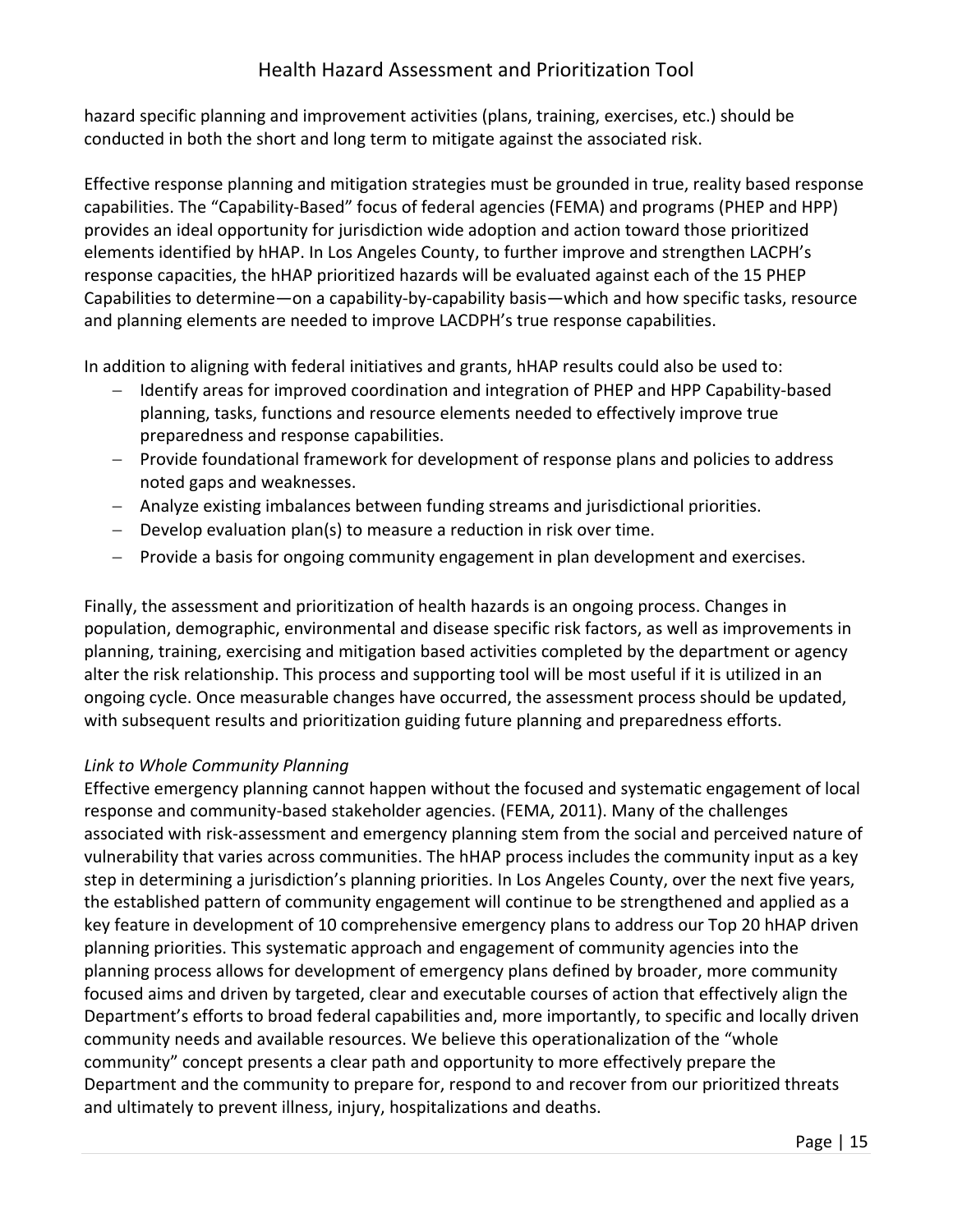#### **APPENDIX A—GLOSSARY**

#### **Hazard**

- 1) Anything that may pose a danger; it is used in this discussion to mean a natural or human-made phenomenon or a mixture of both, that has the potential to adversely affect human health, property, activity, and/or the environment. (Sundes & Birnbaum, 2003)
- 2) A naturally occurring or man-made condition or phenomenon that presents a risk or is a potential danger to life and property. (American Geological Institute)

#### **Hazard Assessment**

- 1) Identification and scaling of latent conditions that represent a threat. (Sundes)
- 2) The process of determining what events are likely to occur in a specified region or environment. (Landesman)

#### **Mitigation**

Alterations that are achieved before an event occurs that decrease vulnerability. (Sundes)

#### **Resilience**

- 1) The pliability, flexibility, or elasticity of the population/environment to absorb, buffer, and/or manage the event/damage. (Sundes)
- 2) The ongoing and developing capacity of the community to account for its vulnerabilities and develop capabilities that aid that community in (1) preventing, withstanding, and mitigating the stress of a health incident; (2) recovering in a way that restores the community to a state of self-sufficiency and at least the same level of health and social functioning after a health incident; and (3) using knowledge from a past response to strengthen the community's ability to withstand the next health incident. (Chandra)
- 3) The ability to effectively prepare for, respond to, and successfully recover from a manmade or natural disaster, by having the ability to quickly: return citizens to work, minimize disruption to life and economies, reopen schools and businesses, and prevent and mitigate cascading failures, often characteristic of critical infrastructure impacts. (White House Office of Science and Technology)

#### **Relative Risk**

The end product of the hHAP assessment process; The cumulative score of eight Risk Components that denotes the relative risk of a specific hazard when measured against another assessed hazard.

#### **Resources**

The material and personnel available to meet needs generated by a hazard. (Shoaf, 2011)

#### **Risk**

1) The objective (mathematical) or subjective (inductive) probability that something negative will occur. (Sundes)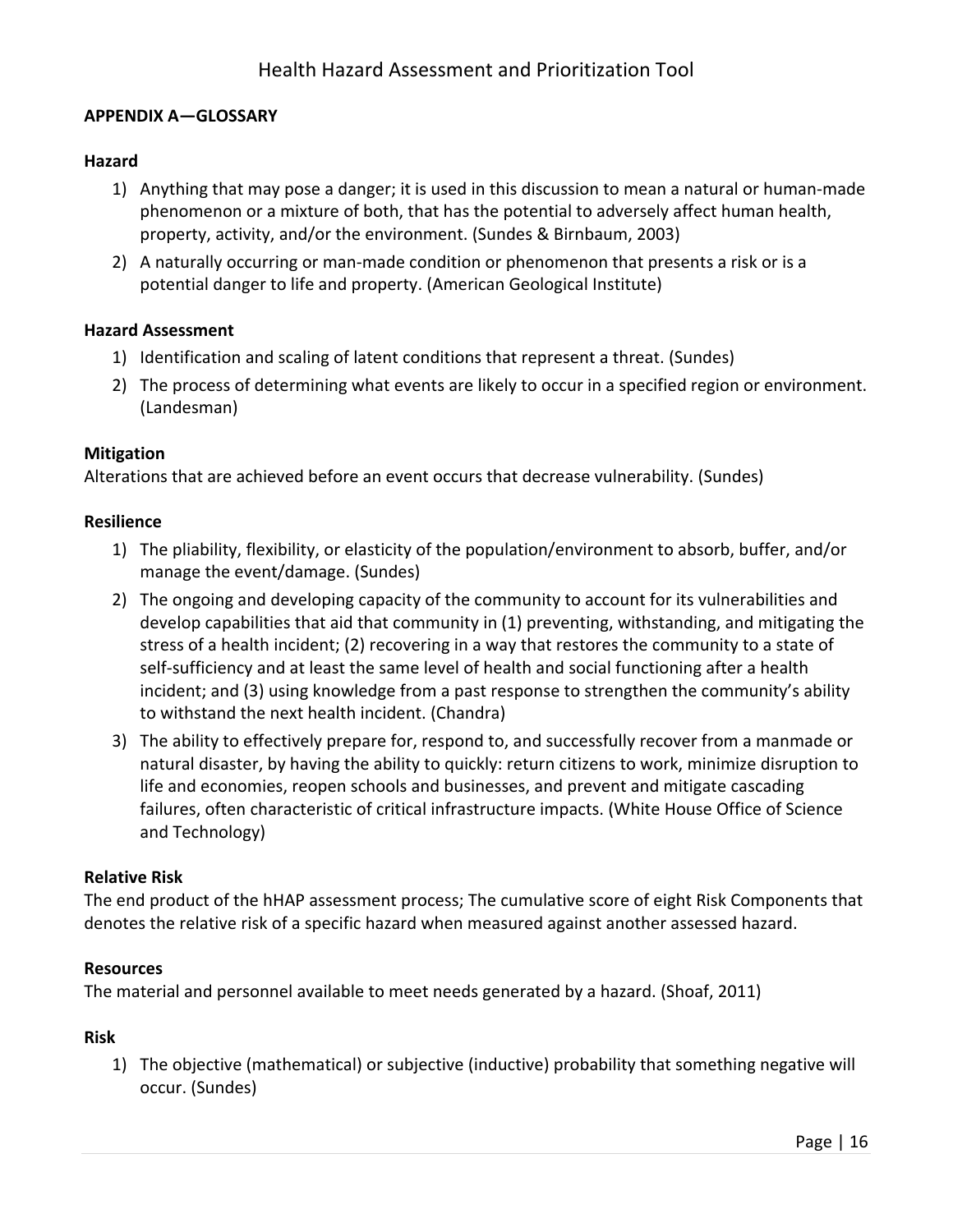2) A relationship that is frequently depicted by the following basic formula—although the association is not strictly arithmetic: Risk = Hazard x Vulnerability. (Landesman)

## **Risk Assessment**

- 1) The prediction and estimation of risk. (Sundes)
- 2) A systematic process that determines the likelihood of adverse health effects in a population following exposure to a specified hazard. Health consequences may depend on the type of hazard and damage to infrastructure, loss of economic value, loss of function, loss of natural resources, loss of ecological systems, environmental impact, and deterioration of health, mortality, and morbidity. The major components of a risk assessment include: hazard identification/analysis and vulnerability analysis that answers the following questions: What can happen? How likely are each of the possible outcomes? When the possible outcomes happen, what are the likely consequences and losses? Risk is frequently presented as a probability estimate. Risk assessment is a key planning tool for overall disaster management, especially prevention and mitigation activities. (Landesman)

#### **Risk Component**

One of eight primary variables necessary to complete the hHAP; namely: Hazard Probability, Health Severity, Community Impact, Public Health System Impact, Healthcare System Impact, Mental/Behavioral Health Impact; Responder Agency Resource Assets; and Community Agency Resource Assets.

#### **Vulnerability**

The propensity for being damaged/impacted by a hazard (Shoaf, 2011)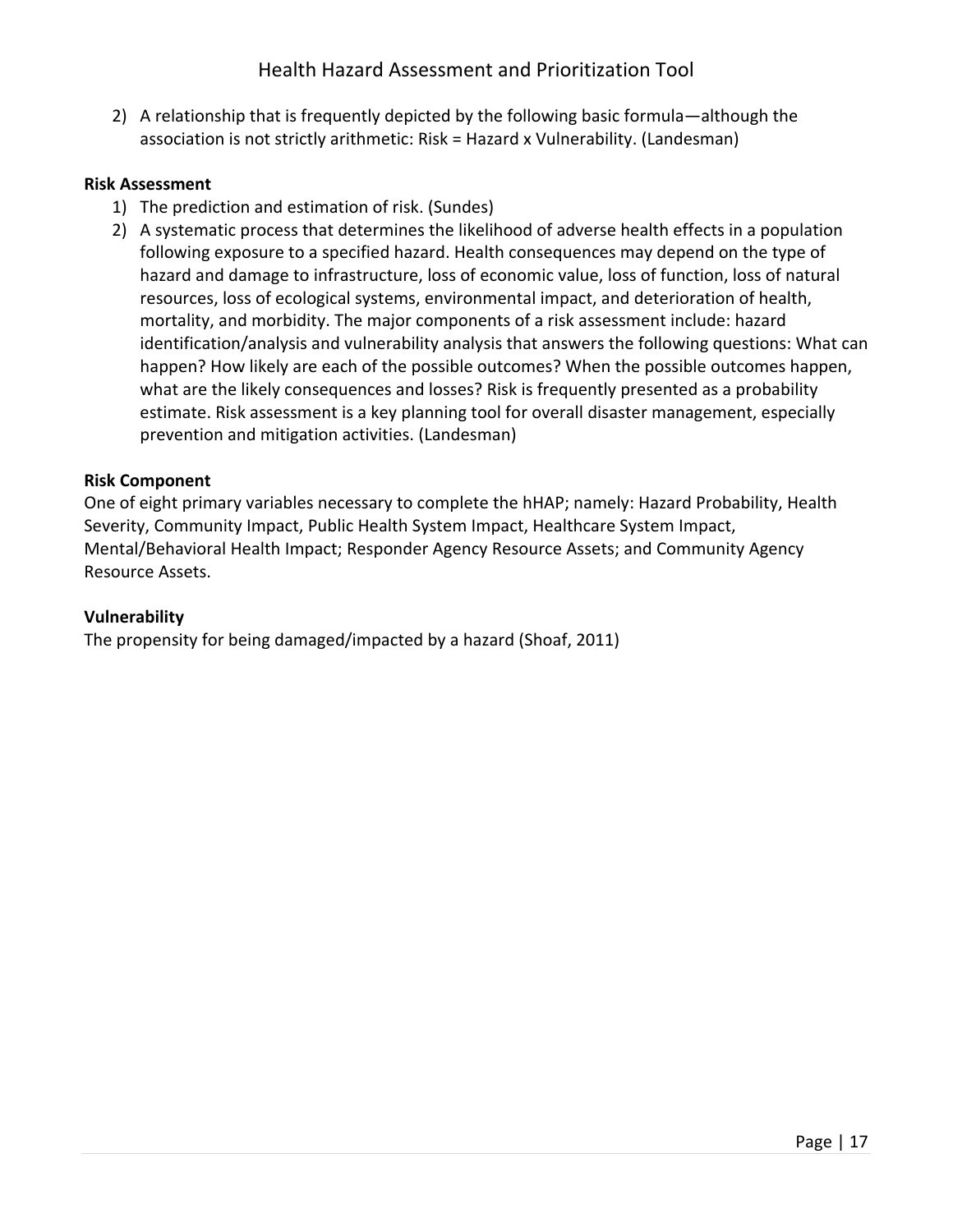#### **APPENDIX B—RELEVANT SOURCES**

American Geological Institute. *NASA Handbook 1001*. August 2011. [https://standards.nasa.gov/released/1001/1001\\_13.pdf](https://standards.nasa.gov/released/1001/1001_13.pdf)

Birkmann J. Risk and vulnerability indicators at different scales: applicability, usefulness and policy implications. *Environ Hazards*. 2007; 7(1): 20-31. Doi: 10.1016/j.envhaz.2007.04.002.

Brnich, Michael Jr. and Launa Mallet. "Focus on Prevention: Conducting a Hazard Risk Assessment." U.S. Department of Health and Human Services. July 2003.

[Chandra](file:///C:/Users/dbagwell/AppData/Local/Local%20Settings/Temp/XPgrpwise/.Chandra), Anita, Acosta, Joie, et al. "Building Community Resilience to Disasters: A Way Forward to Enhance National Health Security." RAND Corporation. 2011.

Dean, Brandon, et al. "Los Angeles County Department of Public Health's Health Hazard Assessment: Putting the "Health" Into Hazard Assessment." *Journal of Public Health Management and Practice.*  2013; 19(5): S84-S90.

Donahue D, Cunnion SO, Balaban C, Sochats K. The all needs approach to emergency response. *Homeland Secur Aff*. 2012; 8(1). [http://www.hsaj.org/?fullarticle=8.1.1.](http://www.hsaj.org/?fullarticle=8.1.1) Accessed October 23, 2013.

Ferrier N, Haque E. Hazard assessment methodology for emergency managers: a standardized framework for application. *Nat Hazards.* 2003; 28:271-290.

Federal Emergency Management Agency. A whole community planning approach to emergency management: principles, themes and pathways for action. December 2011. [http://www.fema.gov/library/viewRecord.do?id=4941.](http://www.fema.gov/library/viewRecord.do?id=4941) Published December 2011. Accessed October 29, 2013.

Godschalk D. Estimating the value of foresight; aggregate analysis of natural hazard mitigation benefits and costs. *J Environ Manage.* 2009; 52(6): 739-756.

Kaiser Permanente Medical Center Vulnerability Analysis. [www.calhospitalprepare.org/hazard](http://www.calhospitalprepare.org/hazard-vulnerability-analysis)[vulnerability-analysis](http://www.calhospitalprepare.org/hazard-vulnerability-analysis)

Landesman, Linda Young. *Public Health Management of Disasters: The Practice Guide.* American Public Health Association: Washington D.C. 2005.

Magsino SL. *Applications of Social Network Analysis for Building Community Disaster Resilience: Workshop Summary.* Washington, DC: National Academies Press; 2009. [http://www.nap.edu/catalog.php?record\\_id=12706.](http://www.nap.edu/catalog.php?record_id=12706) Accessed October 30, 2013.

March, J, Sproull, LS, and Tamuz, M. "Learning from samples of one or fewer." *Qual Saf Health Care*; Volume 12. 2003.<http://socrates.berkeley.edu/~maccoun/LearningfromSamplesofOne.pdf>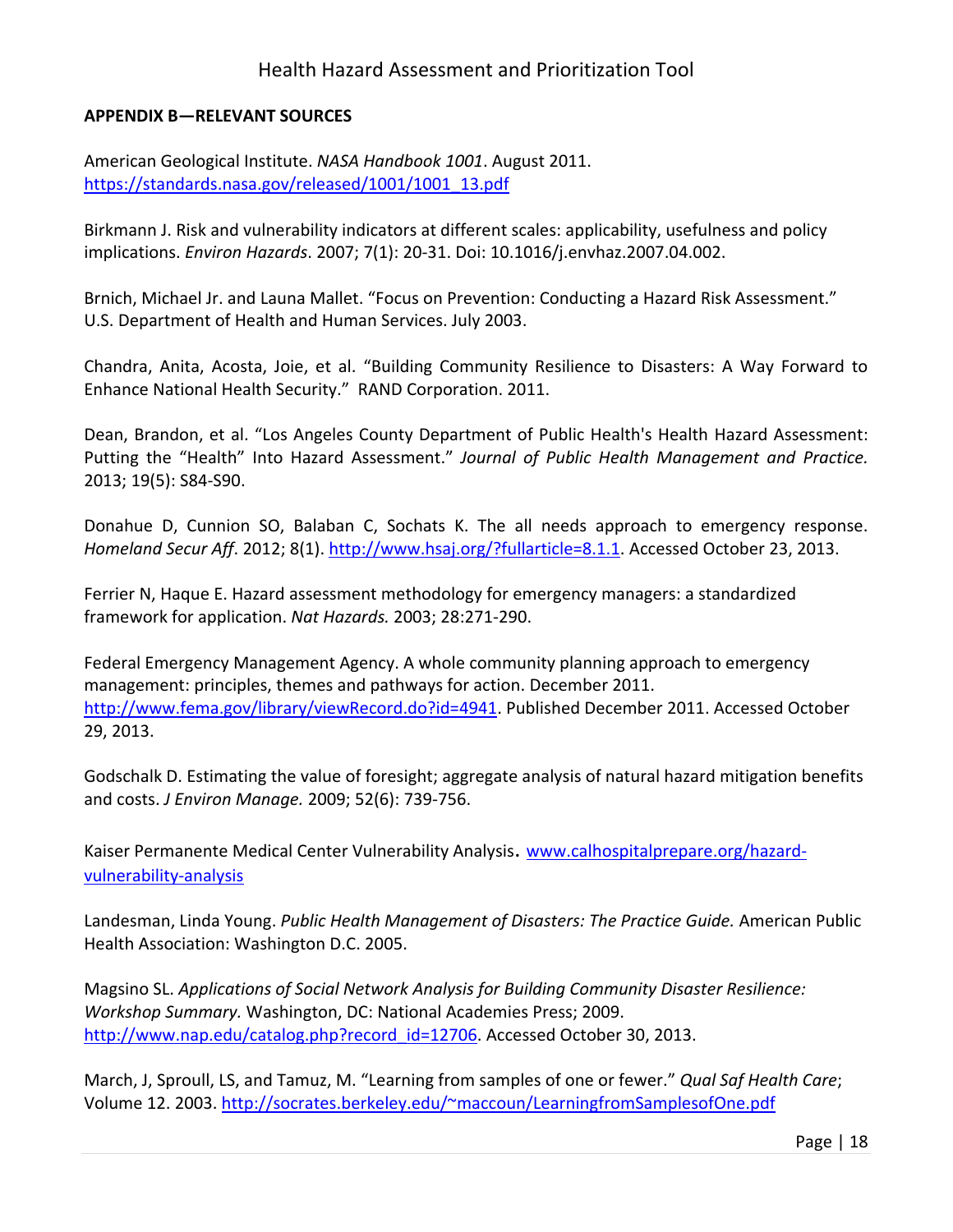Perry R, Lindell M. Preparedness for emergency response: guidelines for the emergency planning process. *Disasters.* 2003; 27(4): 336-350.

[http://www2.comm.niu.edu/faculty/rholt/eocg/LLRreadUnit3APerryLindell.pdf.](http://www2.comm.niu.edu/faculty/rholt/eocg/LLRreadUnit3APerryLindell.pdf) Accessed October 31, 2013.

Shoaf, Kimberly. "Hazard Risk Assessment." Risk-Based Funding Pilot Project. Centers for Disease Control, Atlanta, August 2011.

Sundes, K.O. and Marvin Birnbaum. "Health Disaster Management Guidelines for Evaluation and Research in the Utstein Style." *Prehospital and Disaster Medicine*; Volume 17(Supplement 3). 2003. World Association for Disaster and Emergency Medicine.<http://www.wadem.org/guidelines/intro.pdf>

UCLA Center for Public Health and Disasters. Hazard Risk Assessment Instrument. [http://www.cphd.ucla.edu](http://www.cphd.ucla.edu/)

United States Centers for Disease Control and Prevention. Public Health Preparedness Capabilities: National Standards for State and Local Planning. [http://www.cdc.gov/phpr/capabilities.](http://www.cdc.gov/phpr/capabilities) Published March 2011. Accessed October 23, 2013.

United States Department of Health and Human Services Office of the Assistant Secretary for Preparedness and Response. Healthcare Preparedness Capabilities: National Guidance for Healthcare System Preparedness.

[http://www.phe.gov/preparedness/planning/hpp/reports/documents/capabilities.pdf.](http://www.phe.gov/preparedness/planning/hpp/reports/documents/capabilities.pdf) Published January 2012. Accessed October 23, 2013.

United States Department of Homeland Security. *National Preparedness System*. November 2011.

United States Department of Homeland Security. Threat and hazard identification and risk assessment (THIRA) guide. [http://www.fema.gov/media-library](http://www.fema.gov/media-library-data/8ca0a9e54dc8b037a55b402b2a269e94/CPG201_htirag_2nd_edition.pdf)[data/8ca0a9e54dc8b037a55b402b2a269e94/CPG201\\_htirag\\_2nd\\_edition.pdf.](http://www.fema.gov/media-library-data/8ca0a9e54dc8b037a55b402b2a269e94/CPG201_htirag_2nd_edition.pdf) Published August 2013. Accessed October 23, 2013.

United States House of Representatives. 106<sup>th</sup> Congress. Disaster Mitigation Act of 2000. US Government Printing Office. [http://www.gpo.gov/fdsys/pkg/PLAW-106publ390/html/PLAW-](http://www.gpo.gov/fdsys/pkg/PLAW-106publ390/html/PLAW-106publ390.htm)[106publ390.htm.](http://www.gpo.gov/fdsys/pkg/PLAW-106publ390/html/PLAW-106publ390.htm) Published January 2012. Accessed October 23, 2013.

White House Office of Science and Technology Policy. (2010). BioSecurity. Available at: [http://www.whitehouse.gov/administration/eop/ostp/nstc/biosecurity.](http://www.whitehouse.gov/administration/eop/ostp/nstc/biosecurity)

Wisner B, Blaikie P, Cannon T, Davis I. *At Risk: Natural Hazards, Peoples Vulnerability and Disasters*. 2<sup>nd</sup> ed. London, England: Routledge; 2003.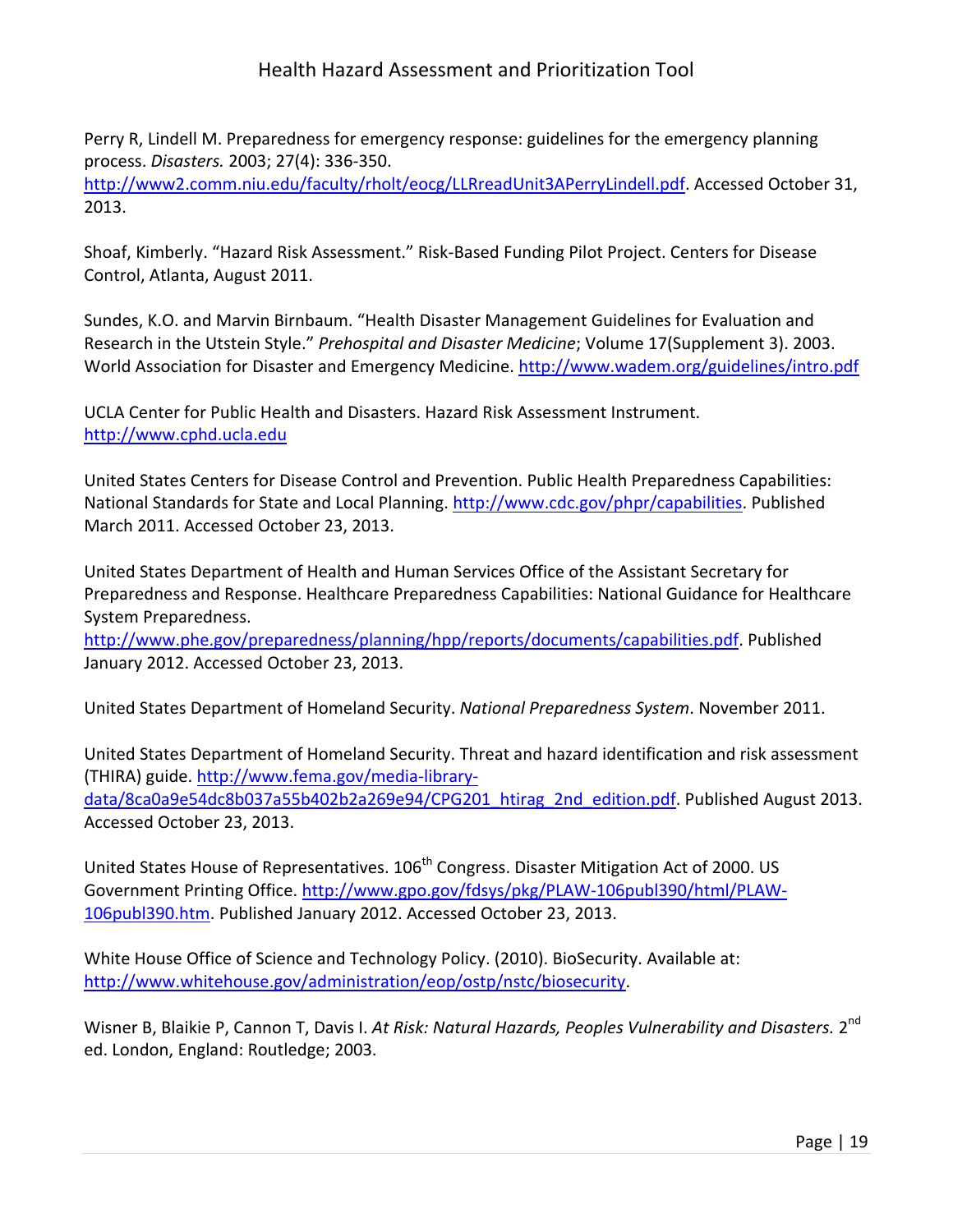#### **APPENDIX C—HAZARD SCENARIOS**

The following scenarios represent a potential range of hazards that could face many health jurisdictions. They depict a diverse set of high and low consequence threats caused by natural, accidental, or intentional means. Collectively, they are intended to facilitate assessment of the hazards by providing reasonable descriptions and potential impacts. Though based in historical data where possible, these scenarios should not be considered as exact projections, "best" or "worst"-case scenarios. Rather, the scenarios were provided to form the contextual basis for grounded discussion and consistent assessment process. For the SoCal MSA Health Hazard Assessment, data specific to Los Angeles County, Southern California and/or California was utilized. Agencies and jurisdictions outside of the Southern California area should adjust scenarios with area specific data and results as applicable. Potential sources of data include, but are not limited to: fact sheets, national, regional and local data reports, existing public health surveillance systems, press releases, local news reports and/or research articles.

| <b>NATURAL</b>        |                                                                                |
|-----------------------|--------------------------------------------------------------------------------|
| <b>Hazard</b>         | <b>Scenario</b>                                                                |
| Avalanche             | Description: A heavier than usual winter storm creates one of the              |
|                       | largest and deepest snow packs in recent decades. The local snow resort        |
|                       | has a surge of business, with many skiers venturing into unstable areas.       |
|                       | A group of skiers triggers a dry slab avalanche on the east facing cliff       |
|                       | overlooking a small town. The skiers are immediately engulfed. Within          |
|                       | minutes snow is upon the town, impacting more than half the town. <sup>1</sup> |
|                       | Impact: Within 2 days, 62 injuries, 38 hospitalizations, 50 deaths.            |
| <b>Active Shooter</b> | Description: A gunman rampages through the local community. He first           |
|                       | opens fire in his home. He forcibly enters an elementary school and            |
|                       | opens fire at others before turning the gun on himself. Casualties             |
|                       | include a family member, elementary school students and faculty                |
|                       | members. <sup>2</sup>                                                          |
|                       | Impact: Within 5 minutes, 28 deaths and 2 injuries. <sup>3</sup> Potential for |
|                       | elevated levels of stress by survivors. <sup>4</sup>                           |
| Civil Disorder        | Description: Several communities and areas within the county are upset         |
|                       | at the outcome of an emotionally charged court case; they retaliate            |
|                       | with several days of rampant civil disorder in several of the                  |
|                       | metropolitan neighborhoods. Over 600 buildings are completely                  |
|                       | destroyed by fire; 2,325 injuries are reported, including 53 deaths.           |
|                       | Nearly 50 private medical and dental offices, along with 45 pharmacies         |
|                       | are destroyed. Environmental impact and cleanup also has numerous              |
|                       | long term societal, economic and health effects. <sup>5</sup>                  |
|                       | Impact: After 2 weeks: 1,200 injuries, 148 hospitalizations, 53 deaths.        |
| Climate Change        | Description: Increasing temperatures are sustained in the county for           |
|                       | several consecutive years, with numerous, ongoing health related               |
|                       | challenges, including increased incidence of heat related illnesses,           |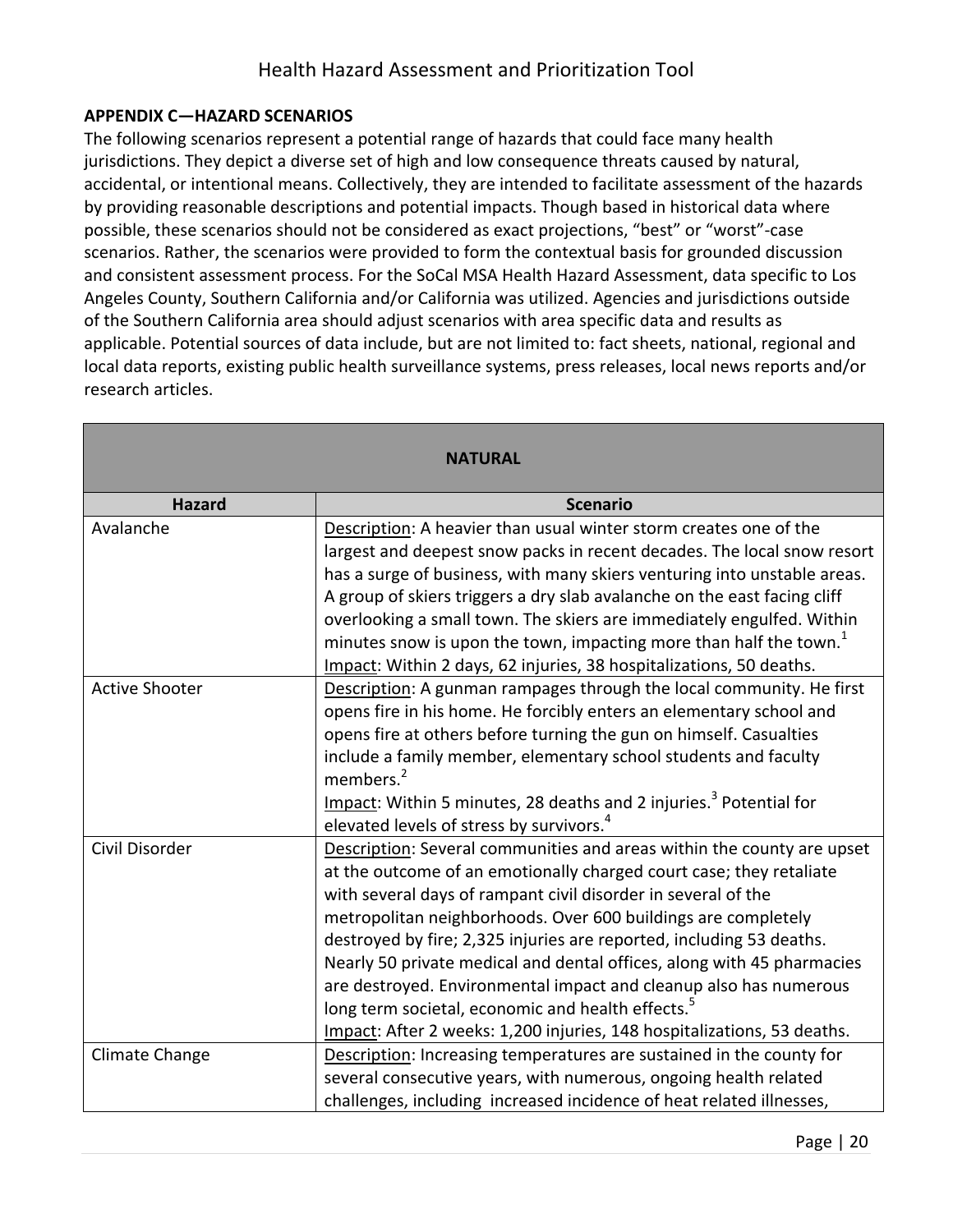|                        | <b>NATURAL</b>                                                                                                                                                                                                                                                                                                                                                                                                                                                                                                                                                                                                                                                                                                                                                                                                                                                                                                                                                                                                                                  |
|------------------------|-------------------------------------------------------------------------------------------------------------------------------------------------------------------------------------------------------------------------------------------------------------------------------------------------------------------------------------------------------------------------------------------------------------------------------------------------------------------------------------------------------------------------------------------------------------------------------------------------------------------------------------------------------------------------------------------------------------------------------------------------------------------------------------------------------------------------------------------------------------------------------------------------------------------------------------------------------------------------------------------------------------------------------------------------|
| <b>Hazard</b>          | <b>Scenario</b>                                                                                                                                                                                                                                                                                                                                                                                                                                                                                                                                                                                                                                                                                                                                                                                                                                                                                                                                                                                                                                 |
|                        | casualties related to extreme weather events (storms, floods, structural<br>collapses, etc.) and increased incidence of vector based diseases. <sup>6</sup><br>Impact: Within 3 months, 10 hospitalizations, 5 deaths. Potential for<br>environmental consequences. <sup>7</sup>                                                                                                                                                                                                                                                                                                                                                                                                                                                                                                                                                                                                                                                                                                                                                                |
| <b>Coastal Erosion</b> | Description: Persistent storms and run off have caused above normal<br>coastal erosion throughout coastal areas of the county. <sup>8</sup> Public safety<br>for those in affected areas is potentially compromised. <sup>9</sup><br>Impact: Within 1 week, 3 hospitalizations due to injuries from water<br>activities and approximately 1 death. Potential damage to infrastructure<br>and the environment.                                                                                                                                                                                                                                                                                                                                                                                                                                                                                                                                                                                                                                   |
| Dam Failure            | Description: Failure in a 12 year old dam occurs due to internal seepage<br>induced erosion and results inundation of downstream rural community<br>of 6,500. With little over an hour warning, many of the residents are<br>evacuated to higher ground.<br>Impact: Within 2 days, 500 individuals report injuries, 180<br>hospitalizations, and 5 reported deaths. <sup>10</sup>                                                                                                                                                                                                                                                                                                                                                                                                                                                                                                                                                                                                                                                               |
| Drought                | Description: Caused in part by strong "La Niña" episodic conditions, the<br>region and state are under persistent drought conditions. <sup>11</sup> For several<br>consecutive years, the percentage of average precipitation has<br>remained below 70%, with percentage of average runoff below 45% and<br>state reservoirs at just 40% capacity. <sup>12</sup> As a result of the hot and dry<br>conditions, several large urban and wild land fires occur throughout the<br>region, leading to increased burden of respiratory effects and illness. <sup>13</sup><br>Impact: Within 3 months, 10 hospitalizations, 5 deaths. Potential for<br>long-term environmental consequences.                                                                                                                                                                                                                                                                                                                                                          |
| Major Earthquake       | Description: A magnitude 7.8 earthquake ("ShakeOut" like) occurs on<br>the region's major fault line. Close proximity of fault line to several<br>major urban centers, coupled with area's geographical features produce<br>high energy shaking (MM Scale VIII or greater) for a sustained period of<br>time over a large swath of the area. Healthcare, transportation, utility<br>and sewage infrastructure systems are severely impacted. <sup>14</sup> The<br>earthquake kills and injures many people, by causing buildings to<br>collapse, creating falling debris and flying objects, and increasing traffic<br>accidents when drivers lose control of automobiles. Additional deaths<br>and injuries stem from fires that follow the shaking.<br>Impact: Within 7 days, 20,000 hospitalizations (750 people with severe<br>injuries that require rapid advanced medical care to survive) and 1,800<br>deaths. In addition, approximately 20,000 people have injuries that<br>need emergency room care. Severe impact on infrastructure. |
| Moderate Earthquake    | Description: A magnitude 6.4 earthquake erupts along a previously                                                                                                                                                                                                                                                                                                                                                                                                                                                                                                                                                                                                                                                                                                                                                                                                                                                                                                                                                                               |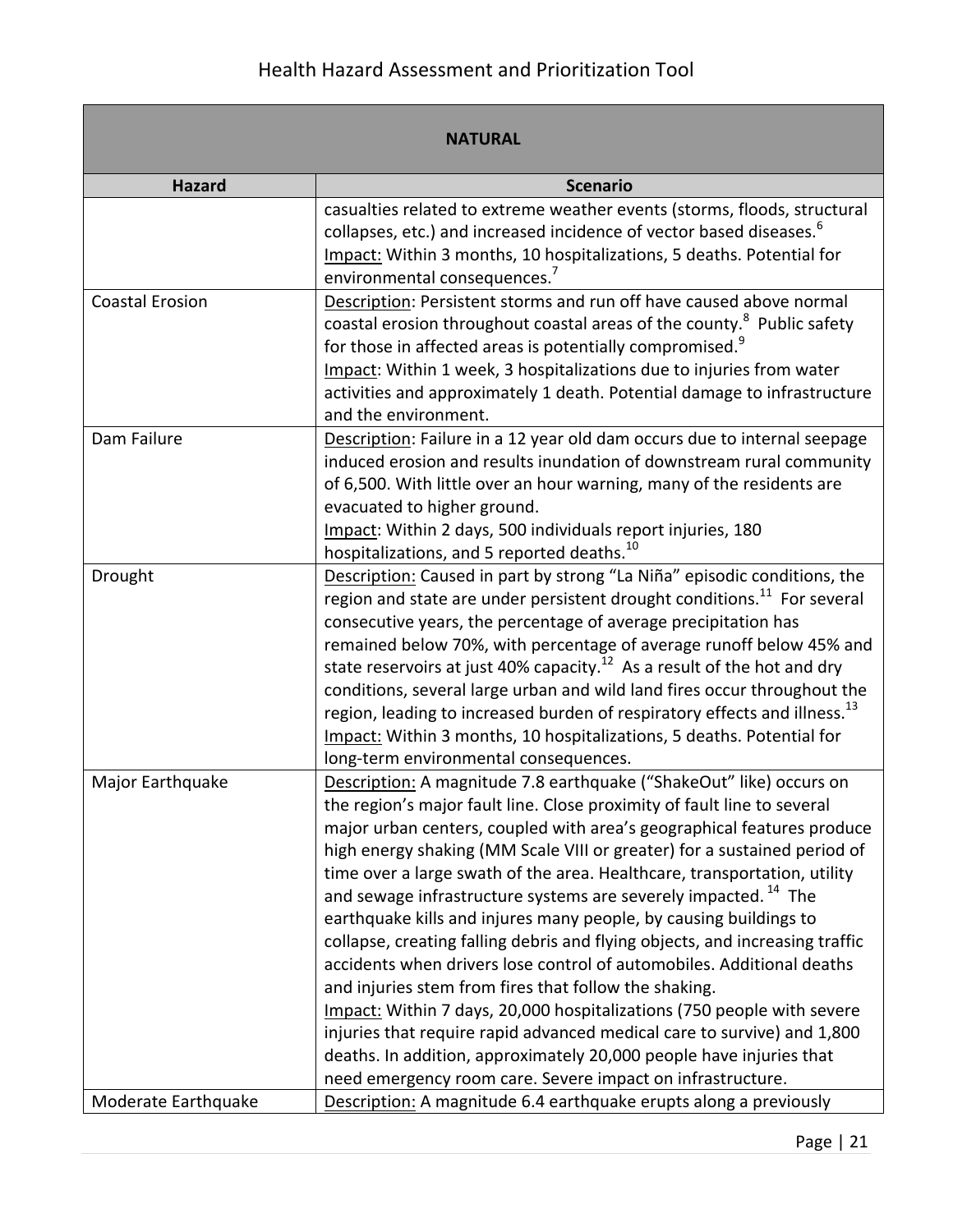|                               | <b>NATURAL</b>                                                                                                                                                                                                                                                                                                                                                                                                                                                                                                                                                                                                                                                                                                                                                                                                                                |
|-------------------------------|-----------------------------------------------------------------------------------------------------------------------------------------------------------------------------------------------------------------------------------------------------------------------------------------------------------------------------------------------------------------------------------------------------------------------------------------------------------------------------------------------------------------------------------------------------------------------------------------------------------------------------------------------------------------------------------------------------------------------------------------------------------------------------------------------------------------------------------------------|
| <b>Hazard</b>                 | <b>Scenario</b>                                                                                                                                                                                                                                                                                                                                                                                                                                                                                                                                                                                                                                                                                                                                                                                                                               |
|                               | unknown fault line, in the heart of a populated suburban valley north of<br>downtown. Healthcare, transportation, utility and sewage infrastructure<br>systems are significantly impacted. There are more than 5,000 injuries<br>and hundreds of buildings and structures are damaged. <sup>15</sup><br>Impact: Within 3 days, 1,500 hospitalizations <sup>16</sup> , 57 deaths. Potential for<br>serious infrastructural damage.                                                                                                                                                                                                                                                                                                                                                                                                             |
| <b>Expansive Soil</b>         | Description: Expansive soil is a hazard posed by the negative effects of<br>differential water content-caused swelling and shrinking clay<br>materials-which can lead to unstable ground foundations, footings and<br>floor slabs. <sup>17</sup> Large swaths and areas of expansive soil could potential<br>lead to cracked and damaged foundations and pipelines. <sup>18</sup><br>Impact: Within 3 days, 3 hospitalizations and 1 death. Potential for<br>damaged infrastructure and buildings. <sup>19</sup>                                                                                                                                                                                                                                                                                                                              |
| <b>Extreme Summer Weather</b> | Description: Unusual weather patterns of record breaking heat and<br>humidity affect the county for several consecutive days. Extended<br>overuse of utilities overtaxes the utility grid, leading to thousands of<br>homes and businesses without power for as long as five days. <sup>20</sup><br>Impact: At week's end, 37 hospitalizations and 5 deaths. <sup>21</sup>                                                                                                                                                                                                                                                                                                                                                                                                                                                                    |
| Fire-Large scale Urban        | Description: A series of large scale fire breaks out in the suburban<br>foothills and valleys. Due to unusually high winds, temperature and dry<br>conditions, the fires proves difficult to control and contain. They burn<br>for 3 days, consuming more than 28,000 acres. Over 2,800 structures,<br>including 2,200 homes and 150 commercial buildings, are destroyed. <sup>22,23</sup><br>Because of the size and scope of the fire, fire response resources are<br>severely stretched and limited in their ability to respond to calls for<br>mutual aid. Evacuation of patients is required at two major hospitals,<br>four health care clinics and 3 long-term care (nursing home) facilities<br>that serve the affected areas.<br>Impact: 300,000 evacuated, 400 patient transfers; 300 hospitalizations;<br>25 deaths. <sup>24</sup> |
| Flood                         | Description: A vigorous low pressure system circulates above the region<br>for several days, unleashing unprecedented amounts of rain. The<br>county's flood control river and tributary channels are overwhelmed.<br>Numerous homes, businesses and service-including a hospital and<br>several clinics—within the 50 and 100 year flood plains are affected. <sup>25</sup><br>Impact: Within 9 days, 60 hospitalizations, 10 deaths. <sup>26</sup> Potential for<br>environmental and infrastructural impact.                                                                                                                                                                                                                                                                                                                               |
| Hailstorm                     | Description: An unusually powerful storm with wind and hail strikes the<br>area. Numerous traffic accidents and injuries were reported, with<br>several hospitals reporting a spike in emergency room demand during                                                                                                                                                                                                                                                                                                                                                                                                                                                                                                                                                                                                                           |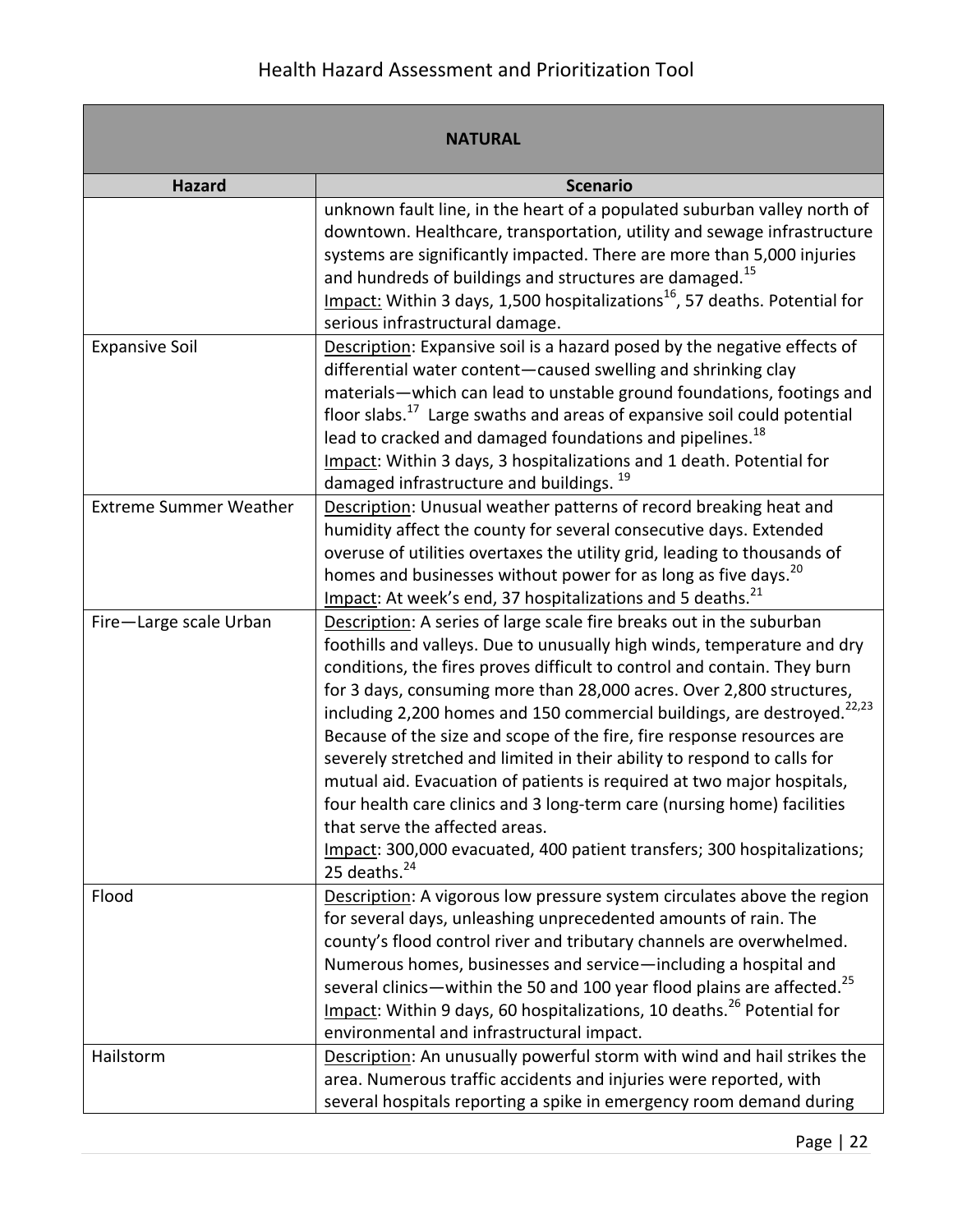<span id="page-24-0"></span>

| <b>NATURAL</b>            |                                                                                                                                     |
|---------------------------|-------------------------------------------------------------------------------------------------------------------------------------|
| <b>Hazard</b>             | <b>Scenario</b>                                                                                                                     |
|                           | 27<br>the day of the storm.                                                                                                         |
|                           | Impact: Within 1 day, 150 injuries, 112 hospitalizations, 1 death. <sup>28</sup>                                                    |
|                           | Potential for damage to buildings, automobiles and infrastructure.                                                                  |
| Major Hurricane           | Description: A Category 5 hurricane hits the major metropolitan area.                                                               |
|                           | Sustained winds are at 160 mph with a storm surge greater than 20 feet                                                              |
|                           | above normal. As the storm moves closer to land, massive evacuations                                                                |
|                           | are required. Certain low-lying escape routes are inundated by water                                                                |
|                           | beginning five hours before the eye of the hurricane reaches land.                                                                  |
|                           | Impact: 1,000 fatalities; 5,000 hospitalizations; 1 million evacuated;                                                              |
|                           | 100,000 homes seriously damaged. <sup>29</sup> Potential for elevated levels of<br>stress. <sup>30</sup>                            |
| Landslide                 |                                                                                                                                     |
|                           | Description: A series of landslides-from a combination of burned                                                                    |
|                           | ground cover in the fall and unusually heavy winter rain-occurs<br>throughout the suburban hillside and beach communities. The most |
|                           | serious of threats are a 900 and 100 foot section of a neighborhood                                                                 |
|                           | perched on a seaside cliff, which resulted in numerous homes and                                                                    |
|                           | several buildings sliding down ravine. <sup>31</sup>                                                                                |
|                           | Impact: Within 2 days, 19 hospitalizations, 8 deaths. <sup>32</sup> Potential for                                                   |
|                           | ongoing environmental and infrastructural impact.                                                                                   |
| Land Subsidence           | Description: A combination of unusually heavy rains and aggressive                                                                  |
|                           | construction for new water wells have caused land subsidence-the loss                                                               |
|                           | of surface elevation (i.e. sinkhole) - in a localized suburban area. <sup>33</sup> The                                              |
|                           | subsidence causes significant disruption of transportation and utility                                                              |
|                           | infrastructure services, with impact to local stores and a small clinic.                                                            |
|                           | Impact: Within 1 day, 50 hospitalizations and 4 deaths. <sup>34</sup>                                                               |
| Population Displacement - | Description: A large scale emergency occurs in a nearby county, severely                                                            |
| <b>Mass Evacuation</b>    | impacting the resident population there. <sup>35</sup> A significant portion of the                                                 |
|                           | population is displaced and seeks refuge in the many parks and open                                                                 |
|                           | spaced areas within the county. <sup>36</sup>                                                                                       |
|                           | Impact: Within 2 weeks, multiple localized outbreaks among refugees,                                                                |
|                           | 300 hospitalizations and 25 deaths.                                                                                                 |
| Severe Winter Storm       | Description: An unusually cold and wet winter storm hits the region.                                                                |
|                           | Rainfall in excess of 3" in a single day inundates flood control systems                                                            |
|                           | and triggers widespread flooding. Cold temperatures lead to low                                                                     |
|                           | elevation snow levels in mountain areas of county unaccustomed to                                                                   |
|                           | accumulation of snow. On the coast, heavy rains trigger mudslides as                                                                |
|                           | several homes are lost.                                                                                                             |
|                           | Impact: Within 2 days, 120 injuries, 62 hospitalizations, 23 deaths (most                                                           |
|                           | due to automobile accidents). Potential for damage to infrastructure                                                                |
|                           | and residential homes. <sup>37</sup>                                                                                                |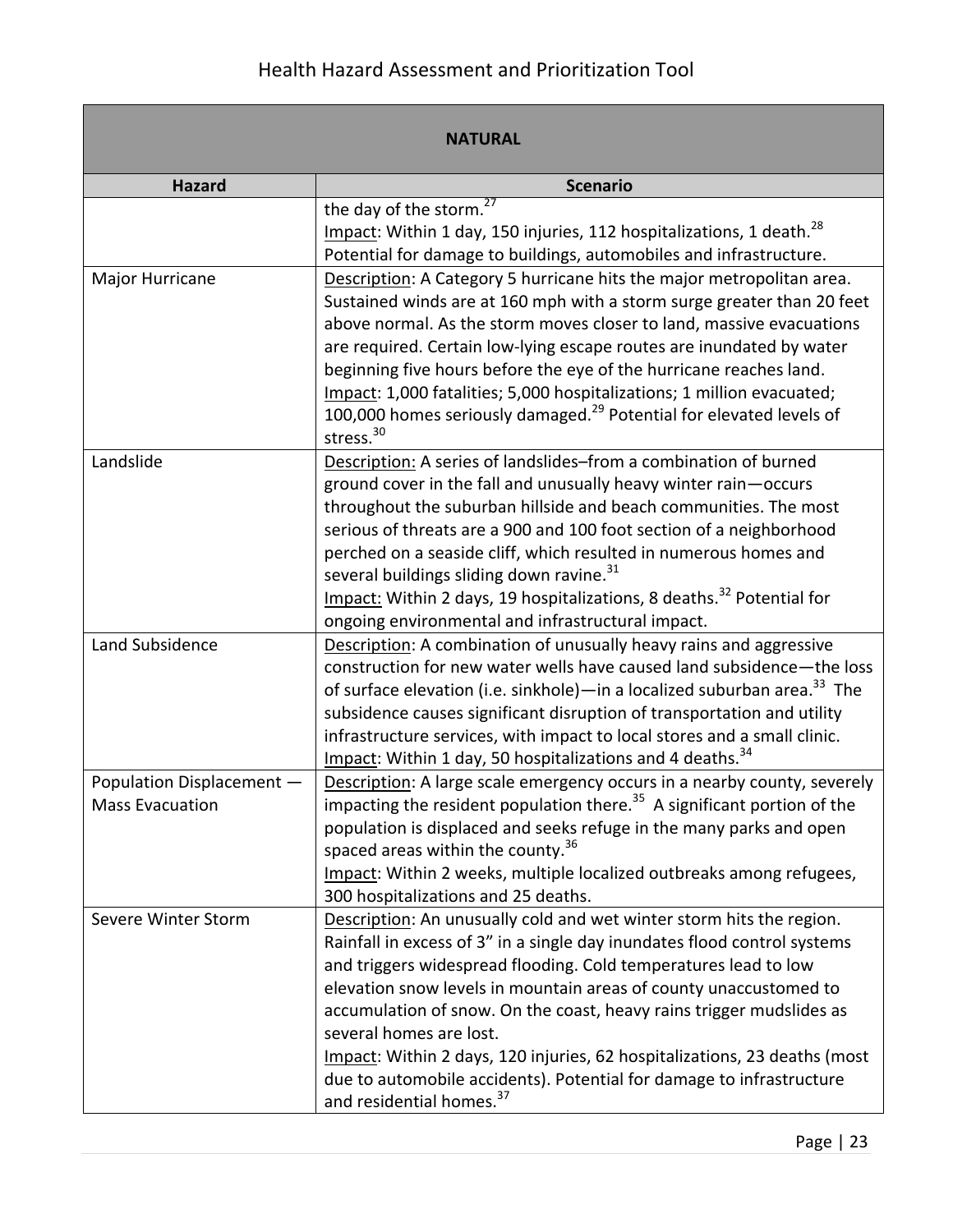|                               | <b>NATURAL</b>                                                                                                                                                                                                                                                                                                                                                                                                                                                                                                                                                                                                                                     |
|-------------------------------|----------------------------------------------------------------------------------------------------------------------------------------------------------------------------------------------------------------------------------------------------------------------------------------------------------------------------------------------------------------------------------------------------------------------------------------------------------------------------------------------------------------------------------------------------------------------------------------------------------------------------------------------------|
| <b>Hazard</b>                 | <b>Scenario</b>                                                                                                                                                                                                                                                                                                                                                                                                                                                                                                                                                                                                                                    |
| <b>Storm Surge</b>            | Description: Storm surge is an abnormal rise in sea level accompanying a<br>hurricane, tropical cyclone or other storm over water. A very complex                                                                                                                                                                                                                                                                                                                                                                                                                                                                                                  |
|                               | phenomenon, the maximum potential storm surge for a particular<br>location depends on a number of different factors. <sup>38</sup> Potential for                                                                                                                                                                                                                                                                                                                                                                                                                                                                                                   |
|                               | serious health and medical impacts depending on geographic and<br>topographic factors.                                                                                                                                                                                                                                                                                                                                                                                                                                                                                                                                                             |
|                               | Impact: 1,500 hospitalizations, 250 fatalities.                                                                                                                                                                                                                                                                                                                                                                                                                                                                                                                                                                                                    |
| Thunderstorm & Lightning      | Description: Fast-moving lightning storm sweeps through the county,<br>inducing several fires and sporadic power outages to wide swaths of<br>communities. Reports of several injuries and some fatalities from<br>lightning strikes in parks and athletic fields. Noticeable, but short-lived                                                                                                                                                                                                                                                                                                                                                     |
|                               | surge on some 9-1-1 receiving hospitals in affected areas. <sup>39</sup><br>Impact: Within 1 day, 18 hospitalizations and 4 deaths.                                                                                                                                                                                                                                                                                                                                                                                                                                                                                                                |
| Tornado                       | Description: Unusual meteorological events trigger a series of serious<br>night-time tornado strikes in the heart of the suburban valley north of<br>the city. Emergency alert broadcasts provide very little warning.<br>Collectively, the storms destroy more than three hundred structures,                                                                                                                                                                                                                                                                                                                                                     |
|                               | the majority of which are homes. <sup>40, 41</sup> In the hours following the storm,<br>the local hospitals are inundated by ambulatory patients seeking care.<br>Impact: Within 2 days, over a thousand injured with 862 hospitalizations<br>and 100 deaths. <sup>42</sup>                                                                                                                                                                                                                                                                                                                                                                        |
| <b>Major Tropical Cyclone</b> | Description: A Category 5 tropical storm hits the major metropolitan<br>area. Sustained winds are at 160 mph with a storm surge greater than<br>20 feet above normal. As the storm moves closer to land, massive<br>evacuations are required. Low-lying escape routes are inundated by<br>water beginning five hours before the eye of the hurricane reaches land.<br>Impact: 1,000 fatalities; 5,000 hospitalizations; 1 million evacuated;<br>100,000 homes seriously damaged. <sup>29</sup>                                                                                                                                                     |
| Tsunami                       | Description: An earthquake occurs on a previously unidentified fault line<br>several miles off the coast. The earthquake triggers a tsunami, which<br>produces a series of wave oscillations that occur for several hours, with<br>moderate peak wave heights of approximately 7-10 feet. <sup>43</sup> The harbor<br>and port are at greatest risk and sustain some reports of injuries and<br>physical damage. Geographical and prevailing fault type features inhibit<br>large scale impact in Southern California. <sup>44</sup><br>Impact: Within 1 day, 15 hospitalizations and 1 death. Potential for<br>some infrastructure damage. 45, 46 |
| Volcano                       | Description: A volcano several hundred miles to the north of the area,<br>which has been spewing CO2 for several years, erupts with relatively<br>little warning. <sup>47</sup> The release produces an enormous pyroclastic cloud of                                                                                                                                                                                                                                                                                                                                                                                                              |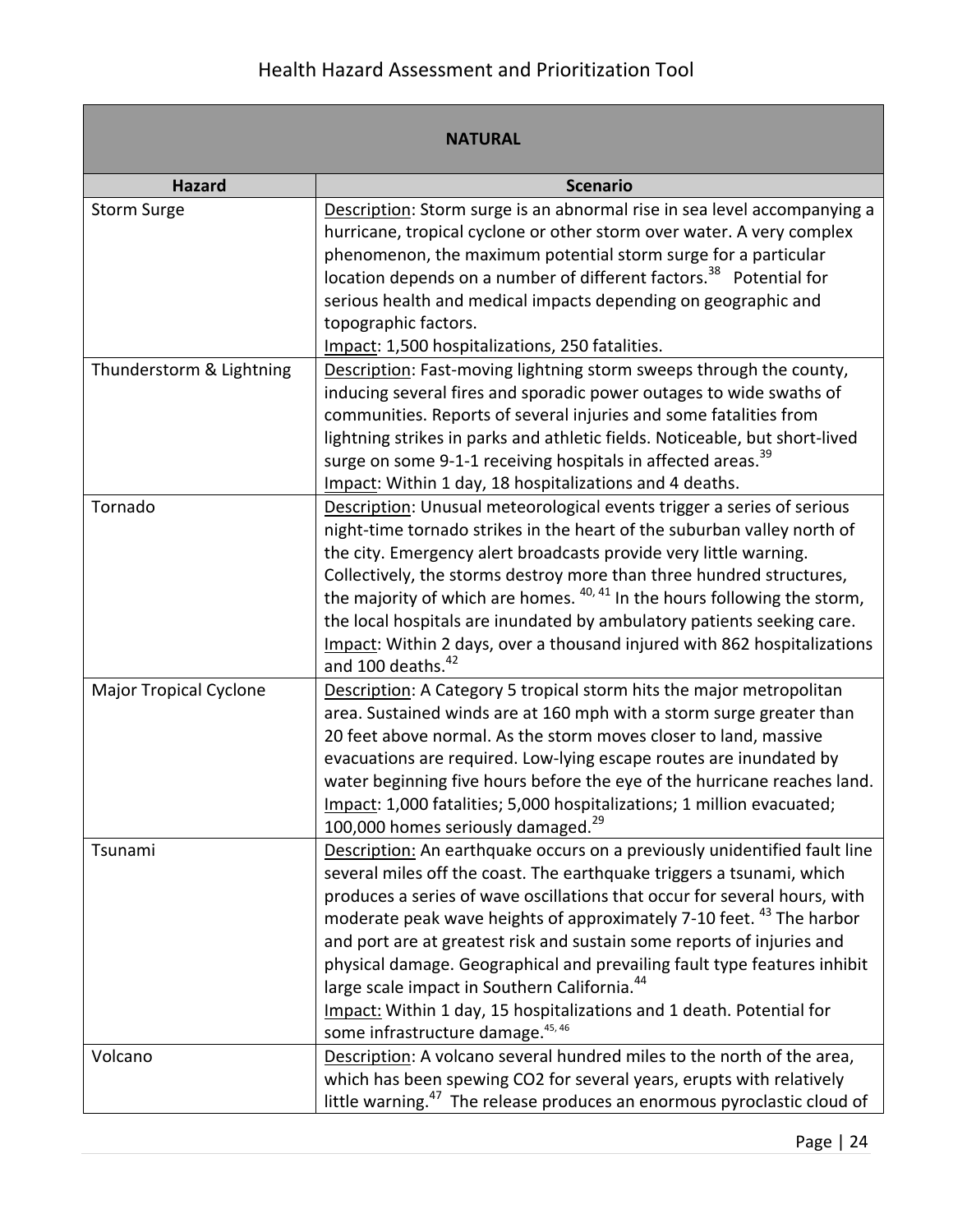|               | <b>NATURAL</b>                                                                                            |
|---------------|-----------------------------------------------------------------------------------------------------------|
| <b>Hazard</b> | <b>Scenario</b>                                                                                           |
|               | ash into the atmosphere, and, due to on shore air flow, affects the                                       |
|               | region. For several days, the air quality is significantly degraded, which                                |
|               | produces an excess burden of inhalational symptoms and challenges<br>throughout the county. <sup>48</sup> |
|               | Impact: Within 1 week, 104 hospitalizations and 57 deaths due to                                          |
|               | thermal burns and asphyxiation from inhaling volcanic ash. <sup>49</sup>                                  |
| Wildfire      | Description: A large scale wildfire breaks out in a dry part of the county.                               |
|               | The fire proves extremely difficult to control and threatens numerous                                     |
|               | communities and buildings. The fire burns for nearly a week and                                           |
|               | consumes more than 8,300 acres before it is contained. Because of the                                     |
|               | size of the affected area, fire response resources are severely taxed.                                    |
|               | Numerous homes are destroyed.                                                                             |
|               | Impact: Within 1 week, 22 injuries, including 8 hospitalizations, and 19                                  |
|               | deaths. <sup>50, 51</sup> Potential for elevated levels of stress among some,                             |
|               | including the injured and those who experienced property damage. <sup>52</sup>                            |
| Windstorm     | Description: Sustained hurricane force winds of 100 mph blast through a                                   |
|               | valley area, damaging buildings, downing trees and knocking out power                                     |
|               | for over 350,000 people across the region. A range of health                                              |
|               | complications occur including falls due to power outages, heart attacks                                   |
|               | and injuries from fallen trees and fires caused by downed power lines. <sup>53</sup>                      |
|               | Impact: Within 5 days, 12 hospitalizations and 1 death. Potential for                                     |
|               | moderate damage to infrastructure.                                                                        |

| <b>BIOLOGICAL</b>          |                                                                                                                                                                                                                                                                                                                                                                                                                                                                                                                                                                                                                                                                              |
|----------------------------|------------------------------------------------------------------------------------------------------------------------------------------------------------------------------------------------------------------------------------------------------------------------------------------------------------------------------------------------------------------------------------------------------------------------------------------------------------------------------------------------------------------------------------------------------------------------------------------------------------------------------------------------------------------------------|
| <b>Hazard</b>              | <b>Scenario</b>                                                                                                                                                                                                                                                                                                                                                                                                                                                                                                                                                                                                                                                              |
| <b>Aerosolized Anthrax</b> | Description: Bacillus anthracis is released, undetected, with modest<br>efficiency in a densely populated urban city with a significant commuter<br>workforce. Approximately 330,000 individuals are exposed from release<br>and seasonal winds. <sup>54</sup> Incubation period: 1-7 days (up to 48 days), most<br>cases within 48 hours. <sup>55</sup> Rapid distribution of medical countermeasures<br>is required for treatment and mass prophylaxis.<br>Impact: Within 48 hours, 20,000 cases, 17,000 hospitalizations <sup>56</sup> 5,000<br>deaths (nearly 100% case-fatality for untreated <sup>57</sup> ). Potential for long-<br>term environmental contamination. |
| Agroterrorism              | Description: A terrorist group has successfully infiltrated a high volume                                                                                                                                                                                                                                                                                                                                                                                                                                                                                                                                                                                                    |
|                            | meat processing facility with direct distribution to local markets and fast                                                                                                                                                                                                                                                                                                                                                                                                                                                                                                                                                                                                  |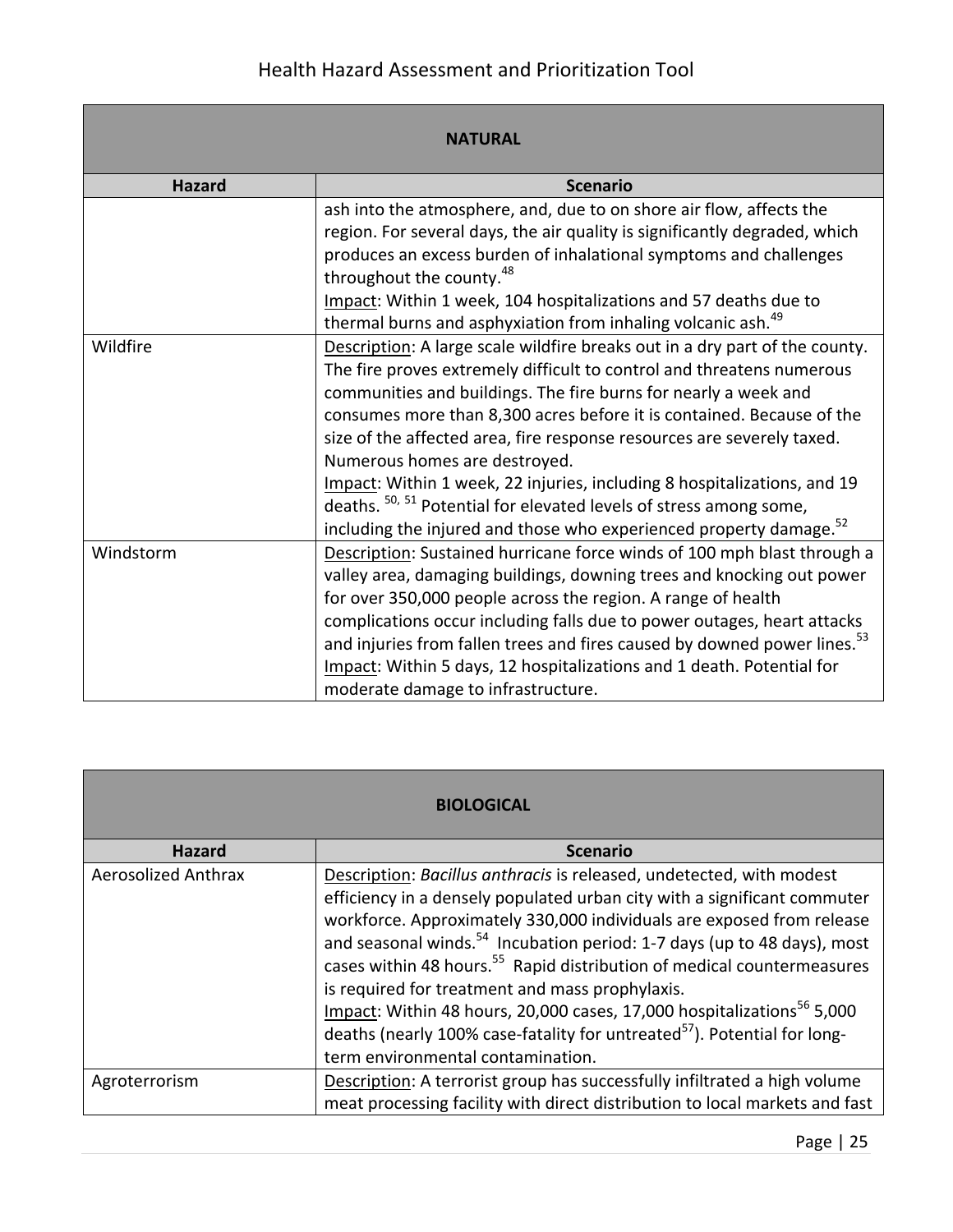<span id="page-27-0"></span>

|                                  | <b>BIOLOGICAL</b>                                                                                                                               |
|----------------------------------|-------------------------------------------------------------------------------------------------------------------------------------------------|
| <b>Hazard</b>                    | <b>Scenario</b>                                                                                                                                 |
|                                  | food restaurants. E. coli 0157 is introduced into batches of ground beef.                                                                       |
|                                  | Within days, local hospitals begin seeing young children and older adults                                                                       |
|                                  | with severe illness. Over next 3 weeks, new cases continue to present                                                                           |
|                                  | throughout the area. <sup>58</sup>                                                                                                              |
|                                  | Impact: Within 10 days, 600 cases, 100 hospitalizations (25 hemolytic                                                                           |
|                                  | uremic syndrome cases requiring ICU), and 3 deaths. <sup>59</sup>                                                                               |
| <b>Botulism</b>                  | Description: The Israeli Film Festival is being held in the city. There is a                                                                    |
|                                  | large opening night gala hosted by the Israeli embassy that 500 people                                                                          |
|                                  | attend. Within 12 hours of the event, many attendees go to local                                                                                |
|                                  | hospitals with blurred vision, difficulty swallowing, and descending<br>paralysis. An ED doctor suspects Clostridium botulinum intoxication and |
|                                  | notifies the health department. Symptomatic individuals continue to                                                                             |
|                                  | seek medical care over the next several days. <sup>60</sup> The nature of the event                                                             |
|                                  | suggests a possible terrorist attack. The health department and FBI                                                                             |
|                                  | investigate through interviews and testing of event catering facilities.                                                                        |
|                                  | Impact: Within 24 hours, 50 cases, 45 hospitalizations (10 intensive                                                                            |
|                                  | care), and 5 deaths <sup>61</sup> . Until the source is identified, there is potential for                                                      |
|                                  | additional hospitalizations and deaths. <sup>62</sup>                                                                                           |
| Communicable Disease             | Description: A 15 year-old refugee from Burma arrives in the area after                                                                         |
| Outbreak                         | a flight from Kuala Lumpur with a fever and rash. On arrival, the child's                                                                       |
|                                  | family and other refugees are bused to a local motel. The next morning,                                                                         |
|                                  | they attend a welcome party at a local temple with 500 guests.                                                                                  |
|                                  | Declining vaccination rates have decreased the community immunity                                                                               |
|                                  | threshold for measles below the 94% level necessary to maintain herd                                                                            |
|                                  | immunity. <sup>63</sup> Suspect measles is reported to the health department by                                                                 |
|                                  | two separate pediatricians in twelve month and nineteen month old                                                                               |
|                                  | children who were also on the flight. A case is also reported in a 25-year                                                                      |
|                                  | old immigration agent. Subsequent outbreaks of measles are reported                                                                             |
|                                  | in the jurisdiction.<br>Impact: Within two weeks, 24 cases (61% of which are younger than 20                                                    |
|                                  | years old) $^{64}$ , 8 hospitalizations, and 1 death.                                                                                           |
| <b>Emergent Disease</b>          | Description: Emergence and global spread of novel, SARS-like, febrile                                                                           |
|                                  | disease. Early epidemiology indicates high rates of spread via droplet                                                                          |
|                                  | transmission. <sup>65,66</sup> No viable vaccine candidate expected for minimum of                                                              |
|                                  | 12 months. Local surveillance systems have detected influenza like                                                                              |
|                                  | illness signals at several hospitals in the community.                                                                                          |
|                                  | Impact: After 6 months, 25,000 cases, 3,000 hospitalizations; 2,300<br>deaths. <sup>67</sup>                                                    |
| <b>Food Supply Contamination</b> | Description: A large food production facility is unknowingly                                                                                    |
|                                  | contaminated with E. coli 0157. The facility produces and provides                                                                              |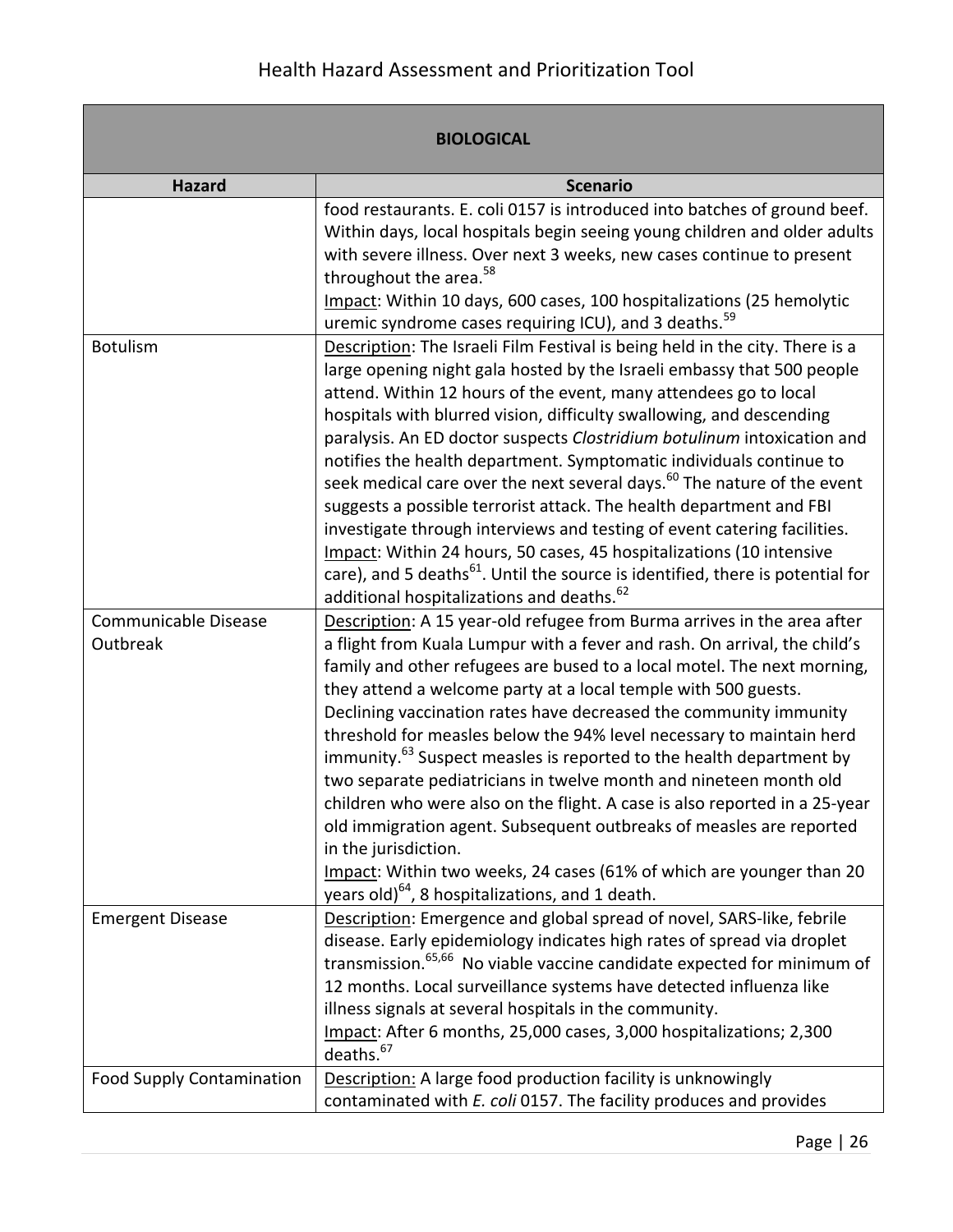| <b>BIOLOGICAL</b>                         |                                                                                                                                                                                                                                                                                                                                                                                                                                                                                                                                                                                                                                               |
|-------------------------------------------|-----------------------------------------------------------------------------------------------------------------------------------------------------------------------------------------------------------------------------------------------------------------------------------------------------------------------------------------------------------------------------------------------------------------------------------------------------------------------------------------------------------------------------------------------------------------------------------------------------------------------------------------------|
| <b>Hazard</b>                             | <b>Scenario</b>                                                                                                                                                                                                                                                                                                                                                                                                                                                                                                                                                                                                                               |
|                                           | bagged salad products to nearly all the local schools and university<br>facilities in the area, potentially exposing many thousands of children to<br>the bacteria. Within days, syndromic surveillance detects gastro-<br>intestinal signals at numerous hospitals throughout the region, primarily<br>amongst children and young adults; the surge of cases continues for<br>several days. 67% of individuals who present at the hospital are<br>admitted, with higher rates among those individuals with suppressed<br>immune systems. <sup>68</sup><br>Impact: Within 1 month, 2,120 cases, 640 hospitalizations, 16 deaths.<br>595959,69 |
| <b>Intentional Food</b><br>Contamination  | Description: An anti-government group, successfully and covertly<br>distributes salmonella enterica (salmonella) throughout the community<br>via contaminated food and condiments at nearly two dozen popular<br>Mexican-food restaurants. <sup>70</sup> Syndromic surveillance detects gastro-<br>intestinal signals at numerous hospitals throughout the region. Surge of<br>cases continues for several days, with high rates of hospitalization and<br>mortality among frail, elderly and immuno-suppressed. <sup>71</sup><br>Impact: 3,000 cases, 840 hospitalizations and 15 deaths. <sup>72</sup>                                      |
| <b>Intentional Water</b><br>Contamination | Description: An intentional release of Cryptosporidium has been<br>confirmed at a major water utility plant that provides water to a large<br>segment of the county. <sup>73</sup> Potential for numerous affected individuals:<br>illness, hospitalizations and mortality, depending on the extent of the<br>contamination.<br>Impact: Within 5 days, 200,000 cases, 2,000 hospitalizations, 270 deaths<br>(susceptible populations most at risk). <sup>74</sup>                                                                                                                                                                             |
| Pandemic Influenza                        | Description: Emergence and global spread of novel influenza strain with<br>high transmission and virulence. 30% illness attack rate; 2% case fatality<br>rate, higher among children and elderly. Significant and sustained surge<br>on healthcare delivery systems. Multiple waves of disease present over<br>year long duration of pandemic. Efficacious vaccine unavailable until 6<br>months after initial outbreak.<br>Impact: Within 6 months, 3,600,000 cases, 396,000 hospitalizations,<br>76,120 deaths. <sup>75</sup>                                                                                                               |
| <b>Pneumonic Plague</b>                   | Description: Y. pestis, the causative agent of plague, is disseminated via<br>an agricultural sprayer while driving through a densely populated urban<br>city. <sup><math>b</math></sup> Short incubation period (1-4 days), coupled with domestic and<br>foreign travel leads to rapid dissemination of disease. Fatality rate of<br>pneumonic plague is high, with real potential for secondary spread." A<br>variety of public health interventions are implemented, including:<br>quarantine and isolation and rapid distribution of medical                                                                                              |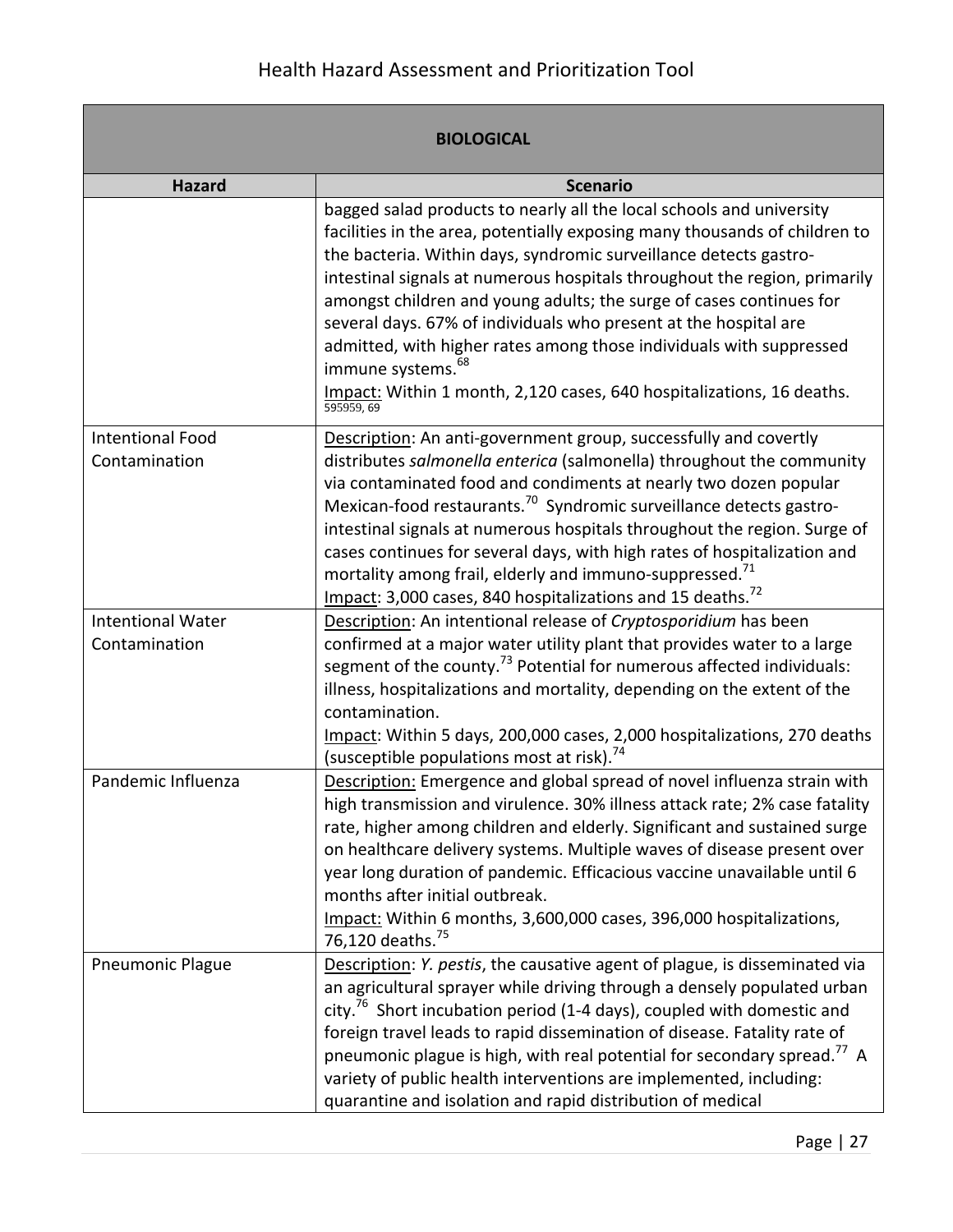| <b>BIOLOGICAL</b>   |                                                                                                                                                                                                                                                                                                                                                                                                                                                                                                                                                                                                                                                                                                                                                                                                                                                                        |
|---------------------|------------------------------------------------------------------------------------------------------------------------------------------------------------------------------------------------------------------------------------------------------------------------------------------------------------------------------------------------------------------------------------------------------------------------------------------------------------------------------------------------------------------------------------------------------------------------------------------------------------------------------------------------------------------------------------------------------------------------------------------------------------------------------------------------------------------------------------------------------------------------|
| <b>Hazard</b>       | <b>Scenario</b>                                                                                                                                                                                                                                                                                                                                                                                                                                                                                                                                                                                                                                                                                                                                                                                                                                                        |
|                     | countermeasures, both for treatment and prophylaxis.<br>Impact: Within 5 days, 150,000 cases, 100,000 hospitalizations, 16,000<br>deaths <sup>78</sup> (Case fatality rate for untreated pneumonic plague approaches<br>$100\%^{79}$ ).                                                                                                                                                                                                                                                                                                                                                                                                                                                                                                                                                                                                                                |
| Smallpox            | Description: Variola major is released, undetected, at a major political<br>event in the downtown area. 18 days after the release, several<br>individuals present at local hospitals with severe fever, abdominal<br>cramps and backache; samples from two of these individuals are sent to<br>local public health laboratory. At day 20, laboratory tests confirm<br>presence of smallpox virus; onset of hospital surge by individuals with<br>similar complaints begins. <sup>80</sup> Variable periods of contagiousness and<br>waning immunity in older individuals leads to multi-wave smallpox<br>epidemic occurs over following 12-15 weeks. Immediate mass<br>vaccination campaign is required. <sup>81</sup> Case fatality rate approaches 30%. <sup>82</sup><br>Impact: After 6 months, 1,300,000 cases, 650,000 hospitalizations and<br>390,000 deaths. 83 |
| Tularemia           | Description: An undiagnosed large scale tularemia epizootic among local<br>rabbit populations leads to transmission of inhalational tularemia to<br>humans. <sup>84</sup> Syndromic surveillance systems detect increase in numbers<br>of individuals presenting with influenza-like illnesses. <sup>85</sup> Several<br>thousand individuals exposed, with children under 9 and adults over 75<br>at greatest risk. <sup>86</sup> Community wide mass prophylaxis response will be<br>needed to reduce illness and mortality. <sup>87</sup><br>Impact: Within 2 weeks, 600 cases, 312 hospitalizations, 42 deaths. <sup>88</sup>                                                                                                                                                                                                                                      |
| Vectorborne Disease | Description: Hot weather and stagnant pools of water are the perfect<br>breeding conditions for mosquitoes, which can carry the West Nile Virus<br>(WNV). About 1 in 15 people infected with WNV will develop severe<br>illness including high fever, headache, muscle weakness, vision loss,<br>numbness and paralysis. 20 percent of people infected will develop<br>milder symptoms. Symptoms of WNV appear within 3 to 12 days after<br>infection. <sup>89</sup><br>Impact: Within 4 months, 78 cases, 15 hospitalizations, 2 deaths. <sup>90</sup>                                                                                                                                                                                                                                                                                                                |

| <b>CHEMICAL &amp; RADIOLOGICAL</b> |                                                                           |
|------------------------------------|---------------------------------------------------------------------------|
| <b>Hazard</b>                      | <b>Scenario</b>                                                           |
| <b>Blister Agent</b>               | Description: Agent Yellow - a liquid mixture of the blister agents sulfur |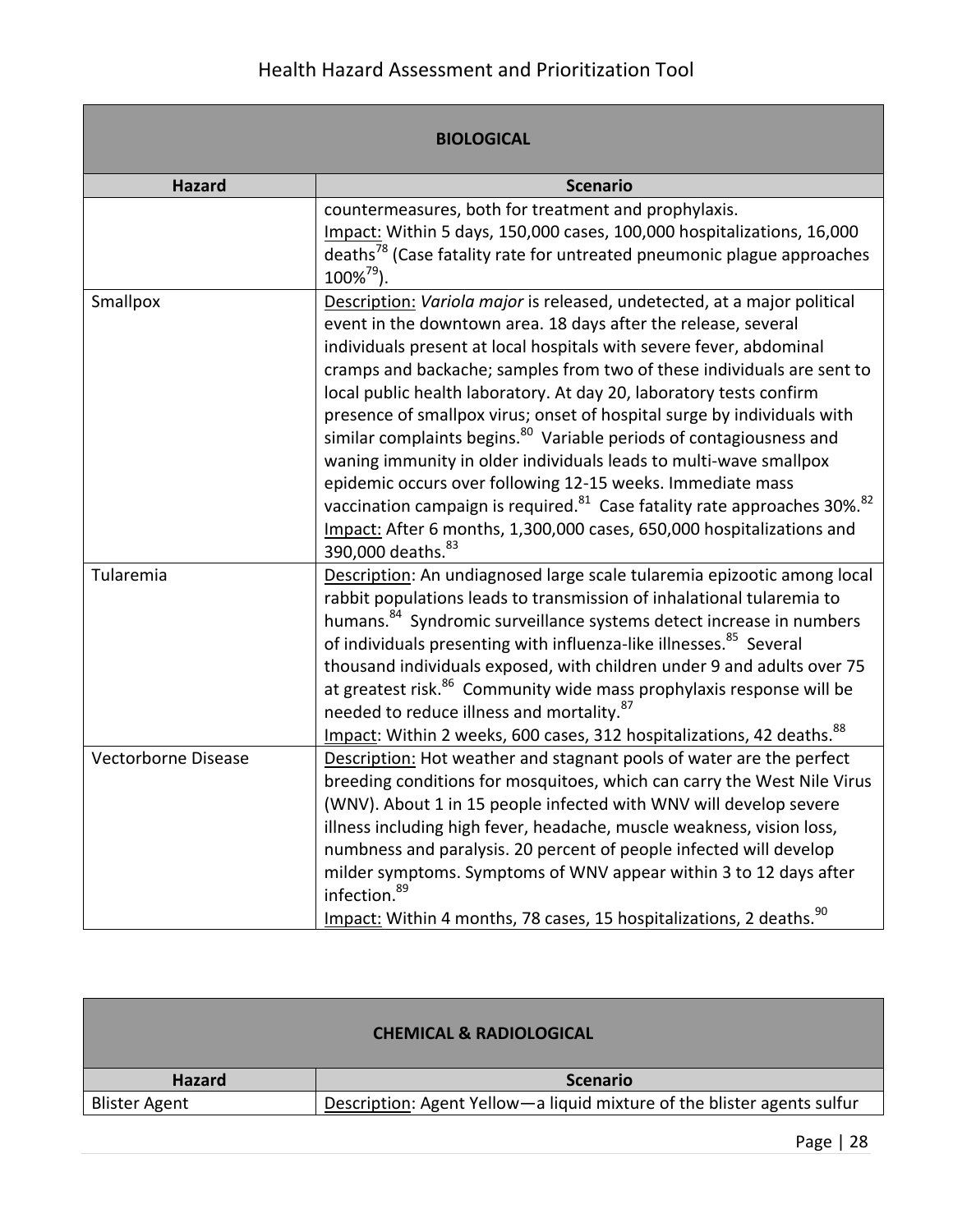|                                                             | <b>CHEMICAL &amp; RADIOLOGICAL</b>                                                                                                                                                                                                                                                                                                                                                                                                                                                                                                                                                                                                                                                                                                     |
|-------------------------------------------------------------|----------------------------------------------------------------------------------------------------------------------------------------------------------------------------------------------------------------------------------------------------------------------------------------------------------------------------------------------------------------------------------------------------------------------------------------------------------------------------------------------------------------------------------------------------------------------------------------------------------------------------------------------------------------------------------------------------------------------------------------|
| <b>Hazard</b>                                               | <b>Scenario</b>                                                                                                                                                                                                                                                                                                                                                                                                                                                                                                                                                                                                                                                                                                                        |
|                                                             | Mustard and Lewisite-is dispersed over a large outdoor athletic event.<br>Individuals who breathe this mixture may experience damage to the<br>respiratory system. Contact with the skin or eye can result in serious<br>burns; high level exposure can be fatal. The stadium is immediately<br>evacuated, resulting in some spread of contaminated material. The<br>agent directly contaminates the stadium and the immediate<br>surrounding area, and generates a downwind vapor hazard.<br>Impact: 120,000 injured, 70,000 hospitalizations to treat chemical and<br>inhalational burns, arsenic poisoning and evacuation related injuries.<br>150 total deaths. <sup>91</sup> Potential for significant environmental remediation. |
| <b>Factory Chemical Spill</b>                               | Description: An accidental release occurs at a modest industrial<br>manufacturing factory located in a local business park. The factory uses<br>several basic though caustic chemicals in their production. The release<br>causes several casualties, some of which require treatment at local<br>hospital. <sup>92</sup><br>Impact: Within 1 day, 6 hospitalizations and 1 death.                                                                                                                                                                                                                                                                                                                                                     |
| <b>Industrial Plant Explosion</b>                           | Description: A fertilizer plant explosion rocks a town of 2,800 people. <sup>93</sup><br>Burning embers, shrapnel and debris rain down on scared residents.<br>Serious injuries include broken bones, cuts, head trauma, burns and<br>some breathing problems. Damage to a local nursing home building<br>prompts an evacuation of 133 patients, including some in wheelchairs.<br>Surrounding residential neighbors were destroyed. Potential for<br>additional evacuations. <sup>94</sup><br>Impact: Up to 15 deaths; at least 200 injuries and 110 hospitalizations.                                                                                                                                                                |
| <b>Mass Casualty Hazardous</b><br><b>Materials Accident</b> | Description: A northbound passenger train (one locomotive, 3<br>passenger cars), carrying 250 passengers collides with a southbound<br>Union Pacific Railroad freight train: 2 locomotives, 30 cars, 2 carrying<br>pressurized chlorine gas. <sup>95</sup> Several cars from both trains are derailed,<br>including one chlorine tanker which is compromised and leaking. <sup>96</sup><br>Impact: 180 injured in crash, 102 transferred to hospitals; 75 deaths (45<br>from crash, 30 from chlorine exposure).                                                                                                                                                                                                                        |
| Nerve Agent                                                 | Description: Sarin, a potent, clear, colorless and tasteless nerve agent, is<br>released into the ventilation systems of a major commercial office<br>building-via several spray dissemination devices-in the downtown<br>area. The agent kills 95% of the approximately 4,000 individuals in the<br>office building, and kills or sickens many of the first responders. In<br>addition, some of the agent exits through rooftop ventilation stacks,<br>creating a downwind hazard.<br>Impact: 500 injuries, 350 hospitalizations, 3,800 deaths. The building<br>and immediate surroundings will be require decontamination. <sup>97</sup>                                                                                             |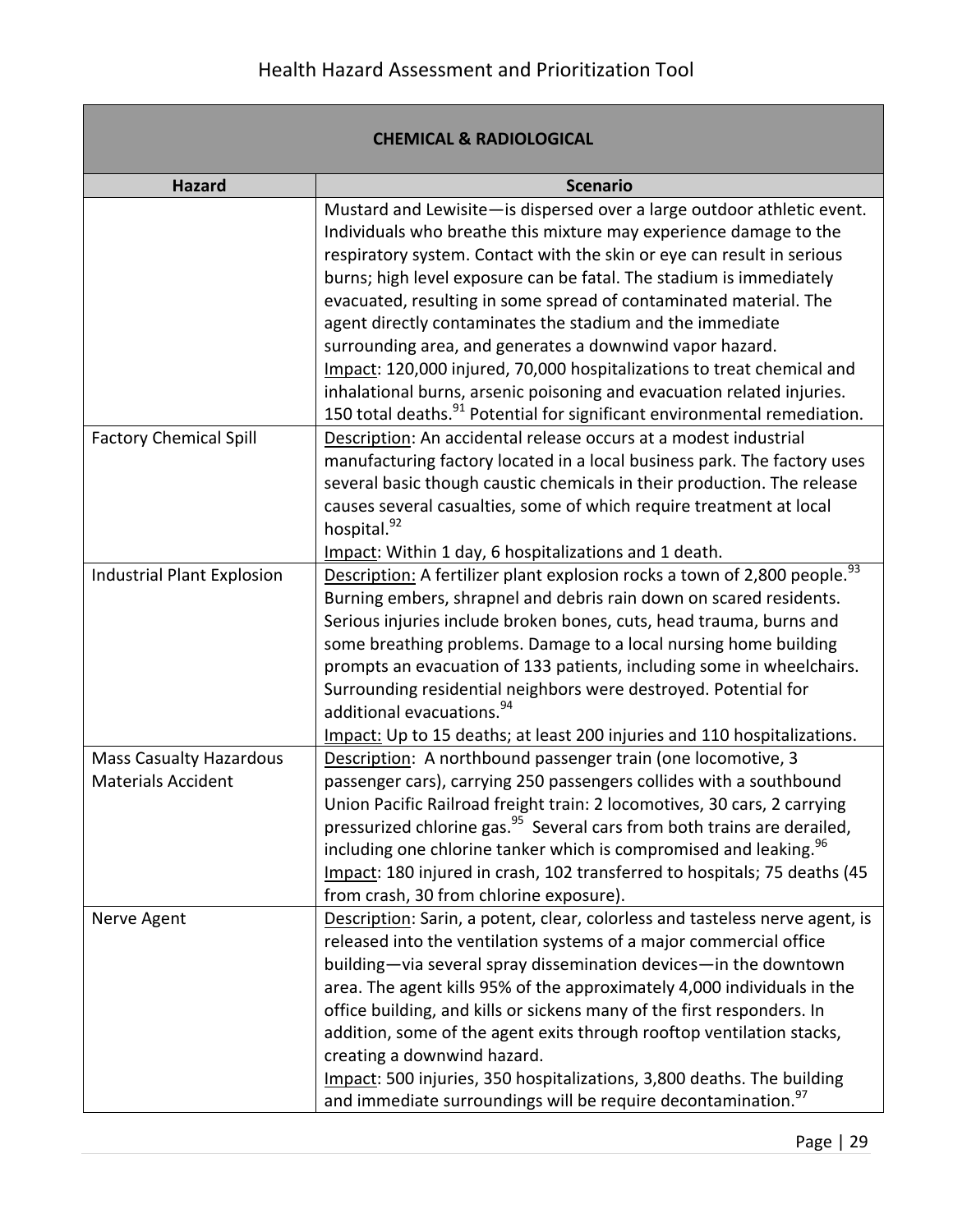#### **CHEMICAL & RADIOLOGICAL Hazard Scenario** Nuclear Explosion – 10 Kiloton Description: A nuclear bomb (fission-fusion) is detonated downtown. Severe loss of life and infrastructure within 2 mile blast radius. Moderate damage and loss of life in other affected areas.<sup>98</sup> Explosion will release 10,000 times more radiation than a large dirty bomb.<sup>99</sup> Blast, thermal, and radiation injuries in combination will result in worse prognoses for patients than only sustaining one independent injury.<sup>100</sup> Impact: 500,000 injured, 300,000 require hospital level treatment. 61,680 deaths. $^{101}$  Significant long term environmental impact. Nuclear Facility Failure  $\vert$  Description: An accident occurs at a nuclear power plant less than 100 miles from downtown. The cooling systems for two of the plants four cores are disabled and the cores experience full meltdown. Efforts to cool the cores have failed.<sup>102</sup> A buildup of radioactive infused steam cause several large explosions, resulting in dispersal and release of radiological contaminants into the surrounding region and atmosphere.<sup>103</sup> Evacuation order given for all individuals within 10 mile radius of the plan.<sup>104</sup> Approximately 300,000 individuals live within 10 mile evacuation zone. Numerous healthcare facilities potentially affected. Impact: At power plant, 25 reported injuries; 7 require hospitalization; 2 deaths. No immediately reported injuries and/or deaths reported in the community.<sup>105</sup> Radiological Dispersal Device Description: A Radiological Dispersal Device (RDD or "dirty bomb") composed primarily of Cesium-137—is detonated in the downtown region of a major urban center. Radiation exposure causes skin damage similar to burns deep within the body. The contaminated region covers approximately thirty-six blocks, including the business district, residential row houses, crowded shopping areas, and a high school. Impact: 20,000 injuries; over 1,000 hospitalizations; 270 deaths. Significant disruption to economic and infrastructure resources.<sup>106</sup> Radiological Incident – Fixed Facility Description: An explosion occurs at a cancer treatment hospital located in a populated area of the county. Strong gusts of wind deposit the fallout up to 1 mile downwind from the hospital.<sup>107</sup> Hospital is disabled for extended period of time. Impact: Within 2 days, 10 hospitalizations due to radiation poisoning and 3 deaths. Nearly 2000 residents in the area who were exposed to radioactive materials.<sup>108</sup> Ricin Description: Ricin is disseminated in underground in jurisdiction's light rail transportation system during busy Monday morning commute. Ricin toxin is synthesized from castor plants endemic in the local area. It has a short incubation and within a few hours, numerous individuals begin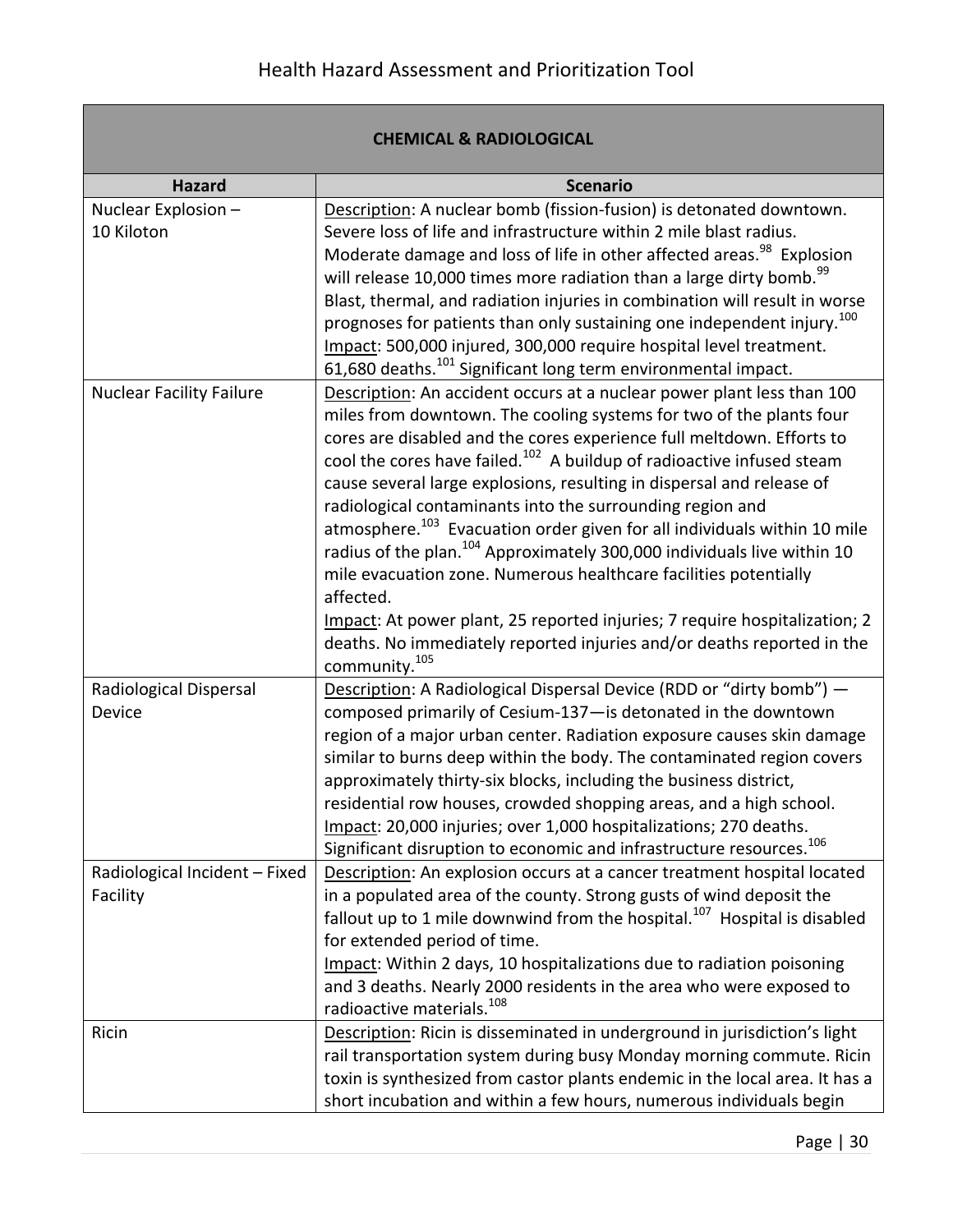|                         | <b>CHEMICAL &amp; RADIOLOGICAL</b>                                                                                                                                                                                                                                                                                                                                                                                 |
|-------------------------|--------------------------------------------------------------------------------------------------------------------------------------------------------------------------------------------------------------------------------------------------------------------------------------------------------------------------------------------------------------------------------------------------------------------|
| <b>Hazard</b>           | <b>Scenario</b>                                                                                                                                                                                                                                                                                                                                                                                                    |
|                         | reporting to local hospitals with respiratory distress, fever, cough,<br>nausea and other symptoms. <sup>109</sup> No FDA approved treatments,                                                                                                                                                                                                                                                                     |
|                         | supportive therapy only. <sup>110</sup> Symptoms worsen with death occurring 36-<br>48 hrs from exposure. <sup>111</sup>                                                                                                                                                                                                                                                                                           |
|                         | Impact: By week's end, 8,500 cases; 6,000 hospitalizations; 2,500                                                                                                                                                                                                                                                                                                                                                  |
|                         | deaths. Environmental remediation will be required.                                                                                                                                                                                                                                                                                                                                                                |
| Train Accident -        | Description: A train carrying a number of large, industrial chlorine tanks                                                                                                                                                                                                                                                                                                                                         |
| <b>Chlorine Release</b> | is derailed, resulting in an immediate explosion and release of chlorine<br>gas into the air. A light breeze carries the plume toward residential and<br>commercial areas. Several thousand people potentially exposed to<br>smoke and chlorine plume. Several hospitals in the area have been<br>instructed to shelter-in-place. <sup>112</sup><br>Impact: 250 total injured; 12 in train accident. Several dozen |
|                         | hospitalizations, 15 deaths.                                                                                                                                                                                                                                                                                                                                                                                       |

|                               | TECHNOLOGICAL                                                                                                                                                                                                                                                                                                                                                                                                                                                                                                                                              |
|-------------------------------|------------------------------------------------------------------------------------------------------------------------------------------------------------------------------------------------------------------------------------------------------------------------------------------------------------------------------------------------------------------------------------------------------------------------------------------------------------------------------------------------------------------------------------------------------------|
| <b>Scenario</b>               | <b>Description</b>                                                                                                                                                                                                                                                                                                                                                                                                                                                                                                                                         |
| <b>Communications Failure</b> | Description: An unexplained atmospheric condition disables a broad<br>range of communication functions throughout the area. The loss of<br>infrastructure capacity causes an overload on existing system, triggering<br>cascade of communication failures. Emergency response and healthcare<br>services and systems experience periodic failures in communication<br>capabilities, which lead to several delays in provision of emergency and<br>health services. <sup>113</sup><br>Impact: After 3 days, 32 attributable hospitalizations and 11 related |
| <b>Cyber Attack</b>           | deaths. <sup>114</sup><br>Description: A rogue cyber-criminal attacks the energy production of a<br>major metropolitan area, disrupting electrical power service for a period<br>of 8 hours. Generator failure at several hospitals negatively affects<br>service delivery at those facilities. <sup>115</sup><br>Impact: Within 1 day, 840 patients are evacuated and relocated to other<br>hospitals, while 6 patients die due to backup generator failure. <sup>116</sup>                                                                               |
| <b>Electrical Failure</b>     | Description: An unintentional mishap on a high-voltage power line<br>causes a cascading series of electrical grid failures across the county,<br>leaving more than 50% of the homes, businesses and healthcare<br>facilities without power. Electrical utility companies estimate at least 48<br>hours will be needed to restore service. <sup>117</sup>                                                                                                                                                                                                   |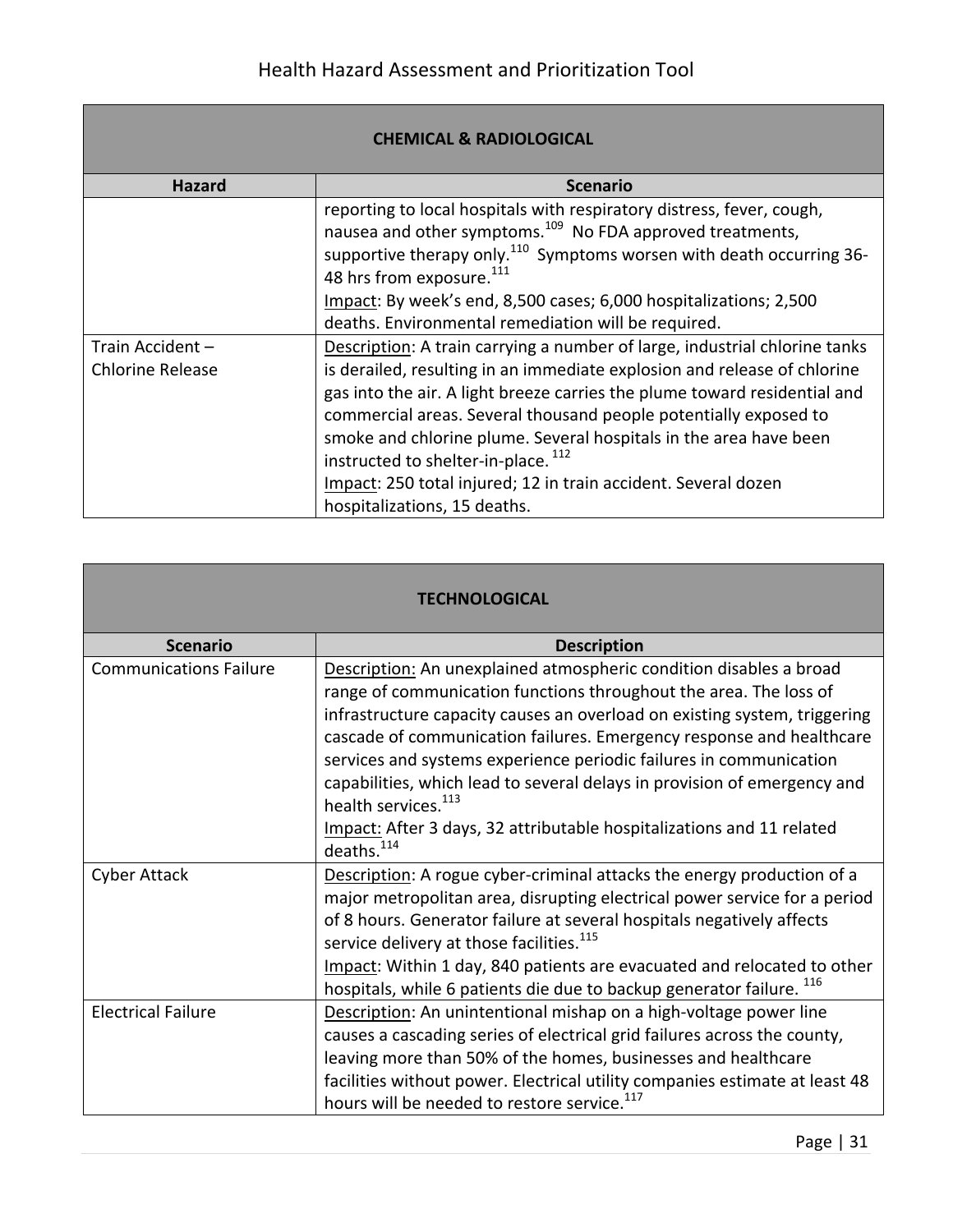|                                    | Impact: After 2 days, 3 hospitalizations, 1 death. <sup>118</sup>                      |
|------------------------------------|----------------------------------------------------------------------------------------|
| <b>Information Systems Failure</b> | Description: There are several significant emergencies and disasters that              |
|                                    | may cause and/or occur from a disablement of existing information                      |
|                                    | systems. <sup>119</sup> The potential impact-direct or indirect-to health and          |
|                                    | medical services of the county are varied, and potential very serious.                 |
|                                    | Existing resources, i.e. amateur radio operators, vary by community and                |
|                                    | could serve a mitigating role in this type of scenario.                                |
|                                    | Impact: Within 1 day, 40 hospitalizations and 30 deaths. <sup>120</sup>                |
| <b>Improvised Explosive Device</b> | Description: A large explosive device is detonated at a downtown                       |
|                                    | government office building. The blast destroys or damages several                      |
|                                    | dozen buildings within an 8 block radius of the explosion.                             |
|                                    | Impact: Within 1 day, 700 injuries, 500 hospitalizations and 200 deaths.               |
| Off-shore Oil Spill                | Description: An oil drilling platform several miles off shore is damaged,              |
|                                    | leaking oil directly into the ocean for an extended period of time. Local              |
|                                    | seafood and fish hatchery products are contaminated. <sup>121</sup> A wide array       |
|                                    | of health impacts affect the surrounding community, including: skin                    |
|                                    | rashes, persistent headaches, coughing. <sup>122</sup> Like previous oil spills, there |
|                                    | is an increase in psychological effects from the spill in both cleanup                 |
|                                    | workers and local residents. <sup>123</sup>                                            |
|                                    | Impact: Within 4 months, 11 deaths and 62 hospitalizations. Potential                  |
|                                    | for major threats to the environment. <sup>124</sup>                                   |
| Sewer Failure                      | Description: A large storm inundates and incapacitates several large                   |
|                                    | wastewater pumping stations, resulting in sewer backups and failures in                |
|                                    | a large swath of the community. Approximately 8-12 hours for normal                    |
|                                    | services to resume operations.                                                         |
|                                    | Impact: After 3 days, 8 attributable hospitalizations and 1 death.                     |
|                                    | Potential for long and short-term impacts on the environment including                 |
|                                    | the presence of gross pollutants and bacteria in coastal waters. <sup>125</sup>        |
| <b>Supply Shortage</b>             | Description: Local, regional and national distribution systems are                     |
|                                    | increasingly reliant upon just-in-time production. <sup>126</sup> A disruption of the  |
|                                    | production and distribution of medical supplies has occurred because of                |
|                                    | an emergency in another state. Lack of certain drugs and antibiotics                   |
|                                    | have compromised and delayed care for patients.                                        |
|                                    | Impact: Within 3 months, 15 cases affected (among hospitalized                         |
|                                    | patients) and 5 deaths (because proper or preferred drugs were not                     |
|                                    | available). <sup>127</sup>                                                             |
| Transportation                     | Description: A key bridge which serves as a major transportation artery                |
| Infrastructure Failure             | for both automobiles and light rail is disabled due to recent discovery of             |
|                                    | a series cracks in the foundational footings. The freeway and light rail               |
|                                    | line have been closed for an undetermined period of time, with no                      |
|                                    | expected timeline for reopening. <sup>128</sup> Potential effects of this type of      |
|                                    | scenario will vary by geography and jurisdiction.                                      |
|                                    | Impact: Within 1 week, 2 hospitalizations and approximately 1 death. <sup>129</sup>    |
| <b>Water Supply</b>                | Description: The network and systems that provide water to more than                   |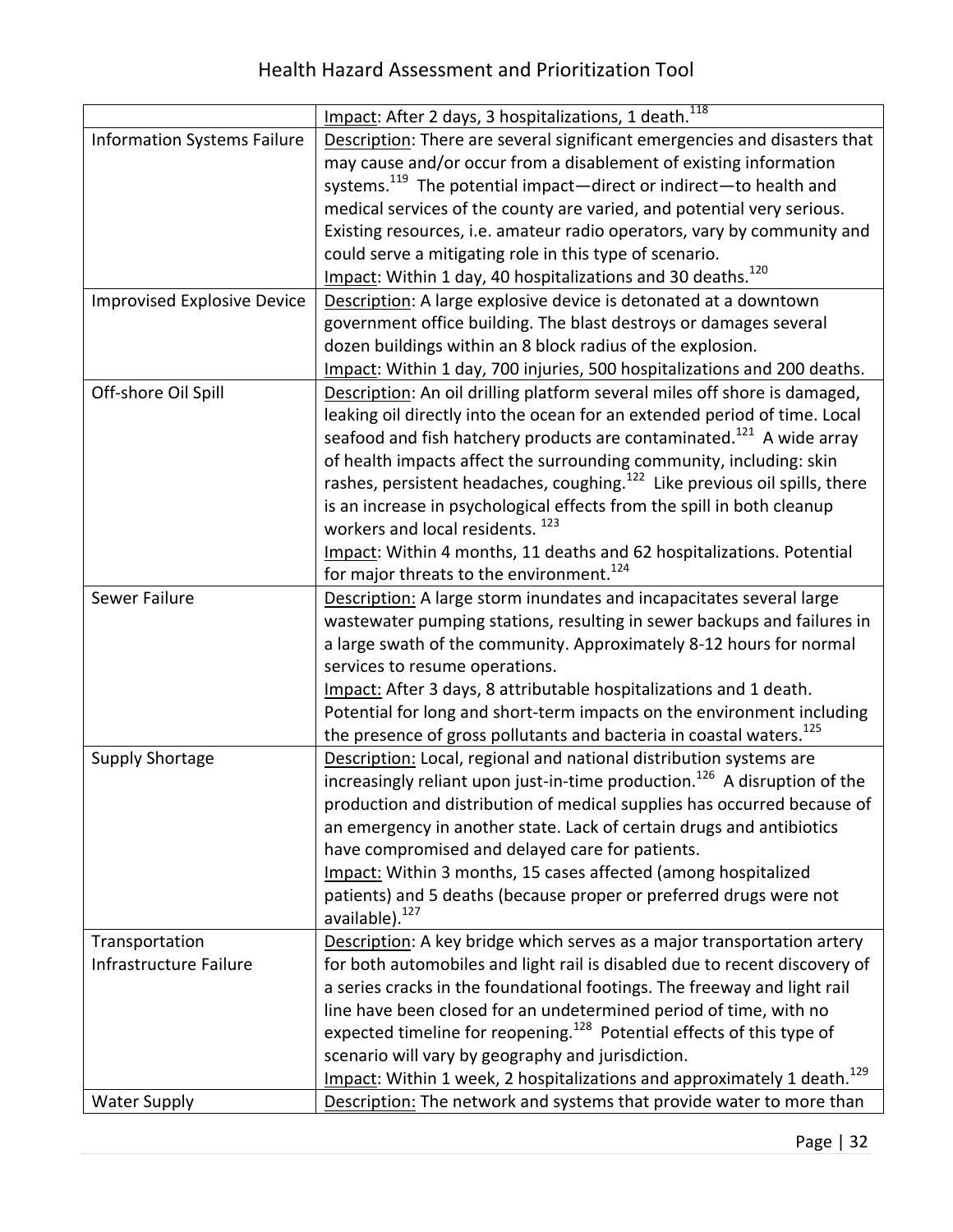<span id="page-34-1"></span><span id="page-34-0"></span>

| Contamination                  | 70% of the homes, industry and healthcare services in the jurisdiction<br>are disabled for unknown reasons. This disruption of drinking water<br>treatment process triggers an outbreak of cryptosporidium in the<br>affected area. Affected patients include immune-compromised patients.<br>Impact: After 7 days, 285 confirmed cases, 130 hospitalizations and 69<br>deaths. <sup>130, 131</sup>                                                                  |
|--------------------------------|----------------------------------------------------------------------------------------------------------------------------------------------------------------------------------------------------------------------------------------------------------------------------------------------------------------------------------------------------------------------------------------------------------------------------------------------------------------------|
| <b>Water Supply Disruption</b> | Description: The network and systems that provide water to more than<br>70% of the homes, industry and healthcare services in the jurisdiction<br>are disabled for unknown reasons. This disruption of drinking water<br>treatment process triggers an outbreak of cryptosporidium in the<br>affected area. Affected patients include immune-compromised patients.<br>Impact: After 7 days, 285 confirmed cases, 130 hospitalizations and 69<br>deaths. $^{130,131}$ |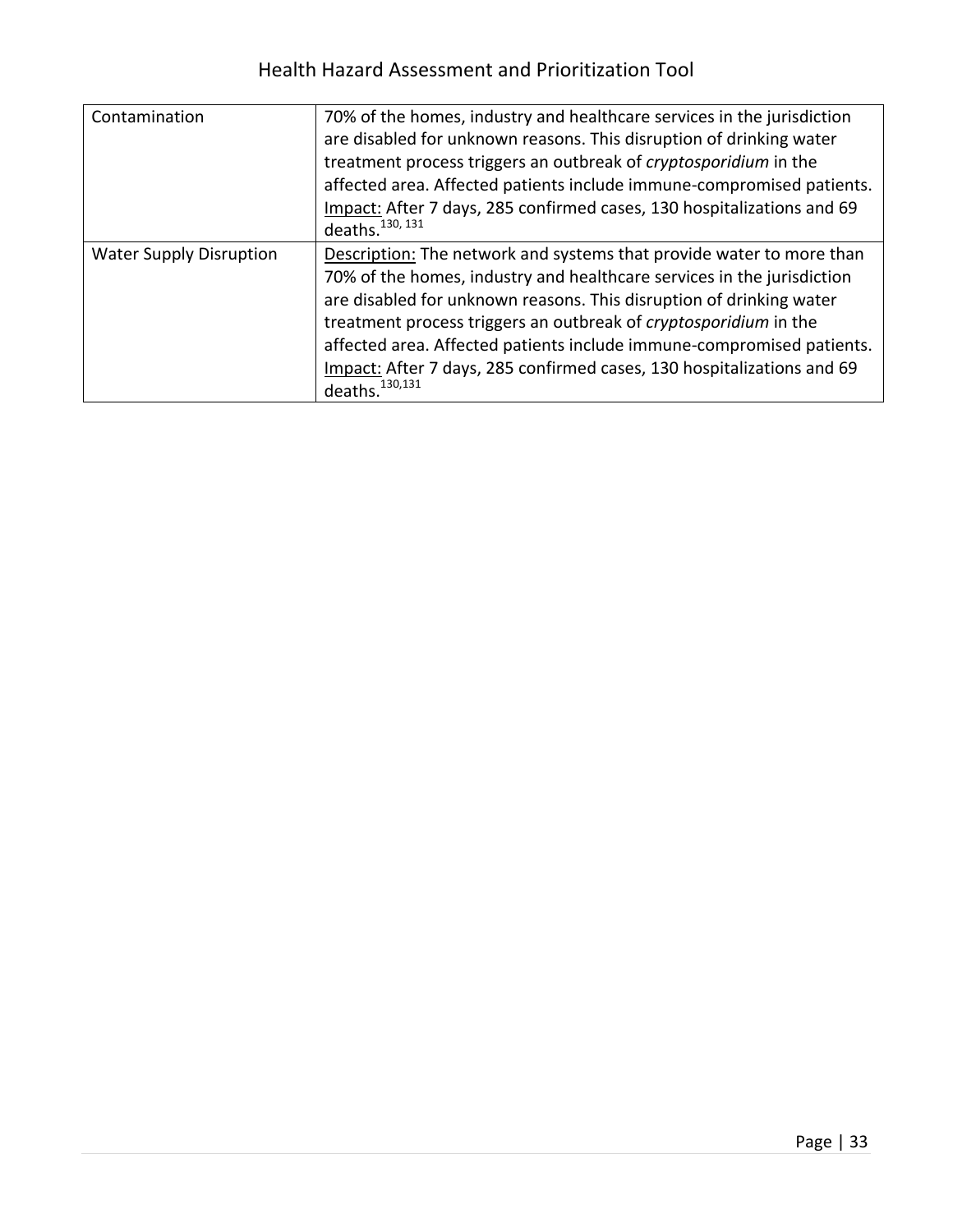## **APPENDIX D—Weighting Risk**

The primary goal of hHAP is to assess and prioritize the potential public health risks facing a jurisdiction. As noted, the process of defining and assessing Risk is subjective. When comparing the various aspects—or Components—of risk, different variables present different levels (values or weights) of perceived risk. For example, in assessing the risk of a major earthquake, what is more important in determining the risk of such an event: the probability of occurrence or its potential health impact? Similar questions exist when trying to assess the value of different parts of the risk relationship for a specific hazard, primarily because the comparative values utilized often represent categories of risk (low, moderate, high, etc.). The challenge of comparative analysis becomes even more difficult when trying to compare "apples to oranges" across the spectrum of different types of hazards.

The hHAP instrument utilizes a weighting scheme of weights (Impacts) and modifiers (Probability, Health Severity and Agency Resources) to ensure an analytic process that is representative and sensitive to the nuances of assessing and prioritizing the public health and medical impact of the various hazards. The weighting scheme was developed with the assistance of Dr. Anke Richter, an Operations Researcher for the Department of Homeland Security and reflects the perceived values of the hHAP project leadership and Steering Committee. Following is a brief description of the various weights and modifiers developed to present and utilize a standardize system of risk metrics as part of the hHAP scoring methodology.

A key feature of this tool is its simple approach to assessment and analysis. This desire for simplicity however, must be balanced with analytic methods that are appropriately robust and clear. We believe this tool satisfies both imperatives and provides an effective way to assess and manipulate the various Risk Components in order to identify a jurisdiction's perceived hazard specific relative risk and as such strongly recommend using the provided weights and values. If an agency would prefer to adjust and/or utilize other weighting values to reflect different sector, agency or jurisdictional values the tool can be adjusted as necessary.

#### Modifiers

As noted, different hazards will result in different impacts. The relationship of specific hazards interacting with different aspects and resources of the impacted community, for example emergency response resources or community based organizations will—like many aspects of assessing risk depend on the hazard and the initial overall health impact of the event, as well as its potential duration and potential resource needs. In order to adequately account for these dynamic features, hHAP uses a sliding scale of modifiers that change the associated relative risk by a certain multiplier for each of the following Risk Components:

- Probability
- Health Severity
- Responder Agency Resources
- **•** Community Agency Resources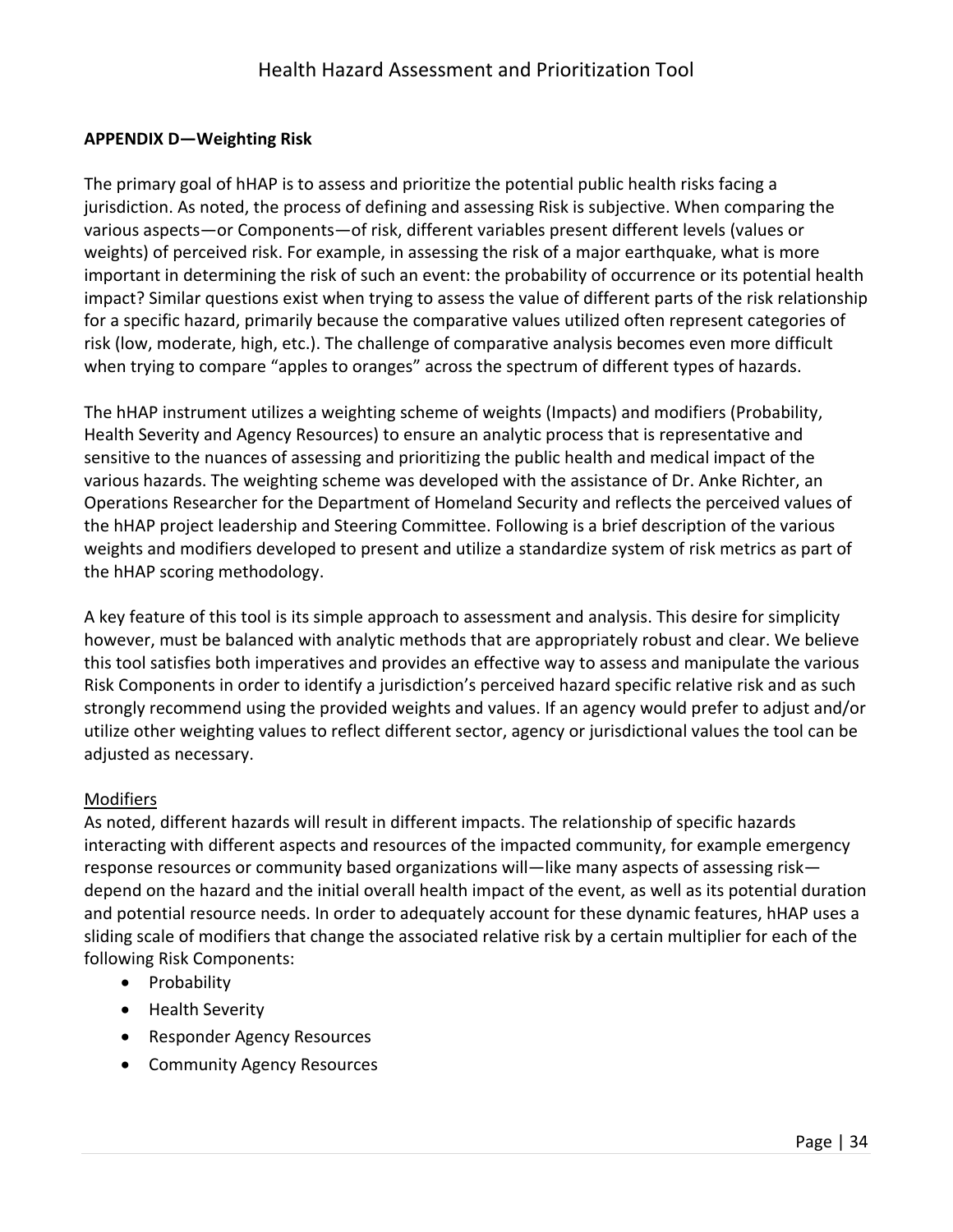These modifiers provide the contextual profile necessary for determining a more realistic value for the perceived interaction between hazard, community and resources. For the complete array of modifier values see *Calculations* worksheet, rows 69-104. To change these values in the tool, the user would need to adjust the Modifier Values for each appropriate Risk Component; Probability: C71–C74; Health Severity: E71–E74; Agency Resources: C80 – 100.

#### Impact Weights

Any potential hazard will disproportionately impact both the surrounding community and the existing health and medical systems. hHAP represents the collective effect or weight of those impacts as follows (see *Calculations* worksheet, row 67 in hHAP Excel Instrument):

- Community Impact: 0.1
- Public Health System Impact: 0.5
- Healthcare System Impact: 0.3
- Mental/Behavioral Health System Impact: 0.1

To change these values in the tool, the user would need to adjust the Impact Weights for each of the four Impact Risk Components: Community Impact: D67; Public Health System Impact: E67; Healthcare System Impact: F67; Mental/Behavioral Health System Impact: G67. The total number of these weighting values must equal 1.00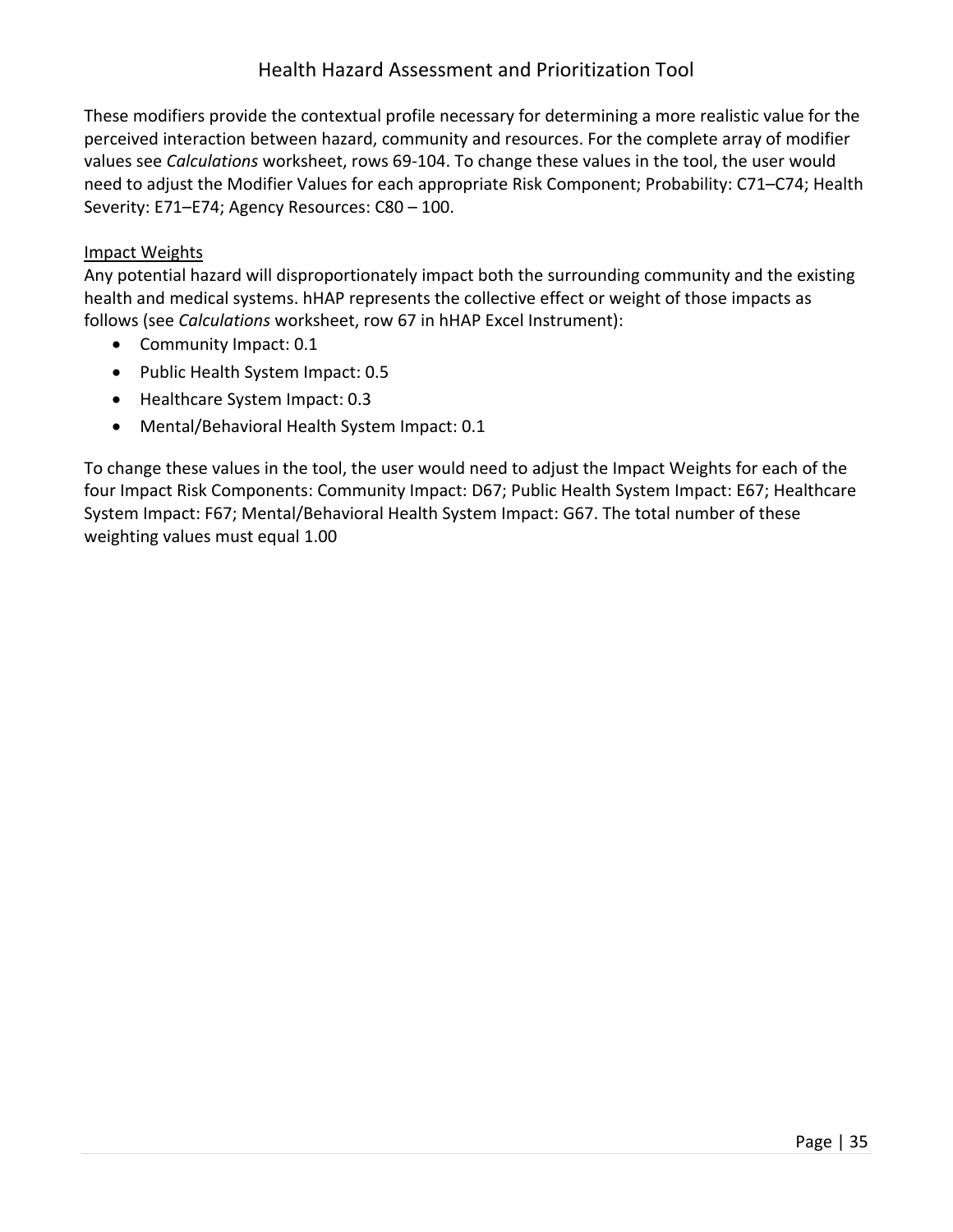#### **APPENDIX E—SCENARIO REFERENCES**

 $\overline{a}$ 

<sup>1</sup> Types of Avalanches and Famous Avalanches. Available at[: http://hassam.hubpages.com/hub/Types-Of-Avalanches-And-Famous-](http://hassam.hubpages.com/hub/Types-Of-Avalanches-And-Famous-Avalanches)[Avalanches](http://hassam.hubpages.com/hub/Types-Of-Avalanches-And-Famous-Avalanches) <sup>2</sup> Welch, Edward. (2013). "Preventing School Shootings: A Public Health Approach to Gun Violence." (Master's thesis). Available at:

<https://www.hsdl.org/?view&did=736339> 3 [N.R. Kleinfield,](http://topics.nytimes.com/top/reference/timestopics/people/k/n_r_kleinfield/index.html) [Ray Rivera](http://topics.nytimes.com/top/reference/timestopics/people/r/ray_rivera/index.html) an[d Serge F. Kovaleski](http://topics.nytimes.com/top/reference/timestopics/people/k/serge_f_kovaleski/index.html). "Newtown killer's obsessions, in chilling detail." *New Yrok Times.* March 28, 2013.

Available at: http://www.nytimes.com/2013/03/29/nyregion/search-warrants-reveal-items-seized-at-adam-lanzas-home.html? r=0 4 Tucker, Eric. "Navy Yard employees get counseling after shooting." *Air Force Times.* September 26, 2013. Available at:

<http://www.airforcetimes.com/article/20130926/NEWS/309260032/Navy-Yard-employees-get-counseling-after-shooting>

5 Evans, Caswell. "Public Health Impact of the 1992 Los Angeles Civil Unrest." *Public Health Reports*. National Center for Biotechnology Information. May-June 1993. vol. 108 (3). 265-272. Available at:

<http://www.ncbi.nlm.nih.gov/pmc/articles/PMC1403375/pdf/pubhealthrep00067-0003.pdf>

6 CDC. Climate and Health Program. Available at: http://www.cdc.gov/climateandhealth/effects/default.htm

 $^7$  English, Paul et al. "Public Health Impacts of Climate Change in California: Community Vulnerability Assessments and Adaptation Strategies" *California Department of Public Health's Climate Change Public Health Impacts Assessment and Response Collaborative.* Report 1. July 2007.

 $^8$  Los Angeles County Coastal Monitoring Network. Sample Beach Erosion Study. Available at:

<http://watchthewater.org/WillRogersCreek.cfm>

9 Coastal Sediment Management Workgroup. California Beach Erosion Assessment Survey 2010. Available at: [http://www.dbw.ca.gov/csmw/pdf/CBEAS\\_Final\\_10252010.pdf](http://www.dbw.ca.gov/csmw/pdf/CBEAS_Final_10252010.pdf)

<sup>10</sup> US Department of the Interior-Dam Safety Office. A Procedure for Estimating Loss of Life Caused by Dam Failure. September 1999. Available at[: http://www.usbr.gov/ssle/damsafety/Risk/Estimating%20life%20loss.pdf](http://www.usbr.gov/ssle/damsafety/Risk/Estimating%20life%20loss.pdf)

<sup>11</sup> Glantz, Michael H. "La Niña: An overview of the process." La Niña and its impacts: Facts and Speculation. United Nations University Press. 2002. Available at[: http://i.unu.edu/media/unu.edu/publication/2319/1071-la-nina-overview-w-cover-contents-leaflet.pdf](http://i.unu.edu/media/unu.edu/publication/2319/1071-la-nina-overview-w-cover-contents-leaflet.pdf)

<sup>12</sup> State of California, Department of Water Resources. *California's 1987-92 Drought: A summary of six years of drought.* July 1993. Available at[: http://www.water.ca.gov/waterconditions/drought/docs/Drought\\_Report\\_87-92.pdf](http://www.water.ca.gov/waterconditions/drought/docs/Drought_Report_87-92.pdf)

<sup>13</sup> CDC. When Every Drop Counts-Protecting Public Health During Drought Conditions: A guide for public health professionals. 2010. Available at[: http://www.cdc.gov/nceh/ehs/Docs/When\\_Every\\_Drop\\_Counts.pdf](http://www.cdc.gov/nceh/ehs/Docs/When_Every_Drop_Counts.pdf)

<sup>14</sup> Jones, Lucile M., et al. "The ShakeOut Scenario." United States Geological Survey (USGS). 2008. Available at: <http://pubs.usgs.gov/of/2008/1150/of2008-1150small.pdf>

<sup>15</sup> Pacific Earthquake Engineering Research (PEER) Center. "Northridge Earthquake." University of California, Berkeley. Available at: <http://nisee.berkeley.edu/northridge/>

<sup>16</sup> "Preparing for the "Big-One": Saving Lives Through Earthquake Mitigation in Los Angeles, California." January 17, 1995. Available at: <http://www.huduser.org/portal/publications/destech/bigone.html>

<sup>17</sup> Rogers, David J., Robert Olshanky and Robert B. Rogers. "Damage to Foundations From Expansive Soils." Missouri University of Science and Technology. Available at:

[http://web.mst.edu/~rogersda/expansive\\_soils/DAMAGE%20TO%20FOUNDATIONS%20FROM%20EXPANSIVE%20SOILS.pdf](http://web.mst.edu/~rogersda/expansive_soils/DAMAGE%20TO%20FOUNDATIONS%20FROM%20EXPANSIVE%20SOILS.pdf)

18 Arizona Geological Survey. "Swelling and Shrinking Soils," Available at: [http://www.azgs.az.gov/hazards\\_problemsoils.shtml](http://www.azgs.az.gov/hazards_problemsoils.shtml)

<sup>19</sup> Geology, Soils and Seismicity. Available at: [http://www.cityofsancarlos.org/documents/4.5\\_GeologySoilsSeismicity.pdf](http://www.cityofsancarlos.org/documents/4.5_GeologySoilsSeismicity.pdf)

<sup>20</sup> Doan, Lynn and Amanda Vovarrubias. "Heat Eases but Thousands in Southland Still Lack Power." *Los Angeles Times*. July 27, 2006. Available at[: http://articles.latimes.com/2006/jul/27/local/me-heat27](http://articles.latimes.com/2006/jul/27/local/me-heat27)

<sup>21</sup> Public Health Impacts of Climate Change in California: Community Vulnerability Assessments and Adaptation Strategies. Available at: [http://www.ehib.org/papers/Heat\\_Vulnerability\\_2007.pdf](http://www.ehib.org/papers/Heat_Vulnerability_2007.pdf)

 $^{22}$  California Department of Forestry and Fire Protection. "20 Largest California Wildland Fires (By Structures Destroyed)." Available at: [http://www.fire.ca.gov/communications/downloads/fact\\_sheets/20LSTRUCTURES.pdf](http://www.fire.ca.gov/communications/downloads/fact_sheets/20LSTRUCTURES.pdf)

 $^{23}$  Cedar Fire 2003 After Action Report. City of San Diego Fire-Rescue Department. Available at: <http://www.sandiego.gov/fire/pdf/afteraction03.pdf>

<sup>24</sup> The San Diego Wildfires Education Project. Available at:<http://interwork.sdsu.edu/fire/purpose.htm>

<sup>25</sup> National Flood Smart Insurance Program. Available at[: http://floodsmart.gov](http://floodsmart.gov/)

<sup>26</sup> "Historic Rainstorms in California" California Department of Water Resources. Available at: <http://www.water.ca.gov/>

<sup>27</sup> USA Today. "Freak storm drops rain, hail on Southern California." November 13, 2003. Available at:

[http://www.usatoday.com/weather/news/2003-11-13-freak-storm\\_x.htm](http://www.usatoday.com/weather/news/2003-11-13-freak-storm_x.htm)

<sup>28</sup> Munz, Michele. "St. Louis area cleans up severe damage from strong winds, large hail." April 30, 2012. *St. Louis Post-Dispatch*. Available at: [http://www.stltoday.com/news/local/metro/st-louis-area-cleans-up-severe-damage-from-strong-winds/article\\_153e0156-cf22-5bcd](http://www.stltoday.com/news/local/metro/st-louis-area-cleans-up-severe-damage-from-strong-winds/article_153e0156-cf22-5bcd-a90c-201cc372527b.html)[a90c-201cc372527b.html](http://www.stltoday.com/news/local/metro/st-louis-area-cleans-up-severe-damage-from-strong-winds/article_153e0156-cf22-5bcd-a90c-201cc372527b.html)

<sup>29</sup> DHS. NPS. Scenario #10—Major Hurricane. March 2006. Available at: <u>https://www.llis.dhs.gov/sites/default/files/NPS-LLIS.pdf</u>

<sup>30</sup> O'Neill, Erin. "Mental health experts prepare for Hurricane Sandy's protracted emotional toll." March 31, 2013. *The Star-Ledger.* Available at[: http://www.nj.com/news/index.ssf/2013/03/hurricane\\_sandy\\_mental\\_health.html](http://www.nj.com/news/index.ssf/2013/03/hurricane_sandy_mental_health.html)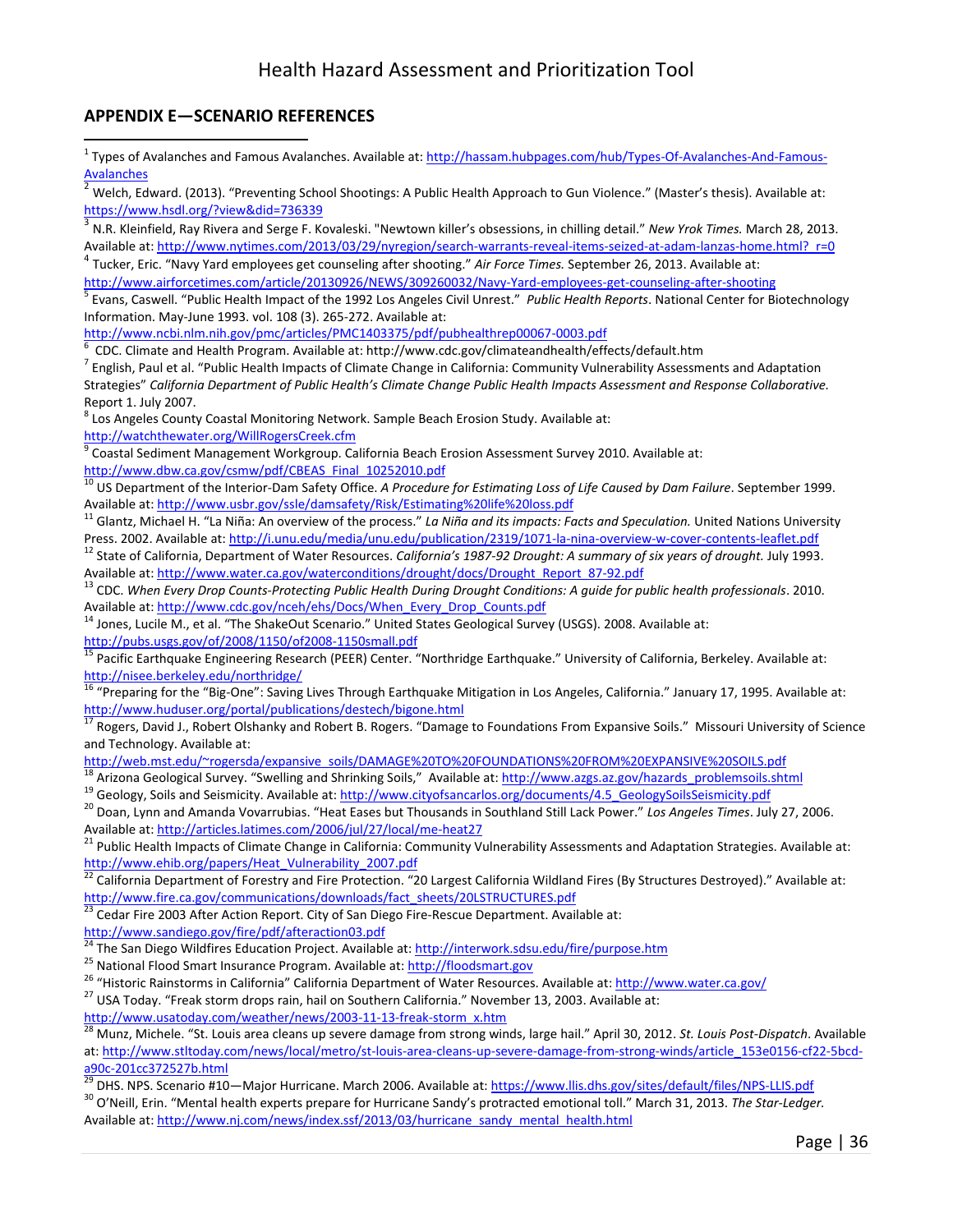| <sup>31</sup> Barboza, Tony. "San Pedro landslide called 'life-threatening hazard." Los Angeles Times. November 15, 2011. Available at:                     |
|-------------------------------------------------------------------------------------------------------------------------------------------------------------|
| http://articles.latimes.com/2011/nov/15/local/la-me-san-pedro-slide-20111115                                                                                |
| 32 Jibson, Randall. "Landslide Hazards at La Conchita, California" USGS Open File Report, 2005. Available at:                                               |
|                                                                                                                                                             |
| http://pubs.usgs.gov/of/2005/1067/pdf/OF2005-1067.pdf                                                                                                       |
| 33 USGS-California Water Science Center. Land Subsidence in California. Available at: http://ca.water.usgs.gov/groundwater/sub/                             |
| <sup>34</sup> Dougherty, Robert. Yahoo News June 6, 2010. Guatemala Sinkhole 2010 Still Frightens Neighbors. Available at:                                  |
| http://voices.yahoo.com/guatemala-sinkhole-2010-still-frightens-neighbors-6167152.html                                                                      |
| 35 Sastry, Narayan. "Tracing the Effects of Hurricane Katrina on the Population of New Orleans: The Displaced new Orleans Residents Pilot                   |
| Study." NIH Public Access. August 2009. Available at: http://www.ncbi.nlm.nih.gov/pmc/articles/PMC2747749/                                                  |
| <sup>36</sup> Toole, MJ. "Mass population displacement: A global public health challenge." Infectious Disease Clinics of North America. June 1995:          |
| 353-66.                                                                                                                                                     |
| <sup>37</sup> Understand the Threat. Emergency Survival Program. January 2003. Available at: http://www.cert-la.com/esp/03-01 Understand-the-               |
| Threat.pdf                                                                                                                                                  |
| <sup>38</sup> National Oceanic and Atmospheric Administration (NOAA)-National Hurricane Center. "Storm Surge Overview." Available at:                       |
| http://www.nhc.noaa.gov/surge/                                                                                                                              |
| Bjerke, Scott H. "Lightning Injuries." Medscape. Available at: http://emedicine.medscape.com/article/433084-overview                                        |
| Brown, Jeffrey and LaDochy, Steve. "Topographic and Synoptic Influences on Cold Season California Severe Weather: Regional Patterns                         |
| in Convective Storms" California State University, Los Angeles. Available at: http://www.calstatela.edu/faculty/sladoch/svr-wx2.pdf                         |
| <sup>41</sup> Hales, John. "Synoptic Features Associated with Los Angeles Tornado Occurrences." Bulletin American Meterological Society. 1985. Vol.         |
| $6:657-62.$                                                                                                                                                 |
| <sup>42</sup> Epic Disasters. The Deadliest US Tornadoes. Updated 2011. Available at:                                                                       |
| http://www.epicdisasters.com/index.php/site/comments/the deadliest us tornadoes/                                                                            |
|                                                                                                                                                             |
| 43 State of California Seismic Safety Commission. "The Tsunami Threat to California" December 2005. Available at:                                           |
| http://www.seismic.ca.gov/pub/CSSC 05-03 Tsunami%20Findings.pdf                                                                                             |
| <sup>44</sup> University of Southern California (USC) Tsunami Research Center. "Is Los Angeles at higher risk for tsunamis?" Available at:                  |
| http://www.tsunamiresearchcenter.com/news/is-los-angeles-at-higher-risk-for-tsunamis/                                                                       |
| <sup>45</sup> Dunbar, Paula. "U.S. States and Territories National Tsunami Hazard Assessment: Historical Record and Sources for Waves" USGS                 |
| August 2008. Available at: http://nthmp.tsunami.gov/documents/Tsunami Assessment Final.pdf                                                                  |
| <sup>46</sup> Holmes, R.R., Jr., Jones, L.M., Eidenshink, J.C., Godt, J.W., Kirby, S.H., Love, J.J., Neal, C.A., Plant, N.G., Plunkett, M.L., Weaver, C.S., |
| Wein, Anne, and Perry, S.C., 2012, U.S. Geological Survey natural hazards science strategy- Promoting the safety, security, and economic                    |
| well-being of the Nation: U.S. Geological Survey Circular 1383-F, 79 p. Available at: http://pubs.usgs.gov/of/2013/1170/pdf/of2013-                         |
| 1170 all.pdf                                                                                                                                                |
| 47 USGS. Gas Monitoring at Long Valley and the Surrounding Region. Available at:                                                                            |
| http://volcanoes.usgs.gov/volcanoes/long_valley/long_valley_monitoring_59.html                                                                              |
| <sup>48</sup> USGS. Volcanic Ash: Effects and Mitigation Strategies; Health. Available at: http://volcanoes.usgs.gov/ash/health/                            |
| <sup>49</sup> USGS, Description: Economic Impact of the May 18, 1980 Eruption. Available at:                                                                |
| http://vulcan.wr.usgs.gov/Volcanoes/MSH/May18/description economic impact.html                                                                              |
| <sup>50</sup> Coe, Jackee and Laurie Merrill. "19 firefighters killed battling Arizona blaze." USA Today. July 1, 2013. Available at:                       |
| http://www.usatoday.com/story/news/nation/2013/06/30/fire-in-arizona-prompts-evacuation-of-120-homes/2477469/                                               |
| <sup>51</sup> "Yarnell Hill Fire: 90 percent containment; 8,300 acres burned, containment lines holding." ABC15 News. July 6, 2013. Available at:           |
| http://www.abc15.com/dpp/news/region_northern_az/prescott/yarnell-hill-fire-90-percent-containment-8300-acres-burned-                                       |
| containment-lines-holding                                                                                                                                   |
|                                                                                                                                                             |
| $\frac{52}{52}$ Groves, Martha. "Wildfires can take a psychological toll." Los Angeles Times. September 6, 2009. Available at:                              |
| http://articles.latimes.com/2009/sep/06/local/me-fire-mental6                                                                                               |
| Becerra, Hector and Quinones, Sam. "San Gabriel Valley still feeling effects of windstorm." Los Angeles Times. December 4, 2011.                            |
| Available at: http://articles.latimes.com/2011/dec/04/local/la-me-wind-follow-20111204                                                                      |
| <sup>54</sup> Department of Homeland Security (DHS). National Planning Scenario (NPS). Scenario #2—Aerosal Anthrax. March 2006. Available at:               |
| https://www.llis.dhs.gov/sites/default/files/NPS-LLIS.pdf                                                                                                   |
| 55 Jane's Chem-Bio Handbook. Aersolized anthrax. Sentinel House. 2005                                                                                       |
| <sup>56</sup> Hupert, Nathaniel, et al. "Predicting hospital surge after a large-scale anthrax attack: a model-based analysis of CDC's cities readiness     |
| initiative prophylaxis recommendations." Medical Decision Making. (4): 424-37. July-August 2009.                                                            |
| <sup>57</sup> Centers for Disease Control (CDC). Questions and Answers About Anthrax. Available at: www.bt.cdc.gov/agent/anthrax/faq/                       |
| <sup>58</sup> DHS. NPS. Scenario #13-Biological Attack-Food Contamination. March 2006. Available at:                                                        |
| https://www.llis.dhs.gov/sites/default/files/NPS-LLIS.pdf                                                                                                   |
| 59<br>Rangel, Josefa M., Sparling, Phyllis H., Crowe, Colleen, Griffin, Patricia M. and Swerdlow, David L. "Epidemiology of Escherichia coli                |
| O157:H7 Outbreaks, United States, 1982-2002". Emerging Infectious Diseases. Vol. 11, No. 4, April 2005. 603-609. Available from:                            |
| http://wwwnc.cdc.gov/eid/article/11/4/04-0739.htm                                                                                                           |
|                                                                                                                                                             |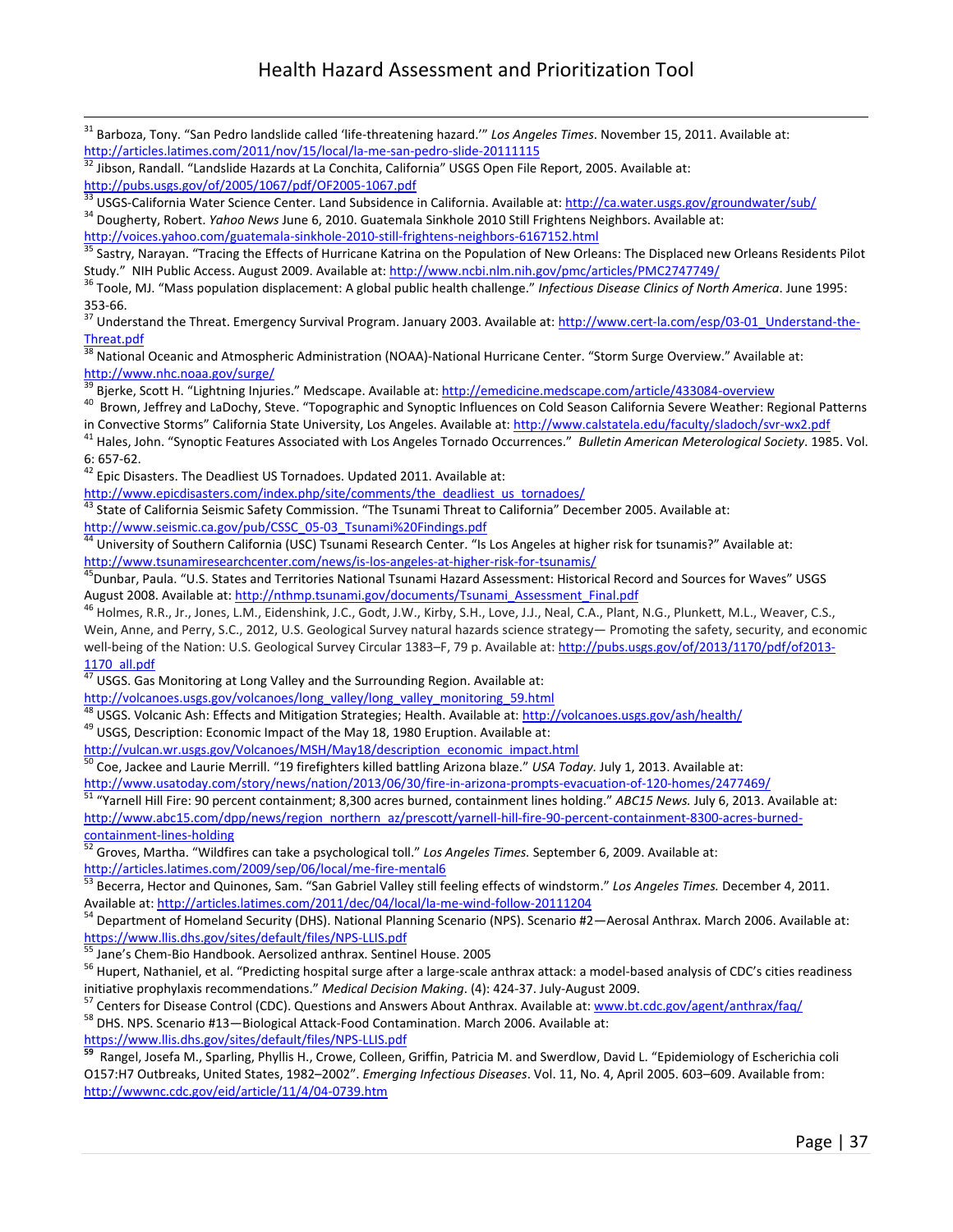<sup>60</sup> Heymann, David, (Ed.) "Control of Communicable Diseases Manual." *American Public Health Association*. 18<sup>th</sup> Edition. Washington D.C.

 $\overline{a}$ 

2004.

| <sup>61</sup> UCLA Epidemiologic Information on Bioterrorism. "Botulism." Available at: http://www.ph.ucla.edu/epi/bioter/botapha_id_a.html                                                                                            |
|----------------------------------------------------------------------------------------------------------------------------------------------------------------------------------------------------------------------------------------|
| <sup>62</sup> Arnon, Stephen, Schechter, Robert, et al. "Botulinum Toxin as a Biological Weapon" The Journal of American Medicine. 285 (8), 2001.                                                                                      |
| <sup>63</sup> "Community Immunity." National Network for Immunization Information. June 23, 2006. Available at:                                                                                                                        |
| http://www.immunizationinfo.org/issues/general/community-immunity                                                                                                                                                                      |
| <sup>64</sup> CDC. Measles—United States, 2011. April 20, 2012. Available at: http://www.cdc.gov/mmwr/preview/mmwrhtml/mm6115a1.htm                                                                                                    |
| <sup>65</sup> McIntosh K, Perlman S. Coronaviruses, including Severe Acute Respiratory Syndrome (SARS)-associated coronavirus. In: Mandell GL,                                                                                         |
| Bennett JE, Dolin R, eds. Mandell, Douglas, and Bennett's Principles and Practice of Infectious Diseases. 7th ed. Philadelphia, PA: Churchill                                                                                          |
| Livingstone; 2010.                                                                                                                                                                                                                     |
| <sup>66</sup> CDC. Severe Acute Respiratory Syndrome (SARS). Available at: http://www.cdc.gov/sars/about/fs-SARS.html                                                                                                                  |
| $^{67}$ WHO. Severe acute respiratory syndrome (SARS): Status of the outbreak and lessons for the immediate future. Geneva, Switzerland.                                                                                               |
| May 20, 2003. Available at: http://www.who.int/csr/media/sars_wha.pdf                                                                                                                                                                  |
| $^{68}$ CDC. Investigation Announcement: Multistate Outbreak of E. coli 0157:H7 Infections Linked to Romaine Lettuce. December 7, 2011.                                                                                                |
| Available at: http://www.cdc.gov/ecoli/2011/ecoliO157/romainelettuce/120711/index.html                                                                                                                                                 |
| <sup>69</sup> Neuman, William. "Number of Rare E. coli cases rises." New York Times. June 7, 2011. Available at:                                                                                                                       |
| http://www.nytimes.com/2011/06/08/us/08food.html? r=0                                                                                                                                                                                  |
| <sup>70</sup> Elmer-Dewitt, Philip. "America's First Bioterrorism Attack." Time. September 30, 2001. Available at:                                                                                                                     |
| http://www.time.com/time/magazine/article/0,9171,176937,00.html                                                                                                                                                                        |
| <sup>71</sup> Control of Communicable Diseases                                                                                                                                                                                         |
| <sup>72</sup> Neuman, William. Number of Rare E. Coli Cases in U.S. Rose Last Year. New York Times. June 7, 2011. Available at                                                                                                         |
| http://www.nytimes.com/2011/06/08/us/08food.html? r=0                                                                                                                                                                                  |
| <sup>73</sup> Environmental Protection Agency (EPA). A Water Security Handbook: Planning for and Responding to Drinking Water Contamination                                                                                            |
| Threats and Incidents. 2006. Available at: http://www.epa.gov/watersecurity/pubs/water security handbook rptb.pdf                                                                                                                      |
| <sup>74</sup> Meinhardt, Patricia L. Recognizing Waterborne Disease, Water Pollution, and Water Terrorism: Understanding the Role of the Medical                                                                                       |
| Community in Protecting the Public's Health. Available at: http://c.ymcdn.com/sites/www.acpm.org/resource/resmgr/perpectives-                                                                                                          |
| files/Meinhardt WaterborneDisease.pdf                                                                                                                                                                                                  |
| <sup>75</sup> Reynolds, Barbara. "Crisis and Emergency Risk Communication: Pandemic Influenza" Centers for Disease Control and Prevention.                                                                                             |
| October, 2007. Available at: http://emergency.cdc.gov/cerc/pdf/CERC-PandemicFlu-OCT07.pdf                                                                                                                                              |
| <sup>76</sup> DHS. NPS. Scenario #4—Biological Attack-Plague. March 2006.                                                                                                                                                              |
|                                                                                                                                                                                                                                        |
| <sup>77</sup> Control of Communicable Diseases                                                                                                                                                                                         |
| <sup>78</sup> Weill Cornell Regional Hospital Caseload Calculator (RHCC)                                                                                                                                                               |
| <sup>79</sup> Center for Biosecurity of UPMC. "Yersinia pestis (Plague)" Available at: http://www.upmc-                                                                                                                                |
| biosecurity.org/website/our_work/biological-threats-and-epidemics/fact_sheets/plague.html                                                                                                                                              |
| O'Toole, Tara. "Smallpox: An Attack Scenario." Emerging Infectious Diseases. Vol. 5, No. 4, July -August 1999. 540-545.                                                                                                                |
| <sup>81</sup> Kaplan, Edward, Craft, David, Wein, Lawrence. "Emergency response to a smallpox attack: The case for mass vaccination." <i>Proceedings</i>                                                                               |
| of the National Academy of Science. 2002. Vol. 99 (16): 10935-10940                                                                                                                                                                    |
| CDC Fact sheet: Smallpox. Available at: http://www.bt.cdc.gov/agent/smallpox/overview/disease-facts.asp                                                                                                                                |
| <sup>83</sup> Halloran, Elizabeth M., Longini, Ira M, <i>et al</i> . "Containing Bioterrorist Smallpox." Science. Vol 298: November 15, 2002. 1428-1432.                                                                               |
| <sup>84</sup> Pierece, JR, <i>et al</i> "Tularemia outbreak at a metropolitan airport, Texas." Biosecurity Bioterror.2009 Sep;7(3):331-6.                                                                                              |
| <sup>85</sup> Jane's Chem-Bio Handbook. Tularemia.                                                                                                                                                                                     |
| $^{86}$ CDC. MMWR. Tularemia---United States, 1990--2000. March 8, 200/51(09);182-4.                                                                                                                                                   |
| <sup>87</sup> Center for Biosecurity of UPMC. Tularemia. http://www.upmc-biosecurity.org/website/our_work/biological-threats-and-                                                                                                      |
| epidemics/fact_sheets/tularemia.html                                                                                                                                                                                                   |
| 88CDC Tularemia—Missouri, 2000-2007 MMWR Weekly July 17, 2009 58(27); 744-748. Available at:                                                                                                                                           |
| http://www.cdc.gov/mmwr/preview/mmwrhtml/mm5827a3.htm                                                                                                                                                                                  |
| 89 CDC Fact Sheet "West Nile Virus: What You Need to Know" September 12, 2012. Available at:                                                                                                                                           |
| http://www.cdc.gov/ncidod/dvbid/westnile/wnv factsheet.htm                                                                                                                                                                             |
| <sup>90</sup> "Officials Warn West Nile Virus 'Endemic' In LA County." CBS Los Angeles August 29, 2012 Available at:                                                                                                                   |
| http://losangeles.cbslocal.com/2012/08/29/officials-warn-west-nile-virus-endemic-in-la-county/                                                                                                                                         |
| $\frac{91}{91}$ DHS. NPS Scenario #5-Chemical Attack-Blister Agent. March 2006.                                                                                                                                                        |
| $^{92}$ CDC Agency for Toxic Substances and Disease Registry. Managing Hazardous Materials Incidents. Available at:                                                                                                                    |
| http://www.atsdr.cdc.gov/MHMI/index.asp                                                                                                                                                                                                |
| Jaccarino, Mike. "Town of West Texas recovers after plant blast kills 14, injures 200." Fox News. April 20, 2013. Available at:                                                                                                        |
| http://www.foxnews.com/us/2013/04/20/numerous-injuries-reported-in-large-explosion-at-texas-fertilizer-plant/                                                                                                                          |
| <sup>94</sup> DHS. NPS. Scenario #6—Chemical Attack—Toxic Industrial Chemicals. March 2006.                                                                                                                                            |
| <sup>95</sup> National Transportation Safety Board (NTSB). Accident Report. Collision of Metrolink Train 111 with Union Pacific Train LOF65-12<br>Chatsworth, California, September 12, 2008. PB2010-916301. Adopted January 21, 2010. |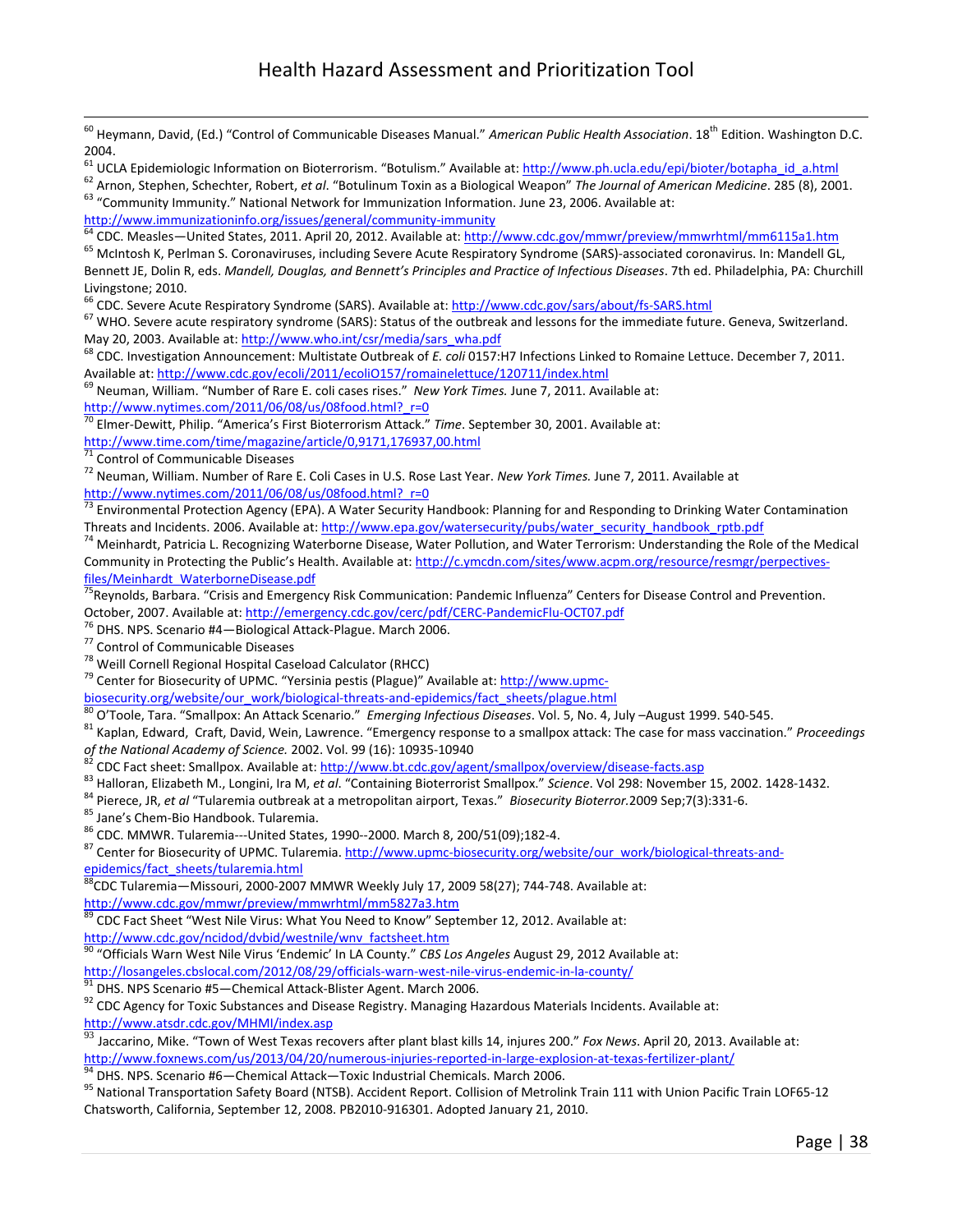$\overline{a}$ 96 Environment News Service. "Chlorine Gas from South Carolina Train Crash Kills Nine." January 10, 2005. Available at: [http://www.ens](http://www.ens-newswire.com/ens/jan2005/2005-01-10-04.html)[newswire.com/ens/jan2005/2005-01-10-04.html](http://www.ens-newswire.com/ens/jan2005/2005-01-10-04.html) DHS. NPS Scenario #7-Nerve Agent. March 2006. <sup>98</sup> DHS. NPS Scenario #1—10-kiloton Nuclear Detonation. March 2006. <sup>99</sup> Florig, Keith. "An individual decision-making approach to managing risk from a 10 kiloton nuclear blast." Carnegie Mellon University. 28 Feb. 2006. <sup>100</sup> National Security Staff. Planning Guidance for Response to a Nuclear Detonation. June 2010. Available at: <http://www.epa.gov/rpdweb00/docs/er/planning-guidance-for-response-to-nuclear-detonation-2-edition-final.pdf> 101 Institute of Medicine. Committee on Medical Preparedness for a Terrorist Nuclear Attack. Available at: <http://www.iom.edu/~/media/Files/Activity%20Files/PublicHealth/NucEventPrepWS/DALLASIOMNuclearWorkshop1.pdf><br><sup>102</sup> International Atomic Energy Agency (IAEA). Fukushima Nuclear Accident Update Log. Available at: <http://www.iaea.org/newscenter/news/2011/fukushimafull.html> <sup>103</sup> US Department of Energy (DOE). Radiological Assessment of effects from Fukushima Daiichi Nuclear Power Plant. May 13, 2011. Available at[: http://energy.gov/situation-japan-updated-12513](http://energy.gov/situation-japan-updated-12513) <sup>104</sup> Mirsky, Steve. "Nuclear Experts Explain Worst-Case Scenario at Fukushima Power Plant." *Scientific American*. March 12, 2011. Available at: <u>http://www.scientificamerican.com/article.cfm?id=fukushima-core</u> <sup>105</sup> Von Hippel, Frank N. "The radiological and psychological consequences of the Fukushima Daiichi accident." *Bulletin of the Atomic Scientists.* September/October 2011. vol. 67 (5). 27-36. <sup>106</sup>DHS. NPS. Scenario #11—Radiological Dispersal Devices. March 2006. <sup>107</sup> US Department of Health and Human Services (DHHS). Radiation Emergency Medical Management. Available at: <http://www.remm.nlm.gov/rdd.htm> 108 Lessons Learned the Hard Way. Available at: [http://www.iaea.org/Publications/Magazines/Bulletin/Bull472/htmls/lessons\\_learned.html](http://www.iaea.org/Publications/Magazines/Bulletin/Bull472/htmls/lessons_learned.html) 109 Centers for Disease Control (CDC). Questions and Answers About Ricin. Available at[: http://www.bt.cdc.gov/agent/ricin/facts.asp](http://www.bt.cdc.gov/agent/ricin/facts.asp) <sup>110</sup> Center for Biosecurity of UPMC. Ricin toxin. Available at[: http://www.upmc-biosecurity.org/website/our\\_work/biological-threats-and](http://www.upmc-biosecurity.org/website/our_work/biological-threats-and-epidemics/fact_sheets/ricin.html)[epidemics/fact\\_sheets/ricin.html](http://www.upmc-biosecurity.org/website/our_work/biological-threats-and-epidemics/fact_sheets/ricin.html)  111 Jane's Chem-Bio Handbook. Ricin. <sup>112</sup> California Emergency Medical Services Authority. National Planning Scenario Hospital Incident Command Structure Training. Available at: [http://www.emsa.ca.gov/HICS/files/Ext\\_08.pdf](http://www.emsa.ca.gov/HICS/files/Ext_08.pdf) 113 FEMA. Function: Communications. Available at[:http://www.fema.gov/business/guide/section2b.shtm](http://www.fema.gov/business/guide/section2b.shtm) <sup>114</sup> Report to Congress "Joint Advisory Committee on Communications Capabilities of Emergency Medical and Public Health Care Facilities" February 4, 2008. Available at: <http://www.ems.gov/pdf/FCC-JAC-Report.pdf> <sup>115</sup> [http://pdm.medicine.wisc.edu/Volume\\_18/issue\\_3/clem.pdf](http://pdm.medicine.wisc.edu/Volume_18/issue_3/clem.pdf) <sup>116</sup> Ornstein, Charles. Why do Hospital Generators Keep Failing? *ProPublica* October 31, 2012. Available at <http://www.propublica.org/article/why-do-hospitals-generators-keep-failing> <sup>117</sup> Blankstein, Andrew, Lifsher, Mark, *et al*. "More than 4 million lose power in major blackout." *Los Angeles Times*. September 8, 2011. Available at[: http://articles.latimes.com/2011/sep/08/local/la-me-power-outage-20110909](http://articles.latimes.com/2011/sep/08/local/la-me-power-outage-20110909) <sup>118</sup> Audi, Tamara and Sweet, Cassandra. "Southern California Hit by a Big Power Outage" *The Wall Street Journal.* September 9, 2011. Available at <u>http://online.wsj.com/article/SB10001424053111904836104576559322589333398.html</u> <sup>119</sup> FEMA. Preparation for Information Technology Failures. Available at[: http://fema.ideascale.com/a/dtd/Preparation-for-Information-](http://fema.ideascale.com/a/dtd/Preparation-for-Information-Technology-Failures/330828-14692)[Technology-Failures/330828-14692](http://fema.ideascale.com/a/dtd/Preparation-for-Information-Technology-Failures/330828-14692) <sup>120</sup> Beyon-Davis, PaulInformation Systems 'Failure'and Risk Assessment: The Case of the London Ambulance Service Computer Aided Despatch System. Available a[t http://60.88.dyn.lse.ac.uk/asp/aspecis/19950059.pdf](http://60.88.dyn.lse.ac.uk/asp/aspecis/19950059.pdf) <sup>121</sup> Testimony of Michael Taylor, Senior Advisor to the Commissioner on Health Impacts on the Deepwater Horizon Oil Spill, before the United States Sensate. June 15, 2010. Available at[: http://www.hhs.gov/asl/testify/2010/06/t20100615j.html](http://www.hhs.gov/asl/testify/2010/06/t20100615j.html)  <sup>122</sup> Walsh, Brian. "Assessing the Health Effects of the Oil Spill." *Time*. June 25, 2010. Available at: <http://www.time.com/time/health/article/0,8599,1999479,00.html> <sup>123</sup> Marcus, Erin. "One Year Later: The Health Effects of the BP Oil Spill." *New America Media.* March 20, 2011. Available at: <http://newamericamedia.org/2011/03/one-year-later-the-health-effects-of-the-bp-oil-spill.php>  $124$  NBC News U.S. Business April 3, 2011. Safety bonuses given despite Gulf Spill Deaths Available at [http://www.msnbc.msn.com/id/42393722/ns/business-us\\_business/t/transocean-gives-safety-bonuses-despite-gulf-spill-deaths/](http://www.msnbc.msn.com/id/42393722/ns/business-us_business/t/transocean-gives-safety-bonuses-despite-gulf-spill-deaths/) 125 Massachusetts Department of Environmental Protection "How Failing Septic Systems can be Hazardous to your Health" Available at <http://www.mass.gov/eea/agencies/massdep/water/wastewater/failing-septic-systems-can-be-hazardous-to-your-health.html> <sup>126</sup> Accounting for Management. "Just in Time (JIT) Manufacturing and Inventory Control Systems" Available at: [http://www.accounting4management.com/just\\_in\\_time.htm](http://www.accounting4management.com/just_in_time.htm)

127 Institute for Safe Medication Practices. "A Shortage of Everything Except Errors: Harm Associated with Drug Shortages" April 19, 2012. Available at[: http://www.ismp.org/newsletters/acutecare/showarticle.asp?id=20](http://www.ismp.org/newsletters/acutecare/showarticle.asp?id=20)